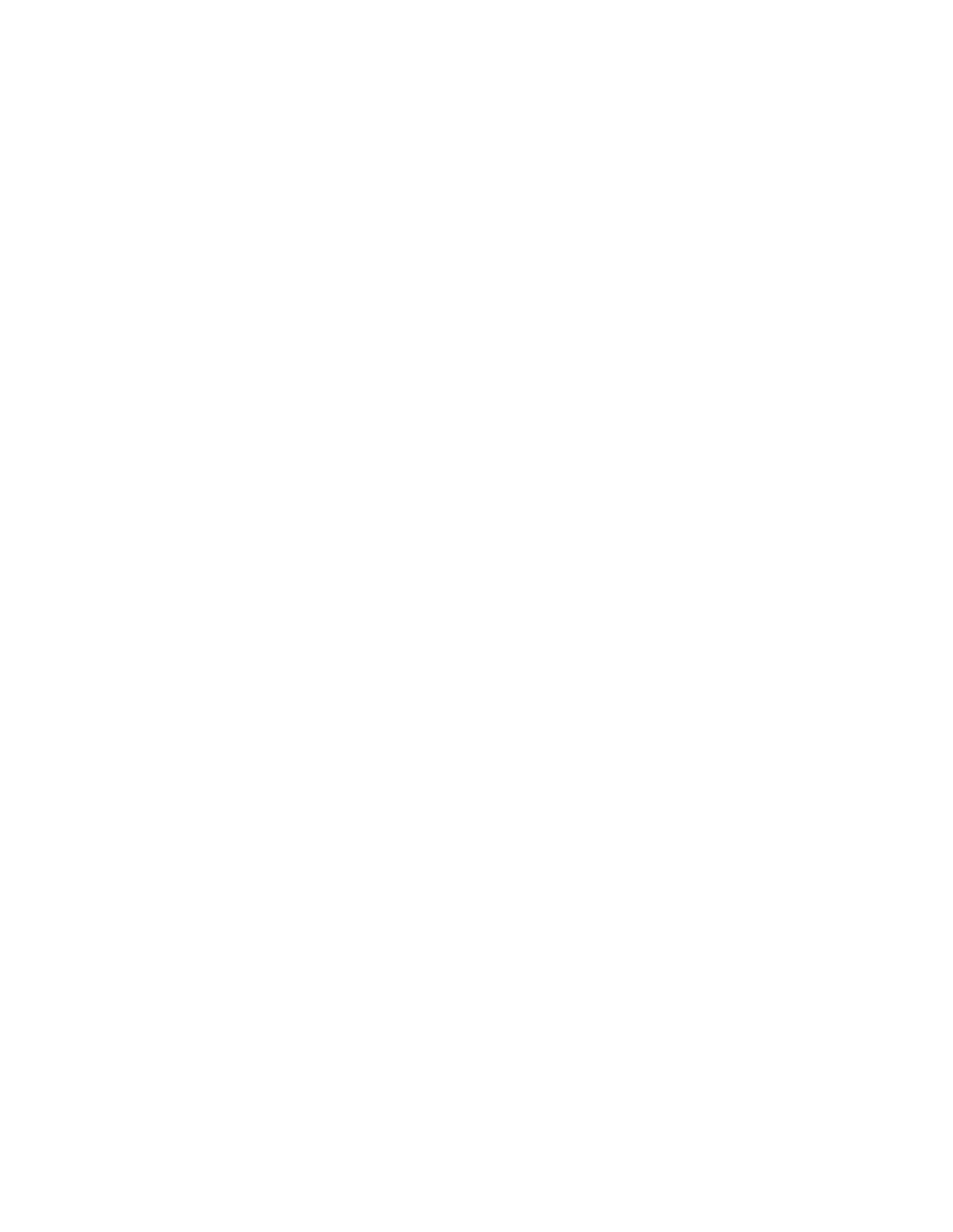# **SERVICE EMPLOYEES INTERNATIONAL UNION 775 HOME CARE WORKERS 2019-2021**

| <b>PREAMBLE</b> |                                                                              |  |
|-----------------|------------------------------------------------------------------------------|--|
|                 |                                                                              |  |
|                 |                                                                              |  |
| 2.1             |                                                                              |  |
| 2.2             |                                                                              |  |
| 2.3             | Access to New Individual Providers during the Contracting Process and Safety |  |
|                 |                                                                              |  |
| 2.4             |                                                                              |  |
| 2.5             |                                                                              |  |
| 2.6             |                                                                              |  |
| 2.7             |                                                                              |  |
| 2.8             |                                                                              |  |
|                 |                                                                              |  |
| 3.2             |                                                                              |  |
| 3.5             |                                                                              |  |
|                 | ARTICLE 4 UNION MEMBERSHIP AND DEDUCTION OF DUES, CONTRIBUTIONS AND FEES     |  |
|                 |                                                                              |  |
| 4.1             |                                                                              |  |
| 4.2             |                                                                              |  |
| 4.3             |                                                                              |  |
| 4.4             |                                                                              |  |
|                 |                                                                              |  |
| 5.1             |                                                                              |  |
| 5.3             |                                                                              |  |
|                 |                                                                              |  |
|                 |                                                                              |  |
| 7.1             |                                                                              |  |
| 7.2             |                                                                              |  |
| 7.3             |                                                                              |  |
| 7.4             |                                                                              |  |
|                 |                                                                              |  |
| 8.1             |                                                                              |  |
| 8.2             | Certification Differentials and Mentor, Preceptor, and Trainer Pay 16        |  |
| 8.3             |                                                                              |  |
| 8.4             | Advanced Home Care Aide Specialist (AHCAS) And Advanced Behavioral           |  |
|                 |                                                                              |  |
| 8.5             |                                                                              |  |
|                 |                                                                              |  |
| 9.1             |                                                                              |  |
| 9.2             |                                                                              |  |
| 9.3             |                                                                              |  |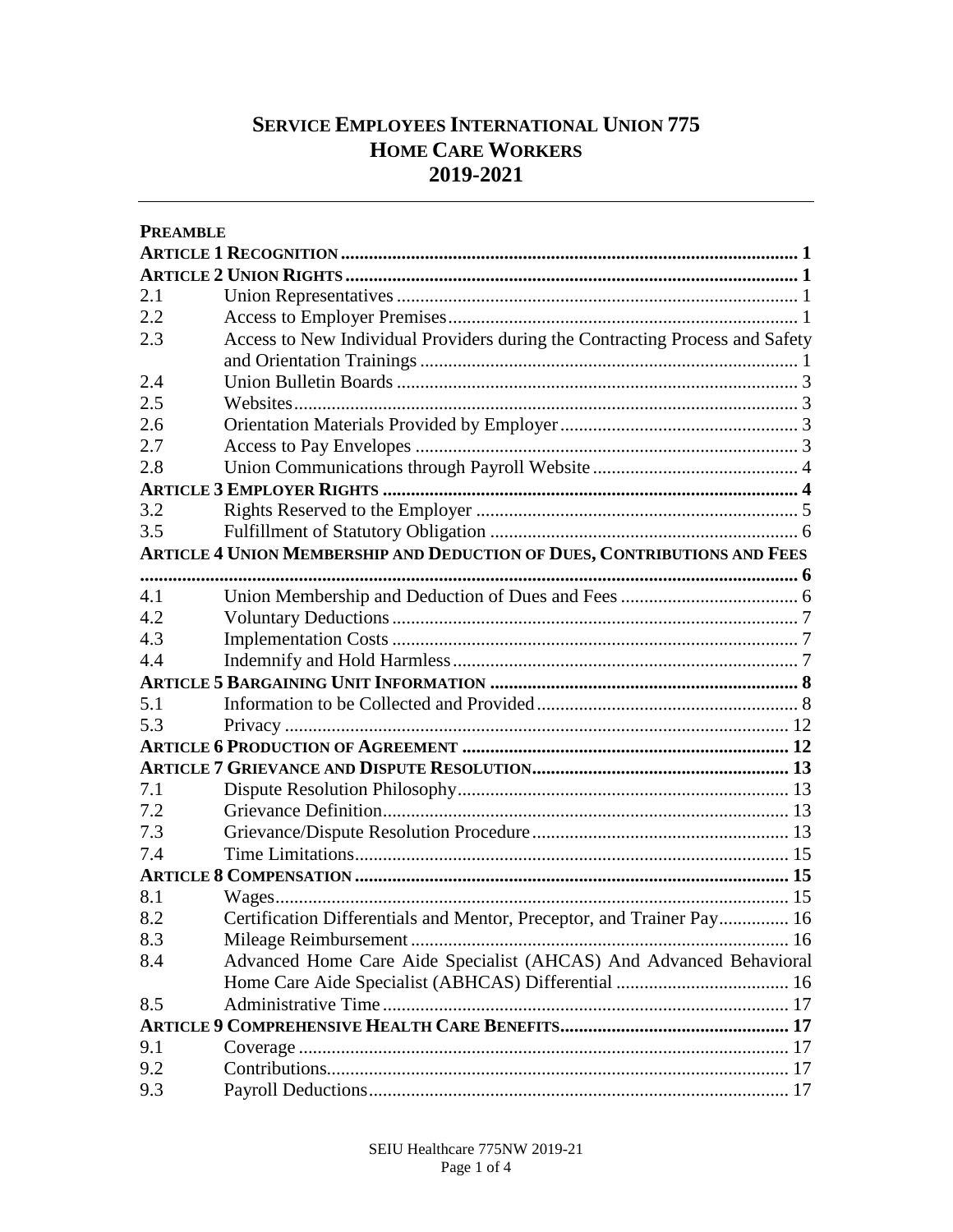| 9.4   |                                                                        |  |
|-------|------------------------------------------------------------------------|--|
| 9.5   |                                                                        |  |
| 9.6   |                                                                        |  |
|       |                                                                        |  |
| 10.1  |                                                                        |  |
| 10.2  |                                                                        |  |
| 10.3  |                                                                        |  |
|       |                                                                        |  |
| 111   |                                                                        |  |
|       | ARTICLE 12 PAYROLL, ELECTRONIC DEPOSIT AND TAX WITHHOLDING  19         |  |
| 12.1  |                                                                        |  |
| 12.2  |                                                                        |  |
| 12.2  |                                                                        |  |
| 12.3  |                                                                        |  |
| 12.4  |                                                                        |  |
| 12.5  |                                                                        |  |
| 12.6  |                                                                        |  |
| 12.7  |                                                                        |  |
| 12.8  |                                                                        |  |
|       |                                                                        |  |
|       |                                                                        |  |
| 14.1  |                                                                        |  |
| 14.2  |                                                                        |  |
| 14.3  |                                                                        |  |
| 14.4  |                                                                        |  |
| 14.5  | Referral Registry Benefit Administered by a Third-Party Vendor Jointly |  |
|       |                                                                        |  |
| 14.6  |                                                                        |  |
|       |                                                                        |  |
| 15.1  |                                                                        |  |
| 15.2  |                                                                        |  |
| 15.3  |                                                                        |  |
| 15.4  |                                                                        |  |
| 15.5  |                                                                        |  |
| 15.6  |                                                                        |  |
| 15.7  |                                                                        |  |
| 15.8  | Minimum Training Requirements for Exempted Individual Providers 25     |  |
| 15.9  |                                                                        |  |
| 15.10 |                                                                        |  |
| 15.11 |                                                                        |  |
| 15.12 |                                                                        |  |
| 15.13 |                                                                        |  |
| 15.14 |                                                                        |  |
| 15.15 |                                                                        |  |
| 15.16 |                                                                        |  |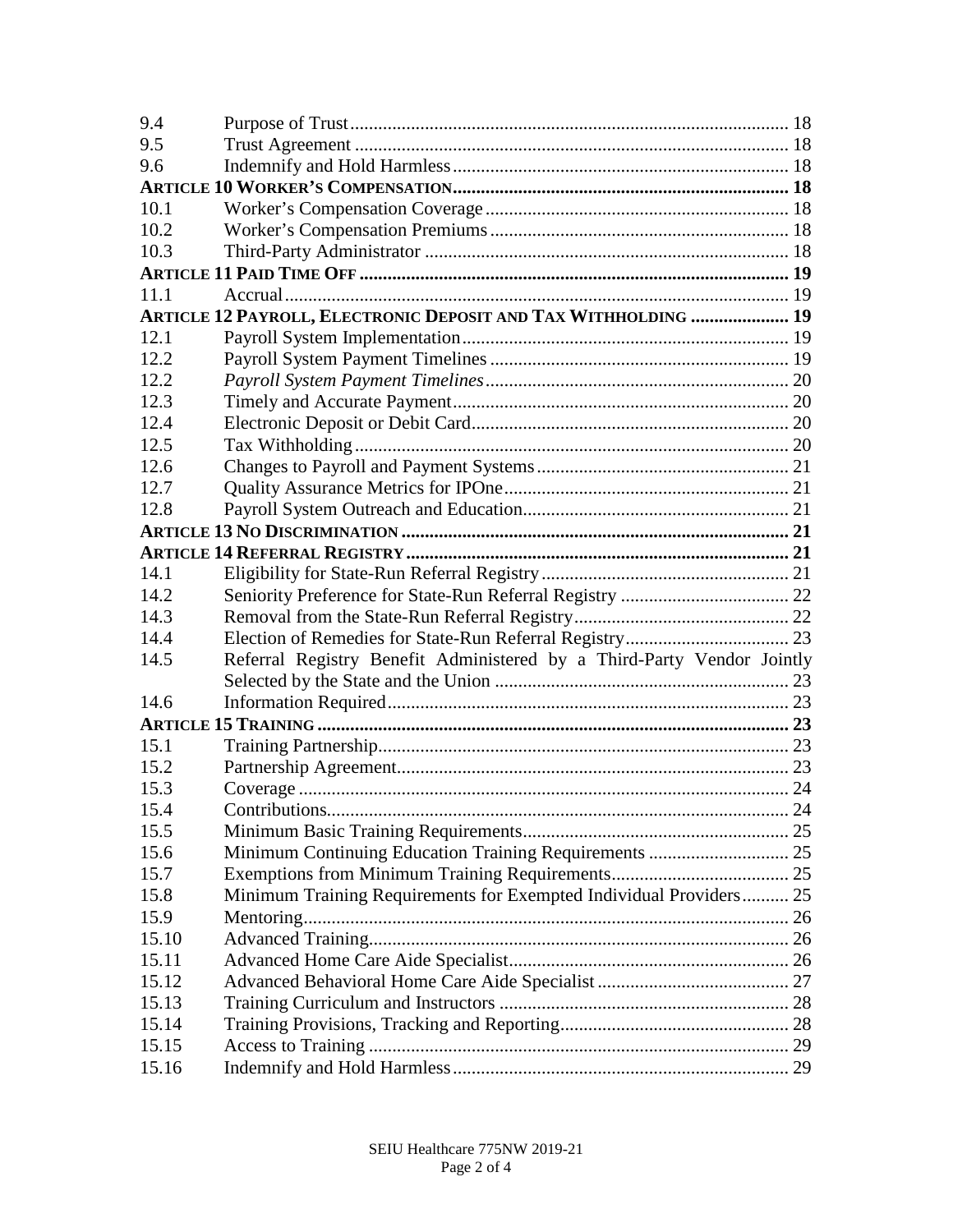| 16.1  |                                                                         |  |
|-------|-------------------------------------------------------------------------|--|
| 16.2  |                                                                         |  |
|       |                                                                         |  |
|       |                                                                         |  |
| 18.1  |                                                                         |  |
| 18.2  |                                                                         |  |
| 18.3  |                                                                         |  |
| 18.4  |                                                                         |  |
|       |                                                                         |  |
| 19.1  |                                                                         |  |
| 19.2  |                                                                         |  |
| 19.3  |                                                                         |  |
| 19.4  |                                                                         |  |
| 19.5  |                                                                         |  |
| 19.6  |                                                                         |  |
| 19.7  |                                                                         |  |
| 19.8  |                                                                         |  |
| 19.9  | Targeted Supports for Older Adults (TSOA) and Medicaid Alternative Care |  |
|       |                                                                         |  |
|       |                                                                         |  |
| 20.1  | Hours of Work when Consumers have Complex Behavioral and Cognitive      |  |
|       |                                                                         |  |
|       |                                                                         |  |
| 21.1  | Establishment of a Defined Contribution Retirement Benefit Trust  33    |  |
| 21.2  |                                                                         |  |
| 21.3  |                                                                         |  |
| 21.4  |                                                                         |  |
|       |                                                                         |  |
|       |                                                                         |  |
|       |                                                                         |  |
|       |                                                                         |  |
|       |                                                                         |  |
| 25.2  |                                                                         |  |
|       | ARTICLE 26 CONTRACTS, OVERPAYMENTS AND BACKGROUND CHECKS  36            |  |
| 26.1  |                                                                         |  |
| 26.2. |                                                                         |  |
| 26.3  |                                                                         |  |
| 26.4. |                                                                         |  |
|       |                                                                         |  |
| 27.1  |                                                                         |  |
|       |                                                                         |  |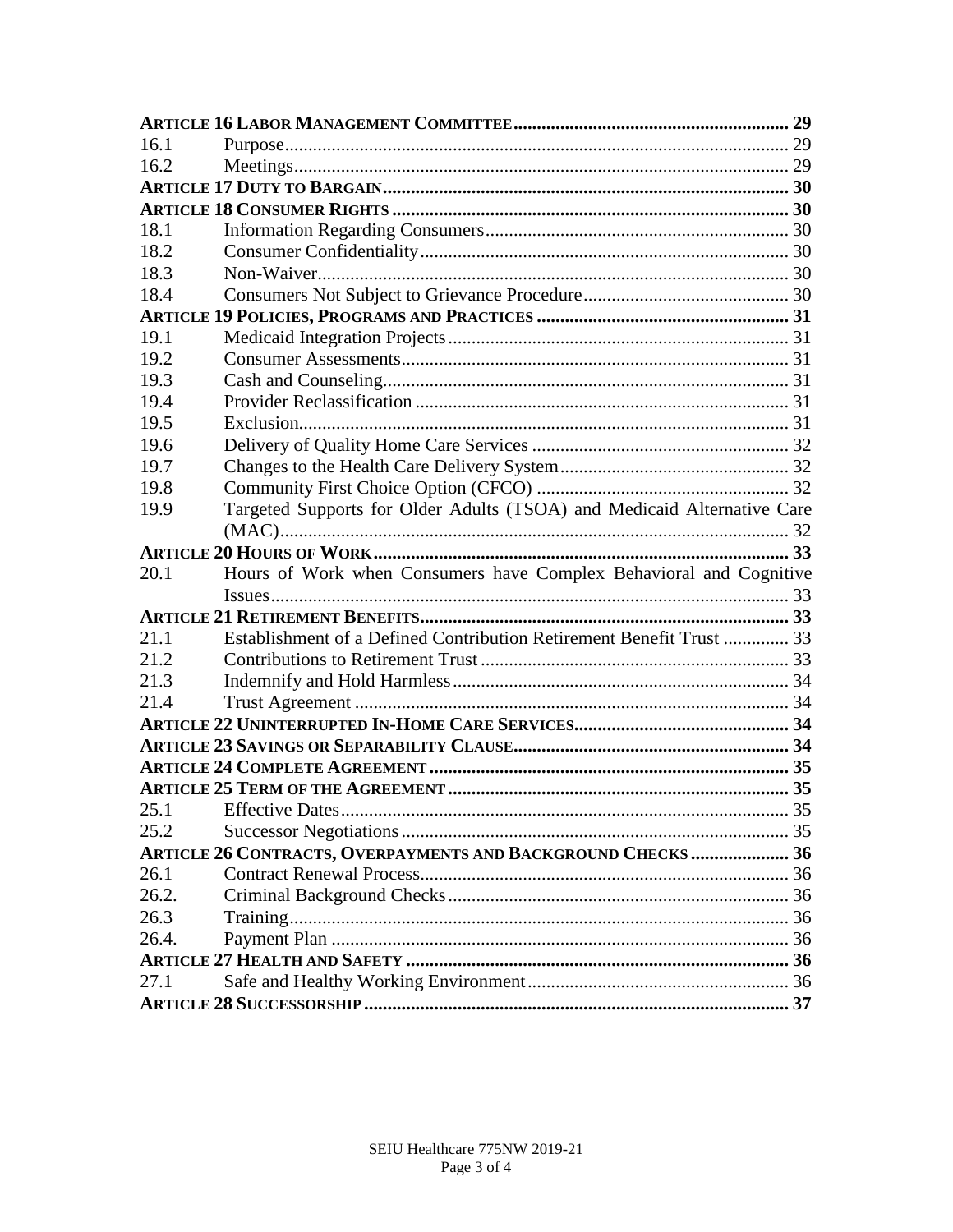# **APPENDICES**

| Wage Scales        |  |
|--------------------|--|
|                    |  |
| <b>Definitions</b> |  |

# **MEMORANDA OF UNDERSTANDING (MOU)**

**SIGNATURE PAGE**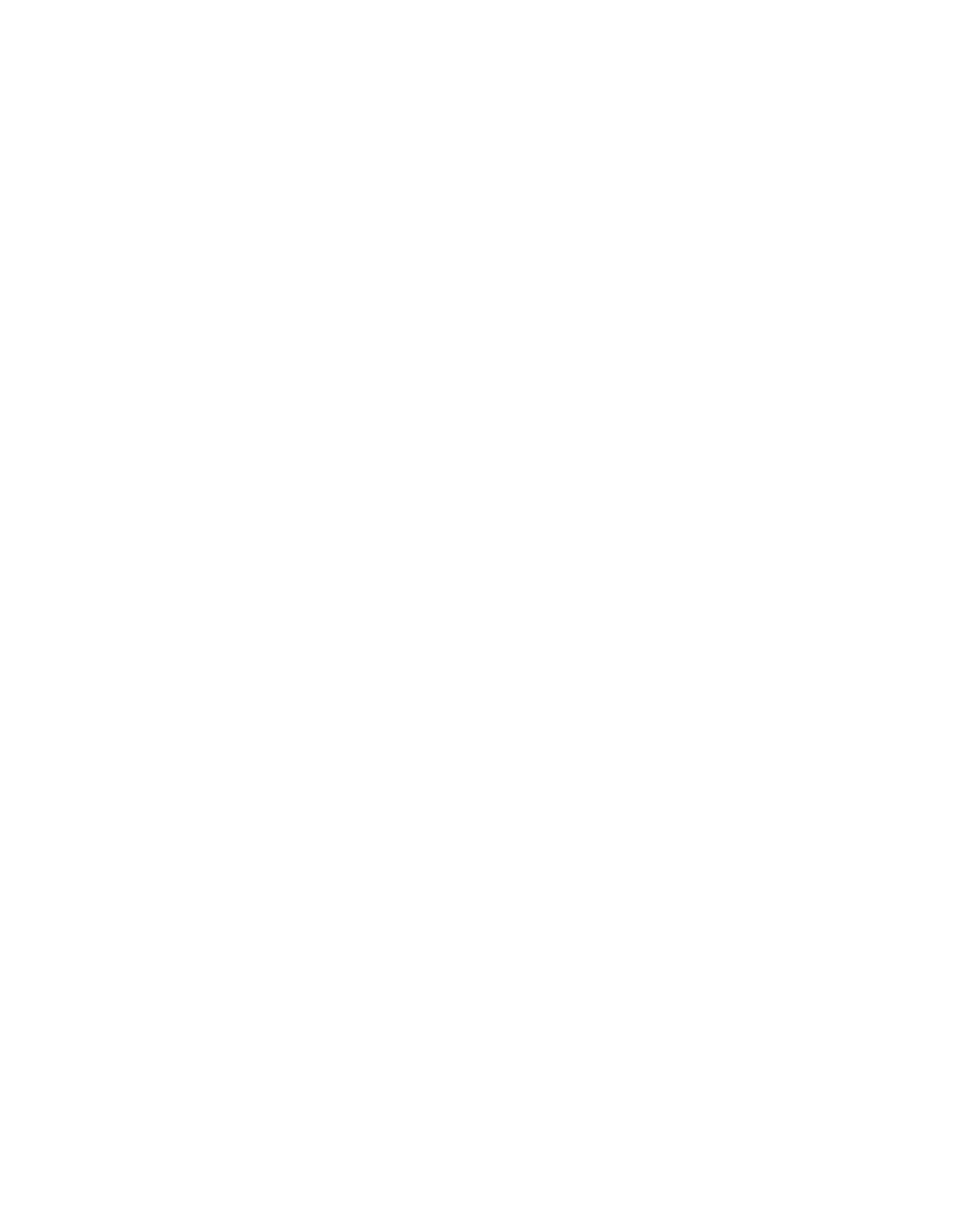# **PREAMBLE**

This document constitutes an Agreement by and between the Governor of the State of Washington hereinafter referred to as the "Employer," and SEIU 775 hereinafter referred to as the "Union," and in accordance with the provisions of <u>RCW 74.39A.270</u>.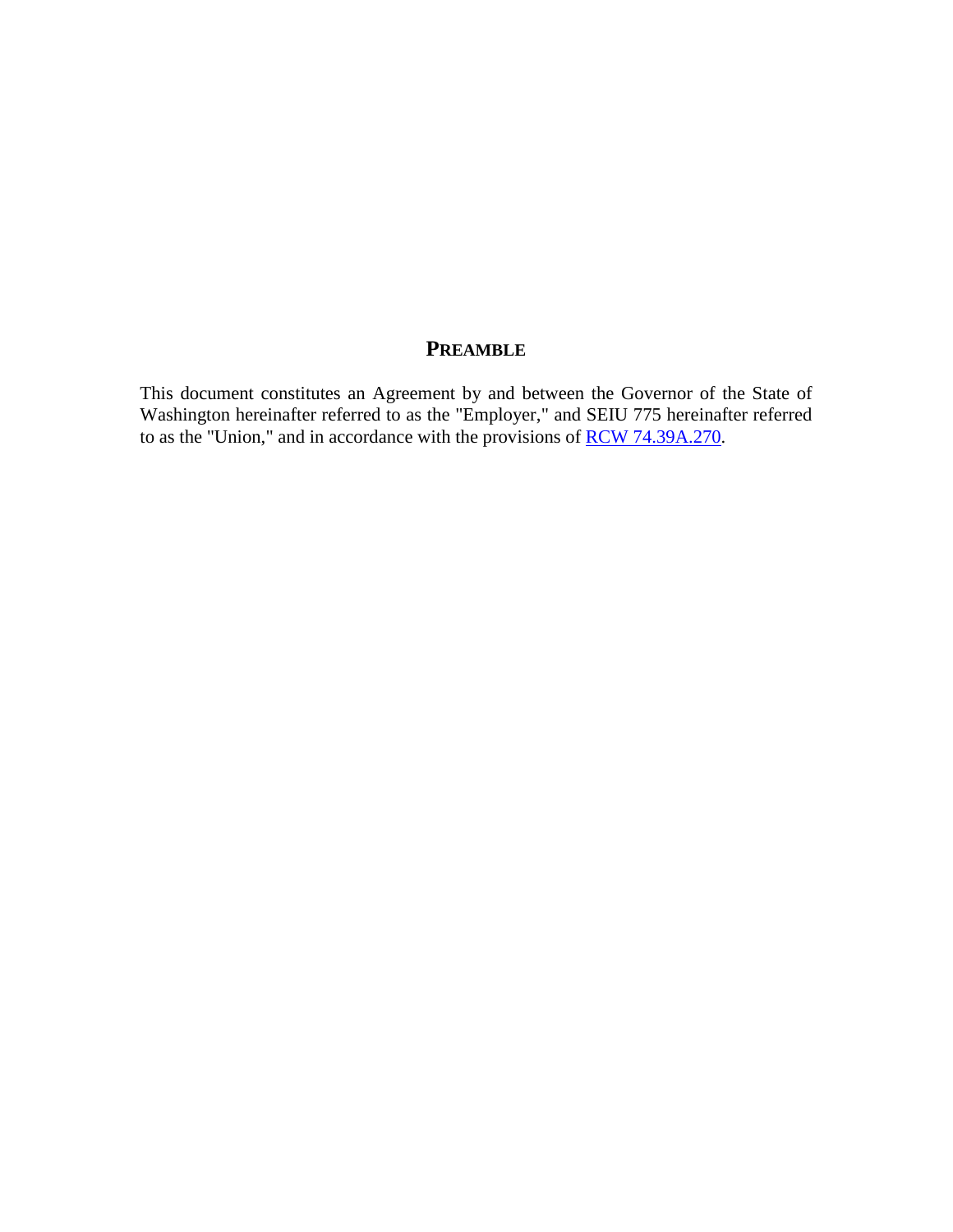# **ARTICLE 1 RECOGNITION**

<span id="page-8-0"></span>SEIU 775 ("Union") is recognized as the sole and exclusive representative for all individual providers of in-home care services ("home care workers," "caregivers," or "individual providers") as defined in [RCW 74.39A.240](http://app.leg.wa.gov/RCW/default.aspx?cite=74.39A.240) and under the provisions of [74.39A.270,](http://apps.leg.wa.gov/rcw/default.aspx?cite=74.39A.270) excluding supervisors, confidential employees, and all other employees. Provided there is no question concerning representation or the definition of the bargaining unit pursuant to statute and the rules of the Public Employment Relations Commission, if the Union merges with other organizations, consolidates parts of other organizations, modifies its name or makes any other similar changes, recognition by the Employer will follow as designated by SEIU 775 and the Service Employees International Union. The parties also recognize that other agencies and/or contractors or subcontractors of the Employer may continue to be responsible for implementation and administration of certain provisions of this Agreement as specifically provided herein or as directed by the Employer.

# **ARTICLE 2 UNION RIGHTS**

#### <span id="page-8-2"></span><span id="page-8-1"></span>**2.1 Union Representatives**

The Employer shall recognize Union advocates and Union staff representatives in the course of their representational duties. The Union shall advise the OFM/State Human Resources/Labor Relations Section (LRS) of the names and phone numbers of Union advocates and representatives by written notice within thirty (30) days of appointment by the Union and include the nature, scope and authority granted each by the Union.

#### <span id="page-8-3"></span>**2.2 Access to Employer Premises**

Duly authorized representatives of the Union shall have access at reasonable times to those areas of the Employer's premises that are open to the general public. Access to the Employer's premises shall be subject to the same general rules applicable to other non-employees and shall not interfere with or disturb the normal operation of the Employer. Advocates and other worker representatives shall perform representational activities or other Union business with individual providers only during the non-working time of the individual provider and shall not otherwise interfere with the work of individual providers or home care services provided.

## <span id="page-8-4"></span>**2.3 Access to New Individual Providers during the Contracting Process and Safety and Orientation Trainings**

A. Both parties mutually agree that union access to contracting should not create a barrier to individual providers becoming contracted in a timely manner and/or lead to delays in providing client care.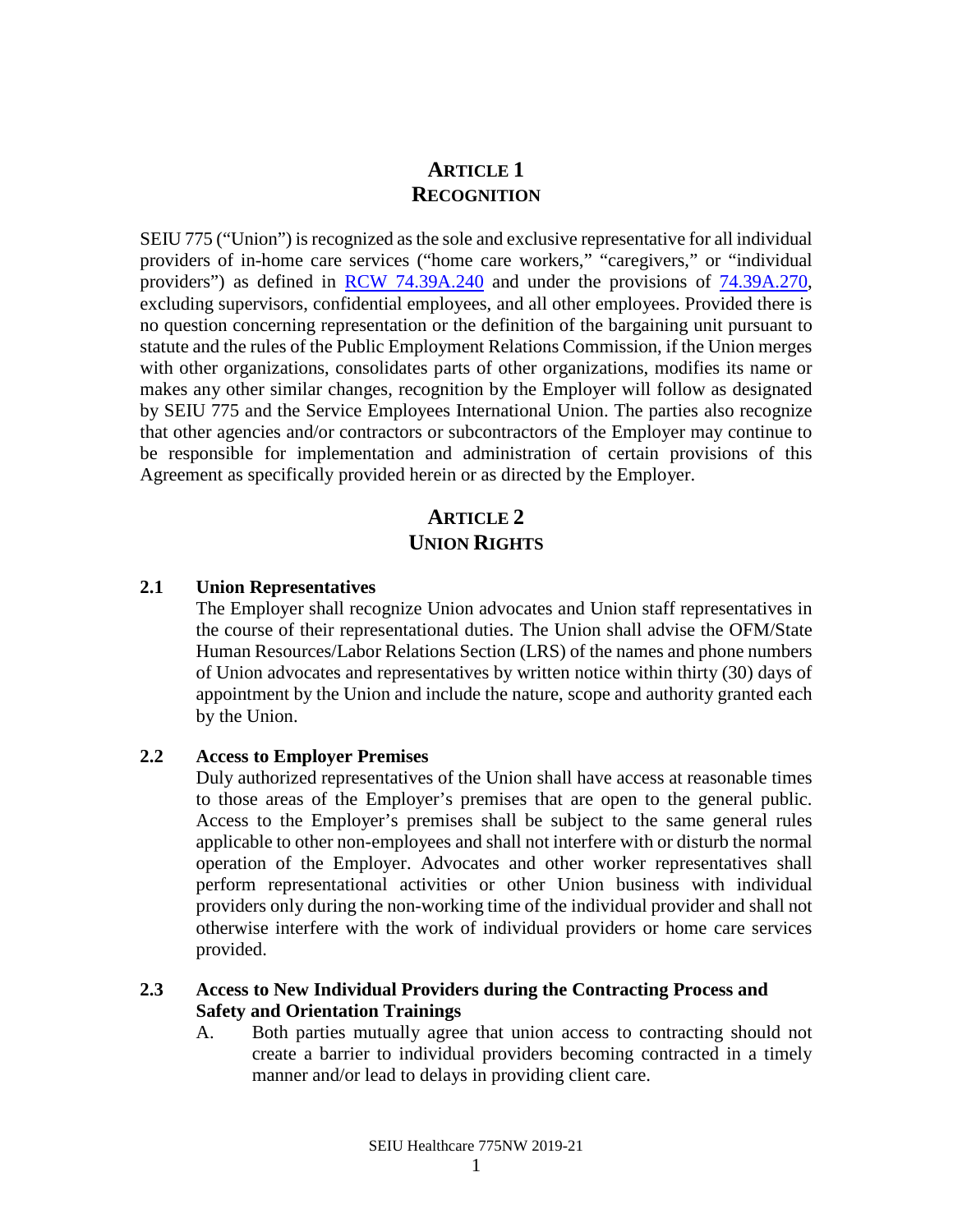- B. The Union will be provided the opportunity to meet with new individual providers for thirty (30) minutes during the contracting process in nonpublic areas. Wherever possible and within existing resources, the Employer and its agents will consolidate contracting appointments into one (1) or two (2) designated session(s) per week, will consolidate contracting appointments into group sessions and will inform the Union of the designated session(s) for each office. In-person meetings between individual providers and authorized representatives of the Union will not include the Employer or its agents.
- C. Wherever possible and within existing resources, the Employer's offices that are co-located within the same building with other agencies and contractors of the Employer that have less than an average of seven (7) individual providers per office contracted per week shall:
	- 1. Consolidate all contracting into one (1) office at the Employer's discretion, or
	- 2. Share contracting responsibilities among the offices so that no one (1) office is hosting contracting appointments more than once per week.
- D. The Employer will make every effort to consolidate in accordance with Subsection 2.3 A-C. The parties may mutually agree to have more than two (2) sessions to meet the demand however, the final decision regarding consolidation is determined by the Employer.
- E. Individual providers will not be required to meet with Union representatives and will not suffer discrimination or retaliation as a result of their choice to meet or not to meet. The Employer and their agents will remain neutral, and will not either encourage individual providers to meet or discourage them from meeting with Union representatives.
- F. In some cases, various circumstances such as scheduling conflicts, rural locations, emergent client needs or unanticipated matters require contracting appointments outside of the designated session(s) for a particular office. In these exceptional circumstances the State will, on a weekly basis, provide a list to the Union of contracted individual providers that did not attend contracting appointments during designated session(s). The Employer will provide this list through a mutually agreed-upon secure method.
- G. The parties agree to use and expand telephonic and/or video conferencing in offices where such interfacing could be feasible to facilitate union access.

If the Employer's office has regularly scheduled recurring times for individual providers to view the initial safety and orientation training, the Employer will make the Union aware of these reoccurring meetings on an annual basis. The Employer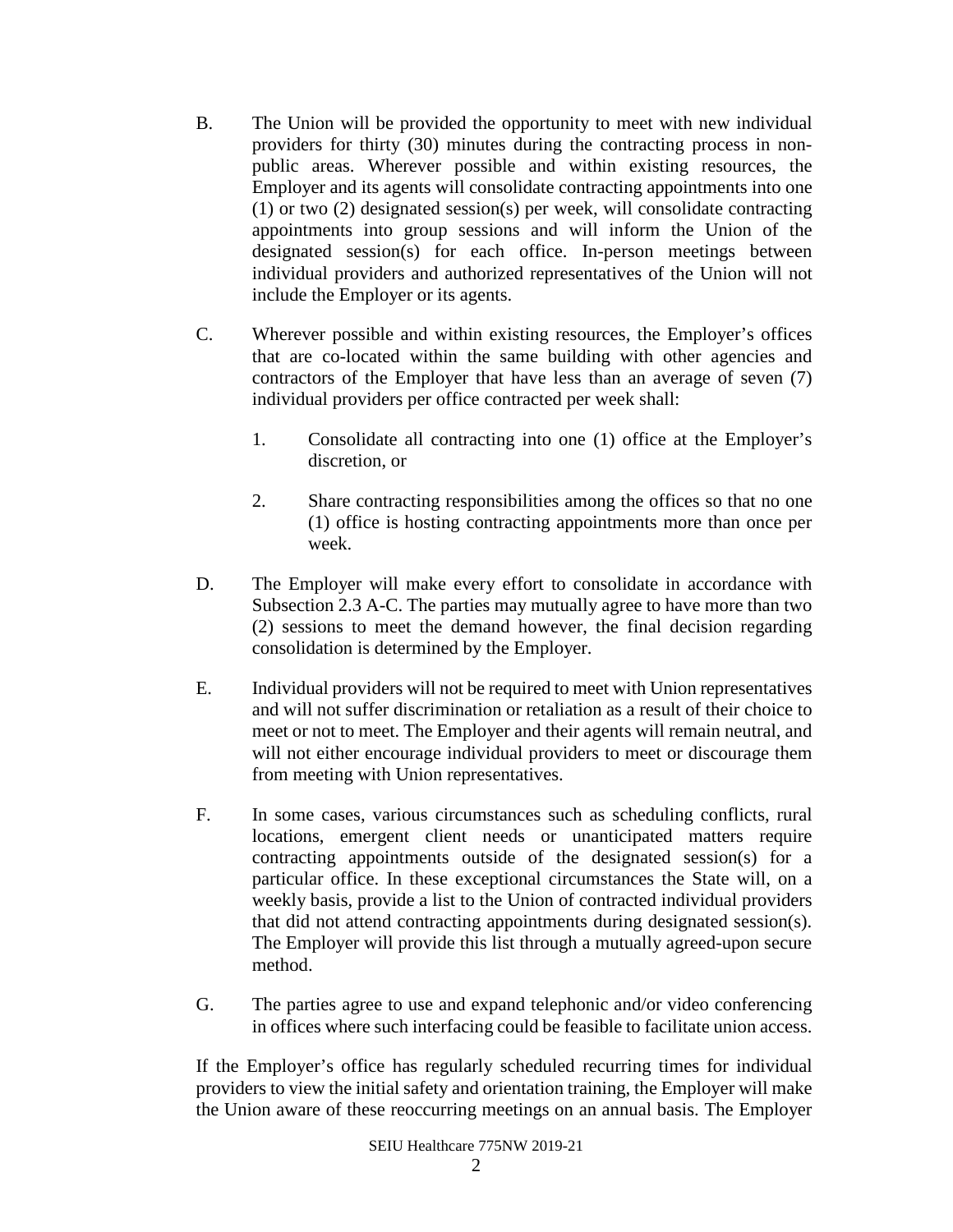will also provide fifteen (15) minutes for a Union representative to meet with the individual provider(s).

# <span id="page-10-0"></span>**2.4 Union Bulletin Boards**

The Union shall have a right to bulletin board space in the offices of the Employer, its agencies, contractors, or subcontractors that individual providers necessarily frequent due to work-related business. The Union shall be solely responsible for the costs and maintenance of all bulletin boards. The Union will provide bulletin boards (no larger than two feet by three feet  $[2'x3']$ ). The bulletin boards will be clearly marked as Union bulletin boards and will be maintained by Union worker representatives and/or Union staff. Union communications may not be posted in any other location or agency.

The parties agree that the Union and the Employer or its agencies, contractors or subcontractors (whichever is appropriate), will discuss the location in the facility for the Union bulletin board, and if they are unable to agree on a location the Employer will attempt to remedy the situation, appropriate to their subcontracted agent. The Employer shall inform contractors and subcontractors of the rights of the Union to bulletin board space.

# <span id="page-10-1"></span>**2.5 Websites**

Websites maintained by the Employer that individual providers might reasonably access to seek employment-related information shall contain a link to the Union's website, provided that the link is in compliance with [RCW 42.52.](http://apps.leg.wa.gov/rcw/default.aspx?cite=42.52&full=true)

# <span id="page-10-2"></span>**2.6 Orientation Materials Provided by Employer**

Orientation materials distributed by the Employer, its agencies, contractors or subcontractors to individual providers shall include union membership applications and union orientation materials. Union materials distributed by the Employer shall be neutral in tone. It shall be the Union's responsibility to provide the Employer with sufficient copies of such materials for distribution during orientation and training.

# <span id="page-10-3"></span>**2.7 Access to Pay Envelopes**

The Employer agrees to include information provided by the Union in pay envelopes sent to individual providers, subject to the following conditions:

- A. The Union shall provide such materials to the Department no later than thirty (30) calendar days prior to the first day upon which the Union requests that the materials be included in pay envelopes mailed to individual providers.
- B. Except by consent of the Employer, the size and weight of such materials to be included in the pay envelopes for any pay period shall not exceed two (2) pieces of printed materials, one (1) of which may be no larger than eight and one-half inches by eleven inches (8.5"x11") and no heavier than twenty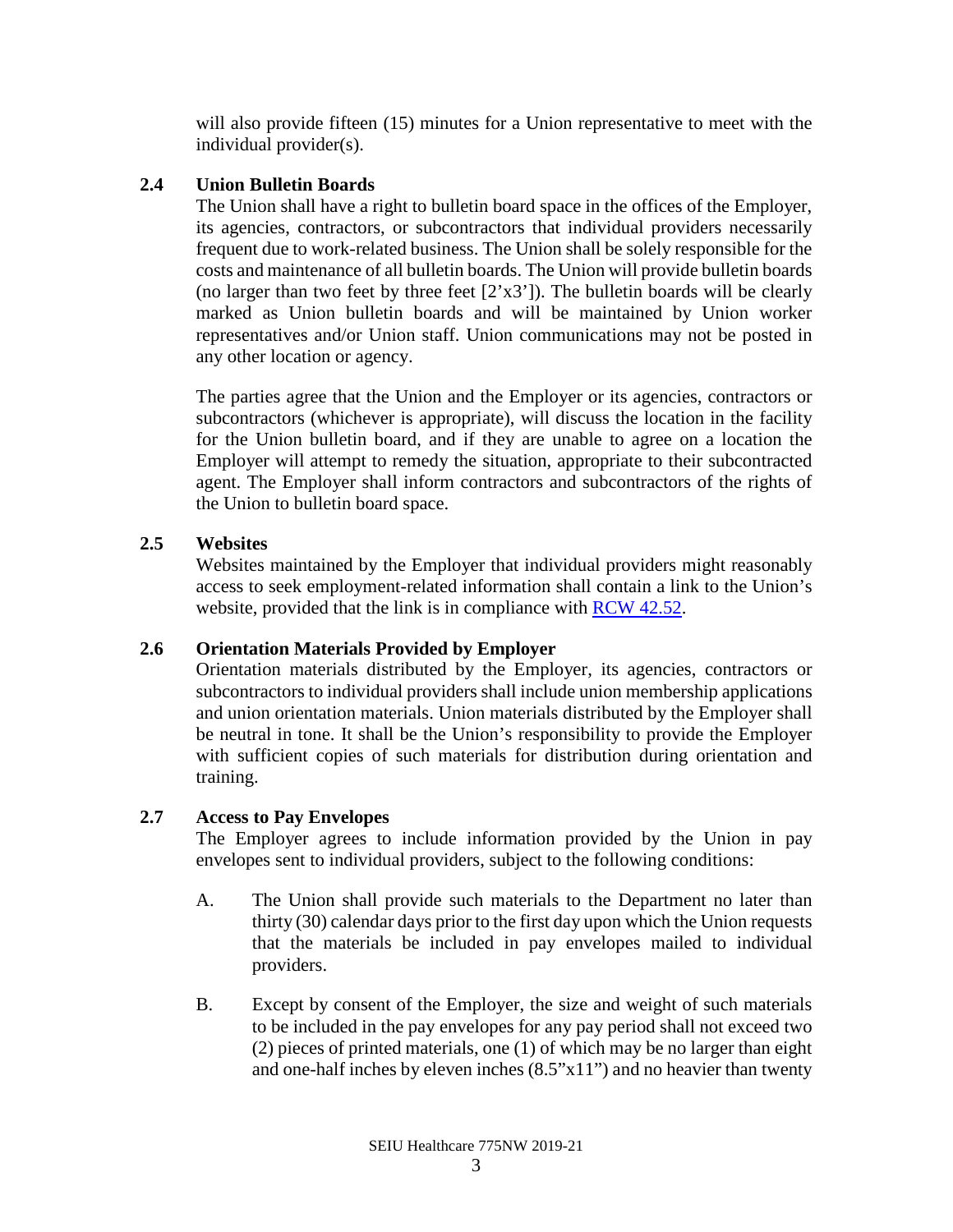pound (20 lb.) weight, and the other of which may be a pre-printed number ten (#10) or smaller return envelope of standard weight.

- C. The subject matters and contents of any materials provided shall be in conformance with [RCW 42.52.](http://apps.leg.wa.gov/rcw/default.aspx?cite=42.52&full=true)
- D. The Union agrees to reimburse the Department for any increase in postage costs arising from the inclusion of the Union materials.
- E. When feasible, the Employer shall provide the Union at least fourteen (14) days advance notice prior to sending a mail communication to the entire individual provider group. In the event fourteen (14) days advance notice is not feasible, the Employer will send the notice to the Union as soon as possible, but at a minimum, at the same time the notice is sent to the entire individual provider group.

# <span id="page-11-0"></span>**2.8 Union Communications through Payroll Website**

A. Link to Union Website

The Employer shall display a link to the Union website on the opening webpage of the online payroll website. The landing page for the Union website link supplied on the payroll website must be in compliance with [RCW 45.52.](http://apps.leg.wa.gov/rcw/default.aspx?cite=42.52&full=true)

# B. Notification of Message from Union

When a home care worker logs into the payroll website, the initial screen will include a notification of new message(s) from the Union. The notification box on the initial page shall be sufficient to provide detail of sender and subject of the message. The subject matter and content of the notification message shall be in conformance with Chapte[r RCW 42.52.](http://app.leg.wa.gov/RCW/default.aspx?cite=42.52) The Union shall provide materials to be included in the notification message no later than twenty-one (21) days prior to the day the notification will be sent.

# **ARTICLE 3 EMPLOYER RIGHTS**

<span id="page-11-1"></span>**3.1** It is understood and agreed by the parties that the Employer has core management rights. Except to the extent modified by this Agreement, the Employer reserves exclusively all the inherent rights and authority to manage and operate its facilities and programs. The parties agree that all rights not specifically granted in this Agreement are reserved solely to the Employer and the Employer has the right to decide and implement its decisions regarding such management rights. The wages, benefits, hours, and working conditions of bargaining unit members shall continue to be mandatory subjects of bargaining between the parties and as provided in [Article 17,](#page-37-0) Duty to Bargain.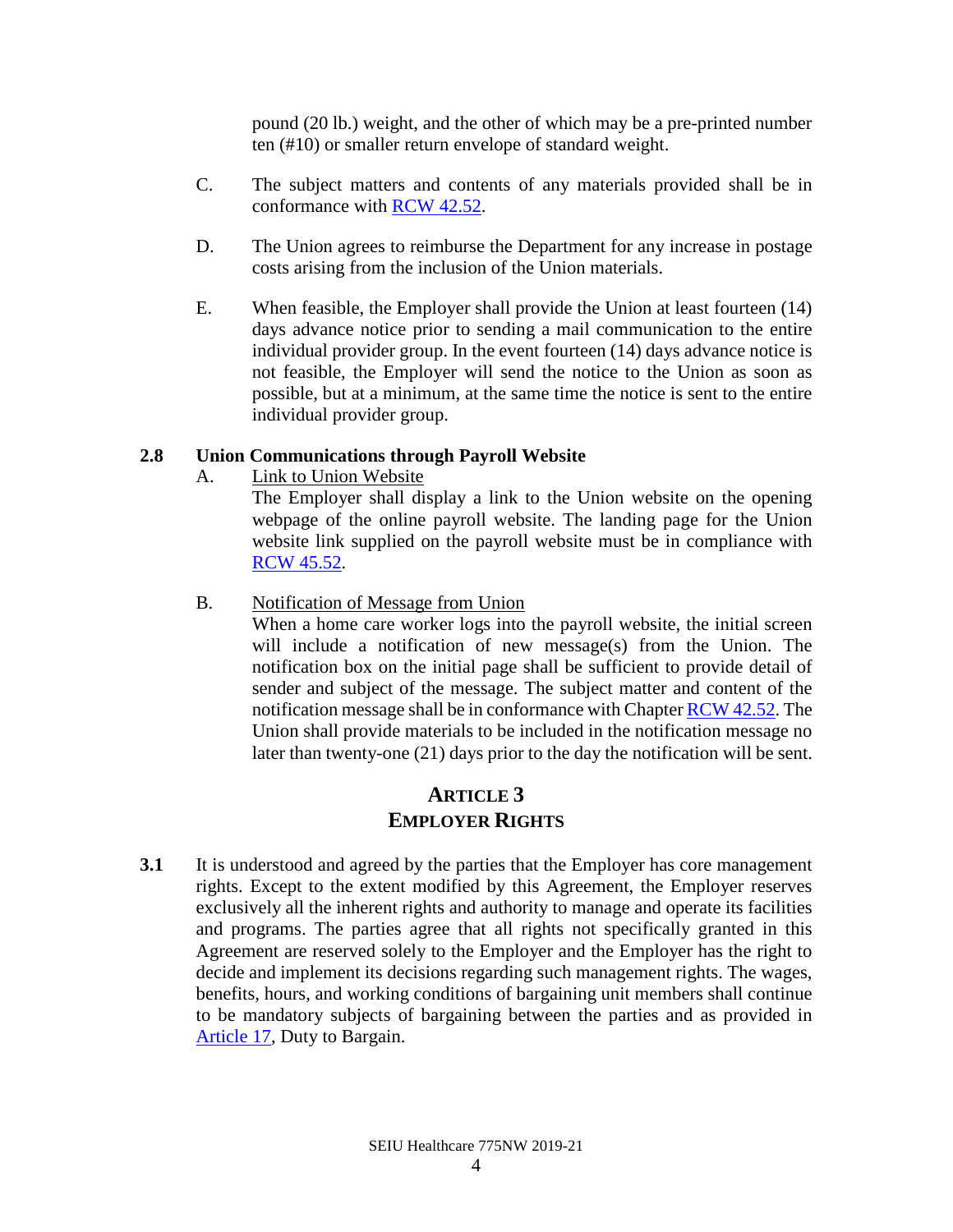# <span id="page-12-0"></span>**3.2 Rights Reserved to the Employer**

Examples of the rights reserved solely to the Employer, its agents and officials and to the extent these rights may be limited by other provisions of this Agreement as expressly provided herein include, but are not limited to, the right:

- A. To operate so as to carry out the statutory mandate of the Employer.
- B. To establish the Employer's missions, programs, objectives, activities and priorities within the statutory mandates.
- C. To plan, direct and control the use of resources, including all aspects of the budget, in order to achieve the Employer's missions, programs, objectives, activities and priorities; however, this paragraph shall not be interpreted to limit the Union's right to advocate for budget allocations that may be different from what the Employer may propose.
- D. To manage, direct and control all of the Employer's activities to deliver programs and services.
- E. To develop, modify and administer policies, procedures, rules and regulations and determine the methods and means by which operations are to be carried out.
- F. To establish qualifications of individual providers and reasonable standards of accountability except as otherwise limited by this Agreement under [Article 15,](#page-30-3) Training.
- G. To make and execute contracts and all other instruments necessary or convenient for the performance of the Employer's duties or exercise of the Employer's powers, including contracts with public and private agencies, organizations or corporations and individuals to pay them for services rendered or furnished.
- H. To develop the means and processes necessary for the establishment of a referral registry of individual providers and prospective individual providers.
- I. To determine the management organization, including recruitment, selection, retention and promotion to positions not otherwise covered by this Agreement.
- J. To extend, limit or contract out any or all services and/or programs of the Employer except as otherwise limited under [Article 17,](#page-37-0) Duty to Bargain (specific to contracting out of bargaining unit work) and [Article 28](#page-44-0) Successorship.
- K. To take whatever actions the Employer deems necessary to carry out services in an emergency. The Employer shall be the sole determiner as to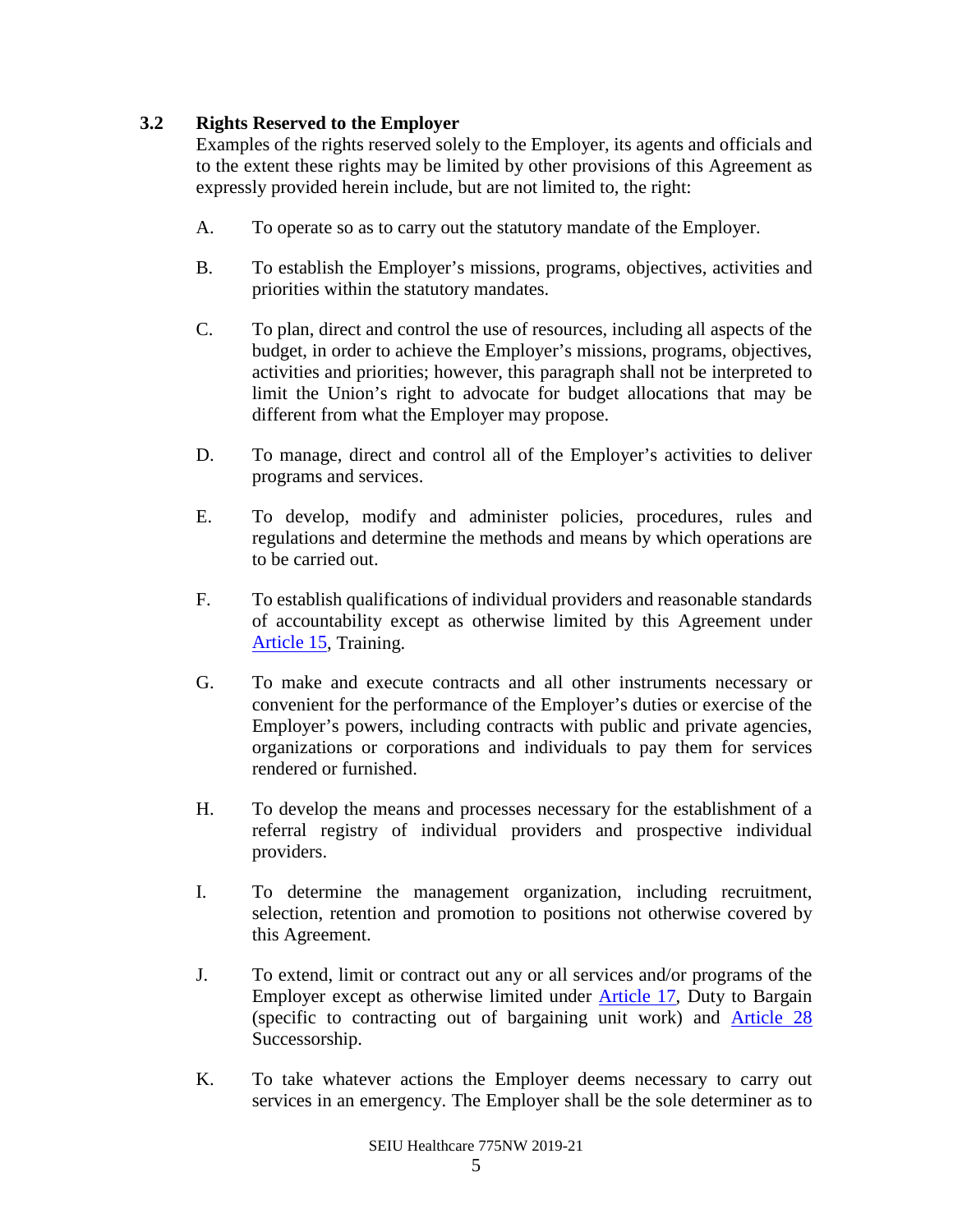the existence of an emergency in keeping with a reasonable and prudent standard.

- <span id="page-13-3"></span>L. To modify any and all operations and work requirements in order to more efficiently and effectively provide services as a result of any existing and/or new laws, rules and regulatory provisions of state and/or federal origin which may in any way affect the Employer's ability to provide services.
- M. To determine the method, technological means and numbers and kinds of personnel by which operations are undertaken.
- N. To maintain and promote the efficiency of public operations entrusted to the Employer.
- **3.3** The above enumerations of Employer rights are not inclusive and do not exclude other Employer rights not specified, including but not limited to those duties, obligations or authority provided under [RCW 74.39A.250](http://apps.leg.wa.gov/rcw/default.aspx?cite=74.39A.250) through RCW [74.39A.280](http://app.leg.wa.gov/RCW/dispo.aspx?cite=74.39A.280) and to the extent not otherwise expressly limited by this Agreement. The exercise or non-exercise of rights retained by the Employer shall not be construed to mean that any right of the Employer is waived.
- **3.4** No action taken by the Employer with respect to a management right shall be subject to a grievance or arbitration procedure or collateral action/suit, unless the exercise thereof violates an express written provision of this Agreement.

## <span id="page-13-0"></span>**3.5 Fulfillment of Statutory Obligation**

As provided under [RCW 74.39A.270 \(5\)](http://apps.leg.wa.gov/rcw/default.aspx?cite=74.39A.270) this Agreement expressly reserves:

The right of the Washington State Legislature to make programmatic modifications to the delivery of state services under [RCW 74,](http://apps.leg.wa.gov/rcw/default.aspx?Cite=74) including standards of eligibility of consumers and individual providers participating in the programs under this title, and the nature of services provided.

Nothing contained in this Agreement shall be construed as to subtract from, modify or otherwise diminish these rights in any manner.

# **ARTICLE 4**

# <span id="page-13-1"></span>**UNION MEMBERSHIP AND DEDUCTION OF DUES, CONTRIBUTIONS AND FEES**

# <span id="page-13-2"></span>**4.1 Union Membership and Deduction of Dues and Fees**

A. Upon proper authorization by a home care worker of the Union for dues deduction in accordance with RCW  $41.56.113(1)(a)$ , the State as payor, but not as the employer, shall cause the appropriate entity or agency to deduct the amount of dues from each home care worker's payment for services (paycheck, direct deposit or debit card).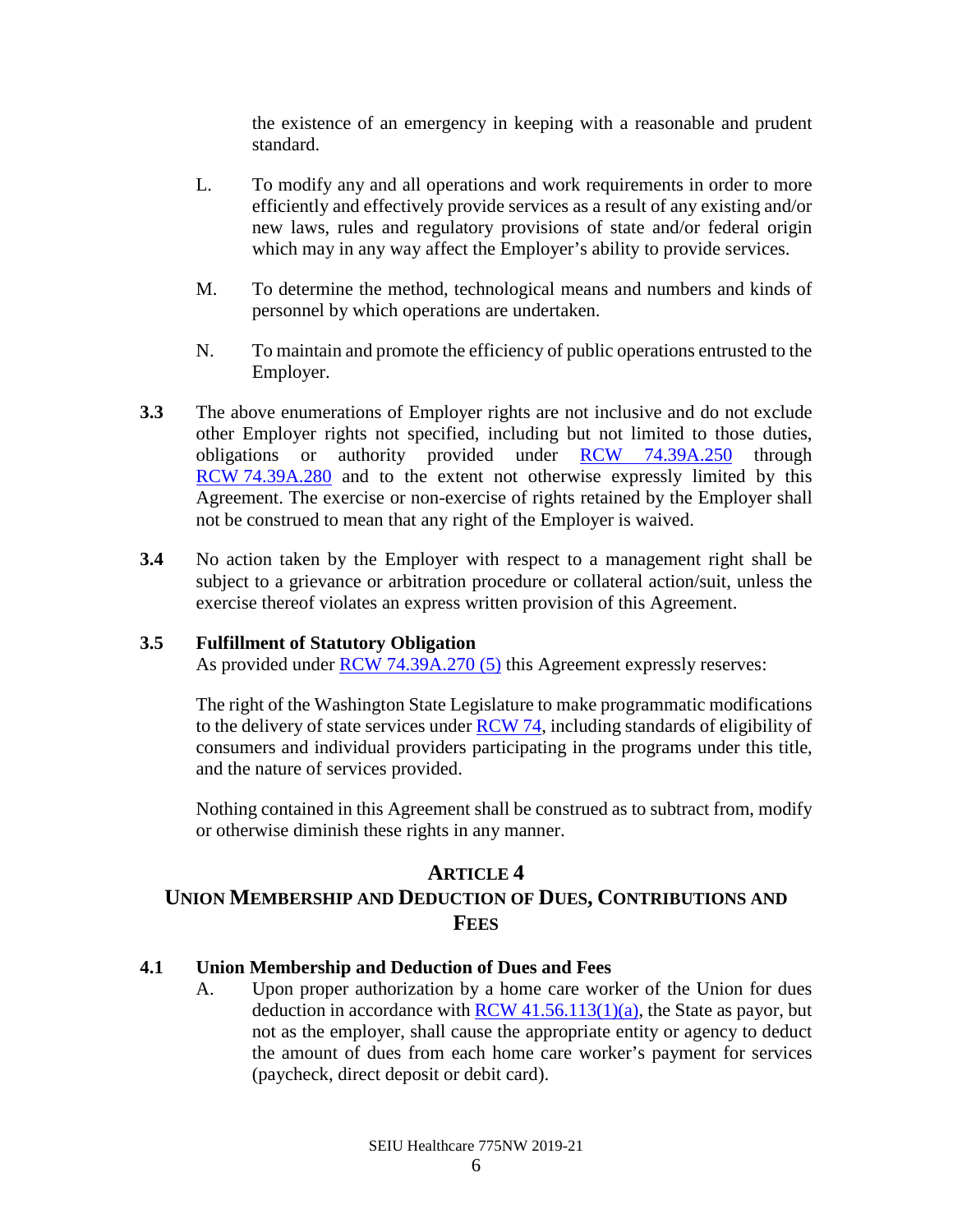- <span id="page-14-3"></span>B. By the  $10<sup>th</sup>$  of each month the Employer will send the Union the 05 interface file including name, address, social security number and provider number for all workers with authorized hours for the month. The Union will provide a nightly file to the Employer containing which home care workers have affirmatively authorized dues deductions in accordance with  $RCW$  [41.56.113\(1\)\(a\).](http://app.leg.wa.gov/RCW/default.aspx?cite=41.56.113) The nightly file to the Employer will include an attestation from the Union of the authenticity and accuracy of such list and that the Union has received voluntary, affirmative authorization from each individual listed. The Union will provide copies of the authorizations upon request of the State within ten (10) calendar days, unless the request is for more than one hundred (100) authorizations, in which case the parties will agree on an appropriate timeframe, which in no case will be longer than thirty (30) days. The Employer will deduct dues for any home care worker for whom it has received notice of authorized dues deduction in interface 02 no later than one (1) day prior to the payroll start date.
- C. The Employer shall honor the terms and conditions of each home care worker's signed membership card.

# <span id="page-14-0"></span>**4.2 Voluntary Deductions**

Upon receipt of proper authorization for such deductions from the home care worker or the Union, the Employer shall cause the appropriate entity or agency to deduct and transmit voluntary contributions from each home care worker's payment for services, to two (2) funds designated by the Union or to the Union itself. The Employer shall allow deductions to such a fund or committee to be made in any amount specified by the home care worker. The deductions shall be transferred at least monthly by electronic means.

# <span id="page-14-1"></span>**4.3 Implementation Costs**

The cost of any new computer programming changes required by this Article shall be borne by the Employer. The ongoing regular cost of such deductions shall be borne by the Employer.

# <span id="page-14-2"></span>**4.4 Indemnify and Hold Harmless**

The Union and each home care worker agree to indemnify and hold harmless from all claims, demands, suits or other forms of liability that shall arise against the Employer for or on account of any deduction made from the pay of any home care worker based on information from the Union and home care worker. This paragraph shall not be interpreted to limit the right of the Union to use the Dispute Resolution Process contained in this agreement to collect dues, fees, and contributions owed.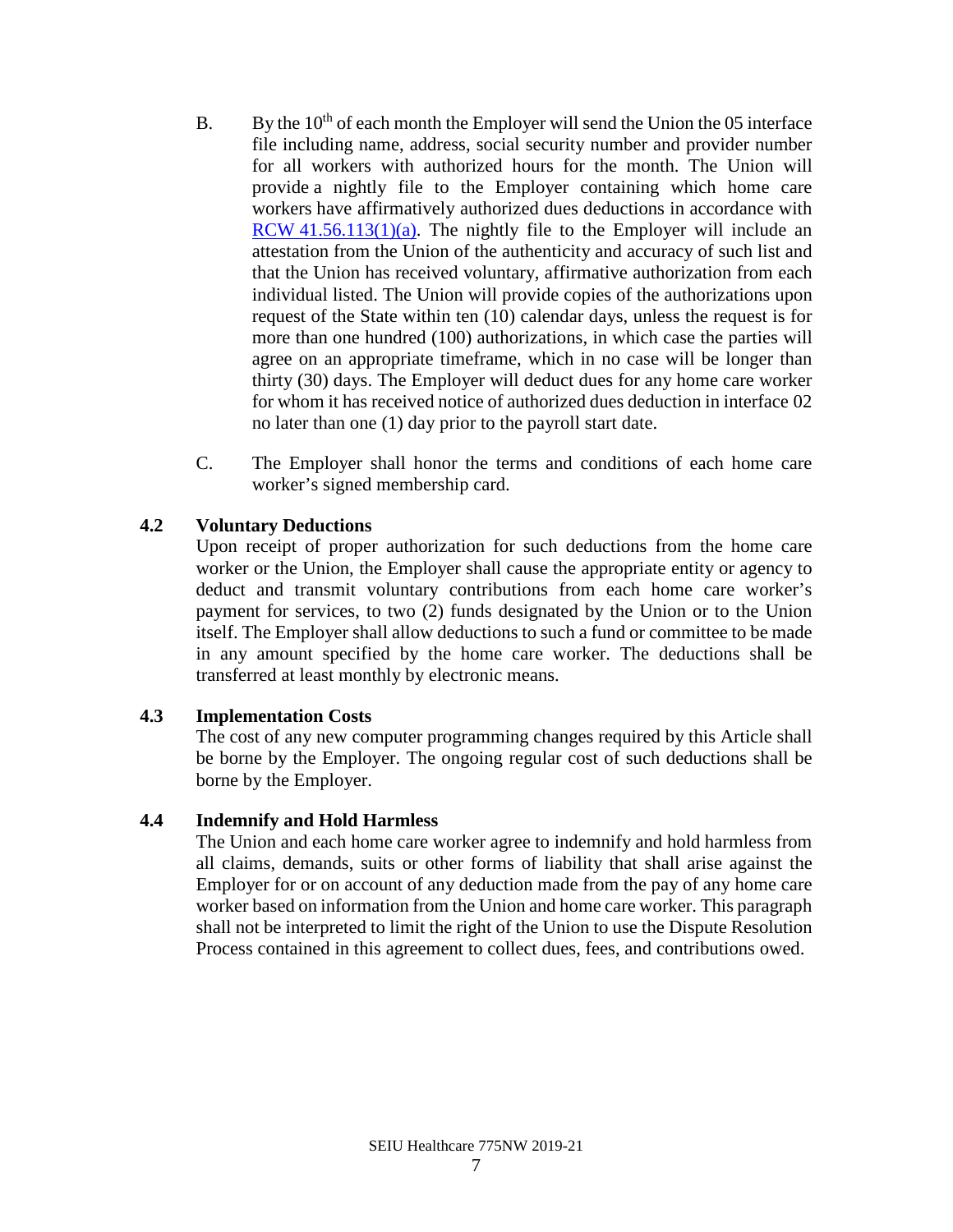# **ARTICLE 5 BARGAINING UNIT INFORMATION**

## <span id="page-15-1"></span><span id="page-15-0"></span>**5.1 Information to be Collected and Provided**

- A. The Employer shall collect and provide information about the bargaining unit and each member of the bargaining unit and shall provide this information to the Union on a regular basis in accordance with the following:
	- 1. 9-digit ProviderOne ID number
	- 2. First name
	- 3. Middle name
	- 4. Last name
	- 5. Social security number
	- 6. Home phone number (All telephone numbers shall conform to the '(xxx) xxx-xxxx' format.)
	- 7. Wireless telephone number (All telephone numbers shall conform to the  $'(xxx)$  xxx-xxxx' format.)
	- 8. Address Type
	- 9. Address 1
	- 10. Address 2
	- 11. Address 3
	- 12. City
	- 13. State
	- 14. Zip
	- 15. Address Start Date
	- 16. Electronic mail addresses
	- 17. Date of birth
	- 18. Gender
	- 19. Marital status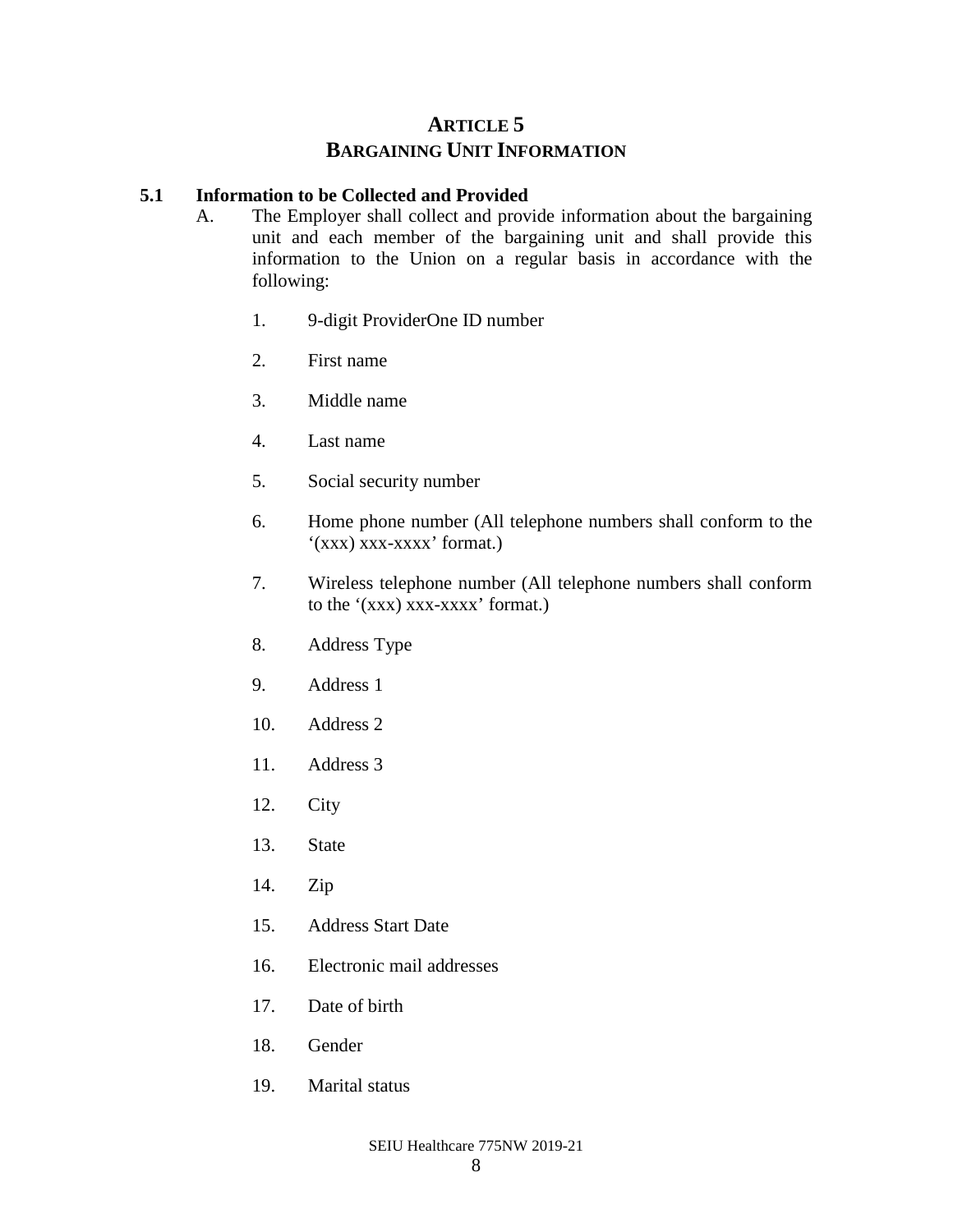- 20. Primary preferred language
- 21. Hire date (Hire date shall be defined as the first date the home care worker was authorized to start work.)
- 22. Termination date (If multiple termination dates exist, the last termination date will be provided.)
- 23. Reason for termination (whether termination is for convenience or default as stipulated in the Individual Provider Client Service Contract).
- B. File 2, which shall contain the following:

Information as to each individual in the bargaining unit for each service provided, for each client, totaled by pay period, for each pay period in the periods covered by the dues payment remitted to the Union:

- 1. 9-digit ProviderOne ID number
- 2. First name
- 3. Middle name
- 4. Last name
- 5. Voluntary deduction type(s)
- 6. Voluntary deduction amount(s)
- 7. Union dues deduction amount
- 8. Wage rate
- 9. Certification Differential rate
- 10. Advanced Training Differential rate
- 11. Pay period start date
- 12. Pay period end date
- 13. Month of Service
- 14. Units worked
- 15. Units Type
- 16. Service code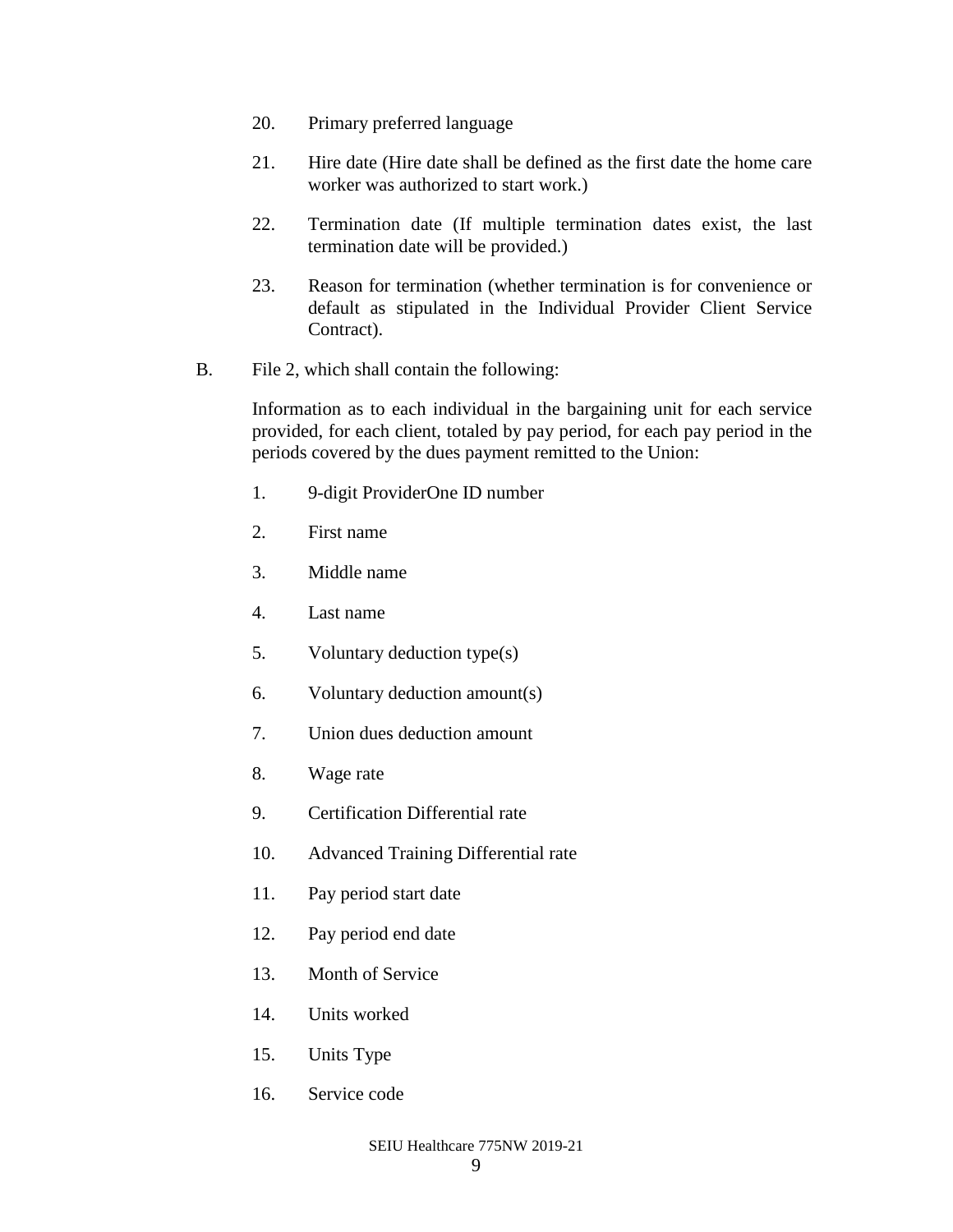- 17. Service description
- 18. RAC
- 19. RAC name
- 20. Gross pay
- 21. Amount paid
- 22. Union member type
- 23. Paid time off hours paid
- 24. Paid time off hours forfeited
- 25. Paid time off hours balance (rolling total should include the hours earned/used/forfeited on each row).
- 26. Cumulative lifetime hours worked as an individual provider (CCH balance – rolling total should include the hours worked on each row).
- 27. Caseworker identification number
- 28. Caseworker reporting unit
- 29. Reporting unit
- 30. Relationship to consumer employer (including whether or not the home care worker is a family member as defined by RCW [74.39A.076\(](http://app.leg.wa.gov/RCW/default.aspx?cite=74.39A.076)1), and any additional details regarding family relationship between the home care worker and the client collected by the State).
- C. The data in File 1 and File 2 shall be complete.
- D. The data in File 1 and File 2 shall cover the same time period as the dues payment remitted to the Union.
- E. The sum of the individual union dues deduction amounts in File 2 shall exactly match the amount of the dues payment remitted to the Union. The sum of the voluntary deduction amounts in File 2 shall exactly match the amount of the voluntary deduction payment(s) remitted to the Union.
- F. DSHS shall provide File 1 and File 2 for each payroll reporting period monthly.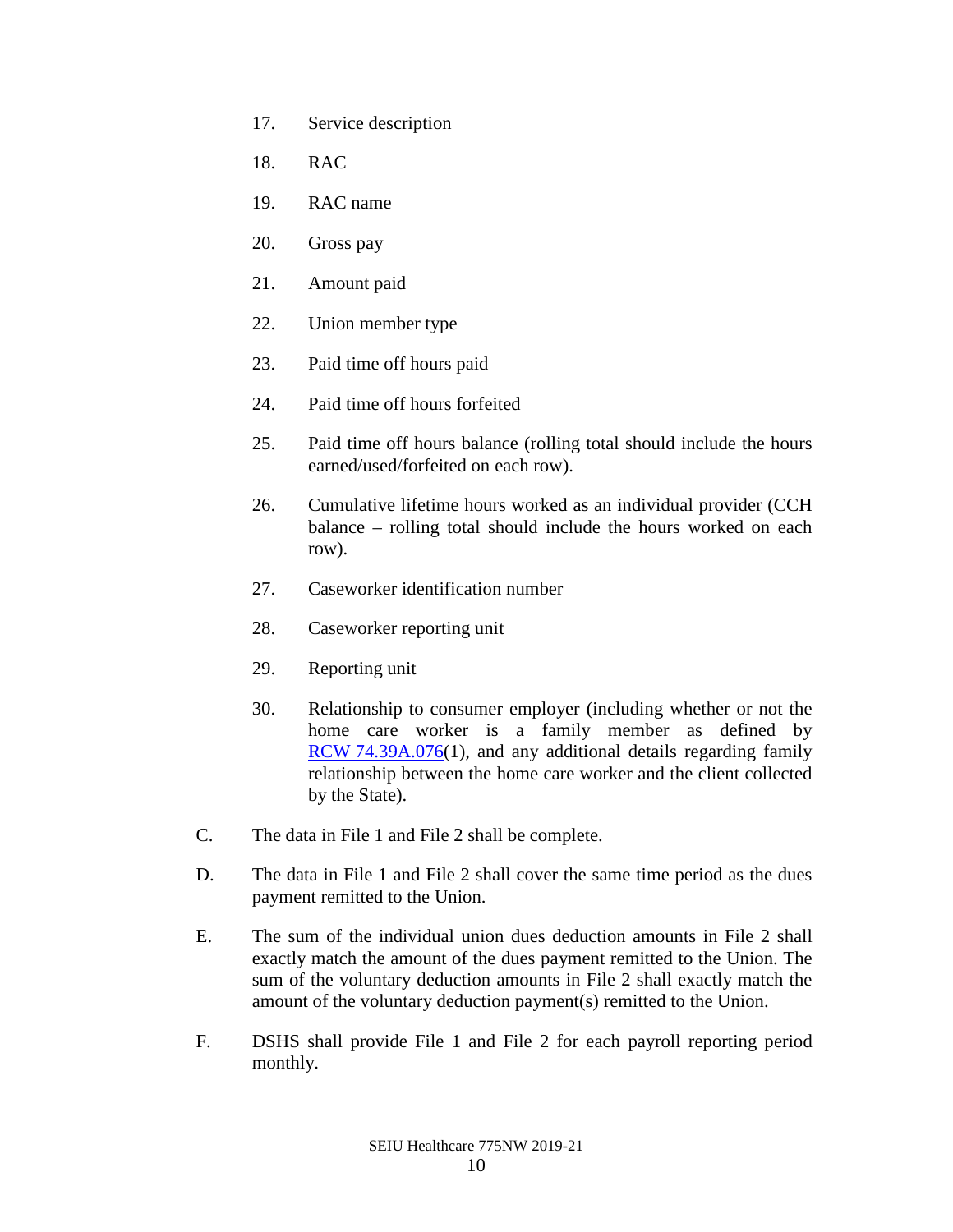- G. Where an Individual Provider provides multiple different services and/or provides services to multiple different clients, individual records per service per client shall be generated. The Individual Provider's identifying information shall be consistent across these records.
- H. Voluntary deductions shall be reported according to the format and/or file layout mutually agreed upon for File 2. If an Individual Provider has a record in File 2, that Individual Provider shall have a corresponding record in File 1.
- I. The Employer and the Union shall coordinate to reconcile any questions about the bargaining unit information and records.
- J. Subject to the data share and confidentiality agreement executed by the parties, the Individual Provider's social security number will be sent in a secure electronic format.
- K. The employer will collect and provide the Union with the information listed below on a daily basis:
	- 1. IPOne Number (nine digit)
	- 2. Full Name
	- 3. Mailing Address 1
	- 4. Mailing Address 2
	- 5. Telephone number
	- 6. Partial Social Security Number
	- 7. Standard
	- 8. Standard tracking date
	- 9. Reporting unit that IP is assigned to
	- 10. Adult child
	- 11. Adult child tracking date
	- 12. Parent Provider DDD tracking date
	- 13. Parent provider non DDD
	- 14. Parent provider non DDD tracking date
	- 15. Limited hours
	- 16. Limited hours tracking date
	- 17. Safety and orientation
	- 18. Safety and orientation tracking date
	- 19. Authorization termination flag
	- 20. Respite
	- 21. Respite tracking date
	- 22. Email
- **5.2** A. The Employer shall collect and provide payroll information about each member of the bargaining unit to the Union once a month after the previous month's payroll has finished processing. This information will be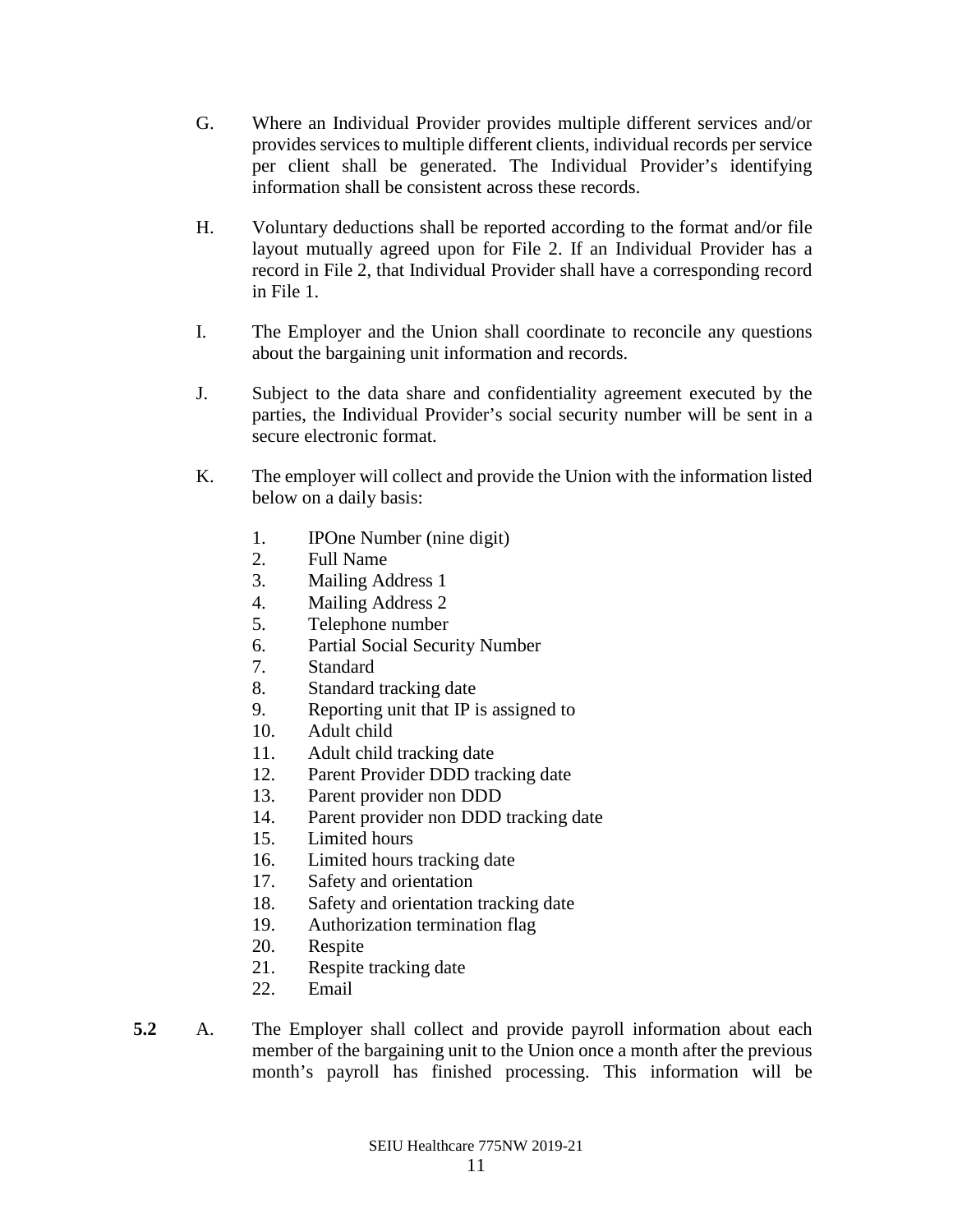transmitted to the Union electronically in a mutually agreed upon format. This information will include:

- 1. Provider ID
- 2. Social Security Number
- 3. First name
- 4. Middle Initial
- 5. Last name
- 6. Service Year
- 7. Service Month
- 8. Service Date
- 9. Service Hours
- 10. Dues Deduction
- 11. All other Voluntary Deductions
- 12. Pay Rate
- 13. Gross Pay
- 14. Date to be Paid
- 15. Method of Pay (paycheck)
- B. By the  $10<sup>th</sup>$  of each month the Employer will send the Union the 05 interface file including name, address, social security number and provider number for all workers with authorized hours for the month.

#### <span id="page-19-0"></span>**5.3 Privacy**

Unless otherwise provided for under  $RCW$  42, the following are exempt from public inspection and copying and shall not be released by the Employer except as necessary to comply with the provisions of this Agreement:

The residential addresses, residential telephone numbers, personal wireless telephone numbers, personal electronic mail addresses, social security numbers, and emergency contact information of individual provider home care workers as defined in [RCW 74.39A.240](http://apps.leg.wa.gov/rcw/default.aspx?cite=74.39A.240) and the names, dates of birth, residential addresses, residential telephone numbers, personal wireless telephone numbers, personal electronic mail addresses, social security numbers, and emergency contact information of dependents of individual provider home care workers as defined in [RCW 74.39A.240,](http://apps.leg.wa.gov/rcw/default.aspx?cite=74.39A.240) which may be held by the Employer in personnel records, public employment related records, or volunteer rosters, or are included in any mailing list of individual provider home care workers as defined in [RCW 74.39A.240.](http://apps.leg.wa.gov/rcw/default.aspx?cite=74.39A.240)

The State will notify the Union of third-party requests for lists of private information subject to this provision.

# **ARTICLE 6 PRODUCTION OF AGREEMENT**

<span id="page-19-1"></span>**6.1** The Union and the Employer shall jointly share the costs of producing and printing this Agreement in sufficient quantities for distribution to the members of the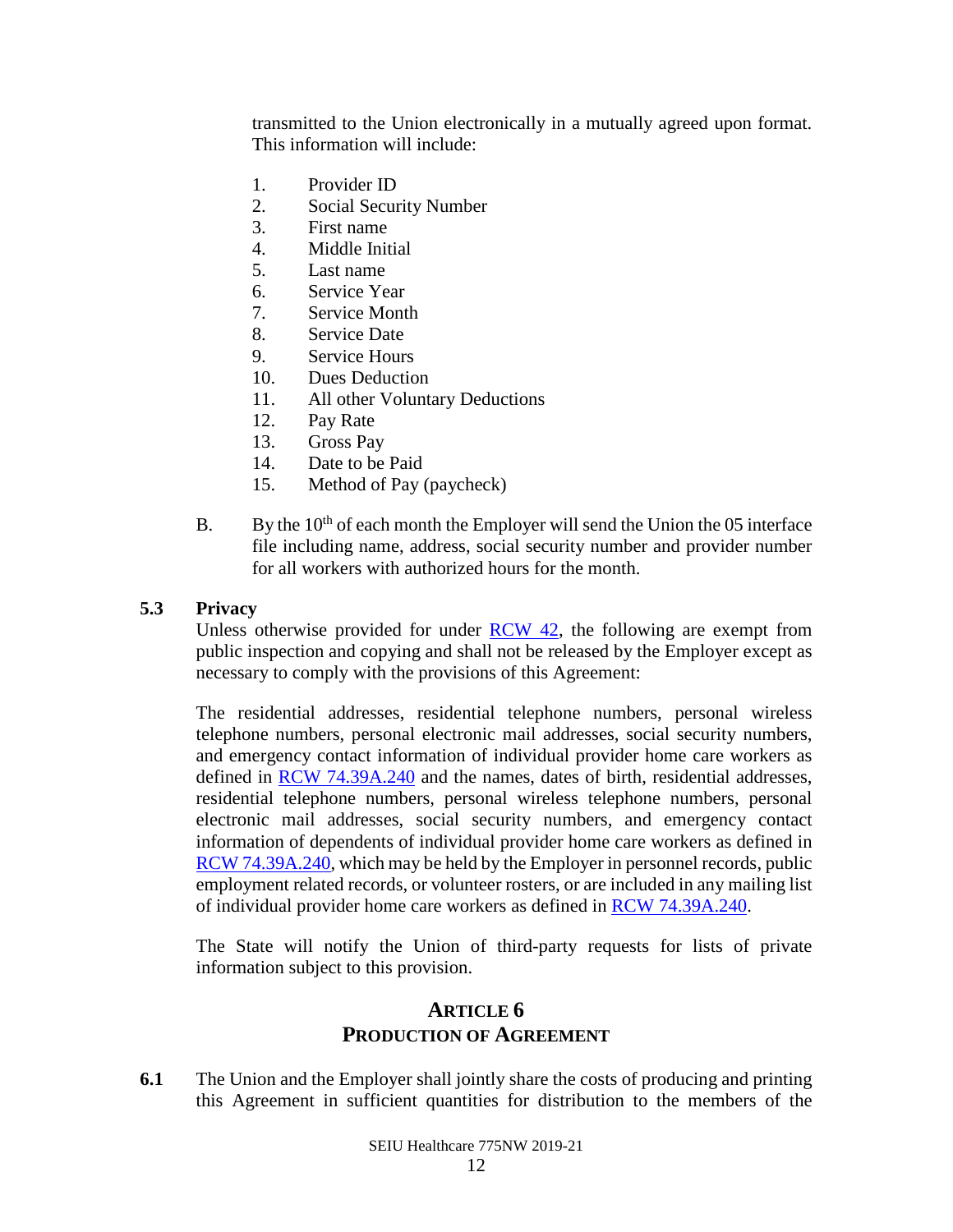bargaining unit, and of translating it in up to ten (10) languages (other than English) most commonly spoken among members of the bargaining unit as determined by the Union, provided that the cost to the Employer shall not exceed eighty thousand dollars (\$80,000) during the life of this Agreement. Any costs over and above eighty thousand dollars (\$80,000) shall be borne exclusively by the Union.

- **6.2** In addition to the actual text of the Agreement and by mutual agreement of the parties, the printed copy of the Agreement may contain introductory statements, highlights, or graphics included for the purposes of making the Agreement easier to understand and in order to provide the information most important to home care workers (such as their wage scales, benefits, and rights) in an easily-accessible, user-friendly format.
- **6.3** Regarding the production of the Agreement in languages other than English and the inclusion of introductory statements, highlights, or graphics, the parties agree that all disputes regarding the interpretation or application of this Agreement shall be determined based solely on the original English-language Agreement signed by the parties, and not upon any other language version or upon any introductory statements, highlights, or graphics.
- **6.4** To the extent that the Union incurs costs associated with this Article prior to the effective date of this Agreement and not exceeding eighty thousand dollars (\$80,000), those costs shall be agreed upon and reimbursed by the Employer on or immediately after the effective date of this Agreement.

# **ARTICLE 7**

# **GRIEVANCE AND DISPUTE RESOLUTION**

# <span id="page-20-1"></span><span id="page-20-0"></span>**7.1 Dispute Resolution Philosophy**

The Employer and the Union commit to address and resolve issues in a fair and responsible manner at the lowest possible level, and to use mediation and conflict resolution techniques when possible. Our relationship depends on mutual respect and trust based on our ability to recognize and resolve disagreements rather than avoiding them.

Prior to filing a grievance, the Union and the Employer will attempt wherever possible to resolve problems informally and not to resort to the formal grievance procedure.

# <span id="page-20-2"></span>**7.2 Grievance Definition**

A grievance is defined as a contention of a misapplication or violation concerning the application or interpretation of this Agreement.

# <span id="page-20-3"></span>**7.3 Grievance/Dispute Resolution Procedure**

# Step 1. Informal Resolution

The home care worker and/or a Union representative may confer with the Employer's designated representative and attempt to resolve the issue informally.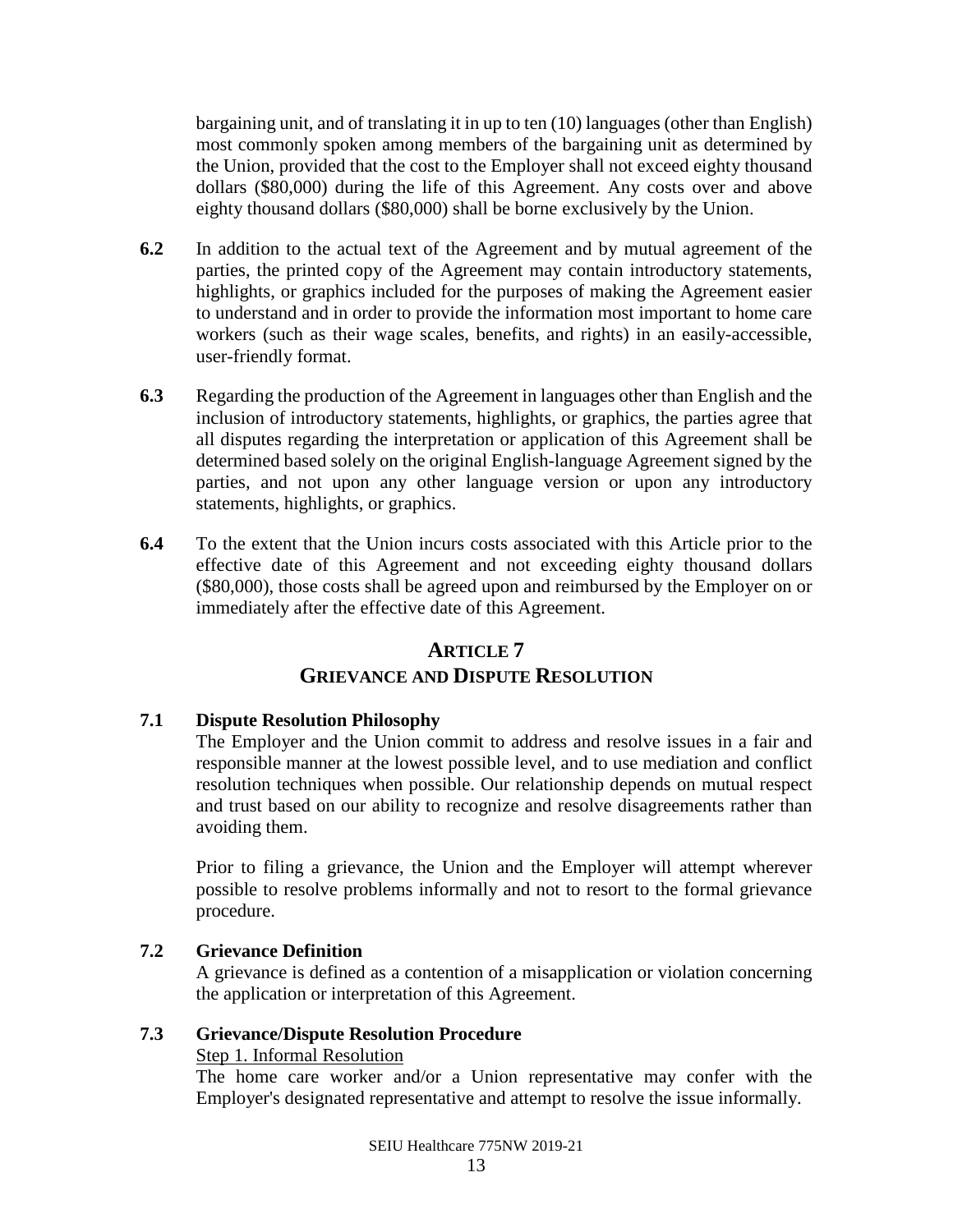For grievances related to the Employer's payroll system, the Union shall have up to forty-five (45) calendar days to engage in the informal process. If the issue is not resolved informally, and/or remedies are not granted, the Union shall have thirty (30) additional calendar days to submit a written grievance, in accordance with Step 2 of Article 7.3.

#### Step 2. Written Grievance

If the grievance is not resolved at Step 1, the home care worker and/or Union representative shall set forth the grievance in writing including a statement of the pertinent facts surrounding the grievance, the date on which the incident occurred, the alleged violations of the Agreement, and the specific remedy requested.

The written grievance shall be submitted to the Employer within thirty (30) calendar days of the occurrence of the alleged violation or within thirty (30) calendar days of when the home care worker or the Union could reasonably have been aware of the incident or occurrence giving rise to the grievance. The written grievance shall be submitted by email to [labor.relations@ofm.wa.gov.](file://filedepot.eclient.wa.lcl/OFM/LRO/Bargaining/Home_Care/17-19/TAs/final%20TA%20package/Ann_Review/labor.relations@ofm.wa.gov)

The Employer or the Employer's designee shall meet with the grievant and their Union representative within fourteen (14) calendar days of receipt of the written grievance, in order to discuss and resolve the grievance. Subsequent to this meeting, if the grievance remains unresolved, the Employer will provide a written response to the grievance by email within fourteen (14) calendar days from the date the parties met to discuss the grievance. If the response does not resolve the grievance, the Union may, within fourteen (14) calendar days of receipt of the response, proceed to Step 4, Arbitration.

#### Step 3. (Optional) Mediation

As an alternative prior to final and binding arbitration in Step 4, if the matter is not resolved in Step 2 the parties may choose by mutual agreement to submit the matter to mediation in order to resolve the issue. The party requesting mediation of the dispute must notify the other party by email no later than fourteen (14) calendar days of receipt by the Union of the emailed response from the Employer in Step 2. The party receiving the request for mediation must notify the other party by email within fourteen (14) calendar days of receipt of the request whether or not it agrees to mediate the dispute. If the party receiving the request does not agree to mediate the dispute, the Union may, within fourteen (14) calendar days of the email notification of the decision not to mediate, proceed to Step 4, Arbitration.

If the parties agree to mediation, they shall select a neutral mediator. Both parties shall submit a statement of their position on the issue. The mediator may also bring the parties together in person to attempt to resolve the issue.

The parties shall each pay one-half  $(1/2)$  the costs or fees, if any, of the neutral mediator. Each party shall be responsible for its own costs, including the costs of representation, advocacy and the costs of that party's appointed representatives.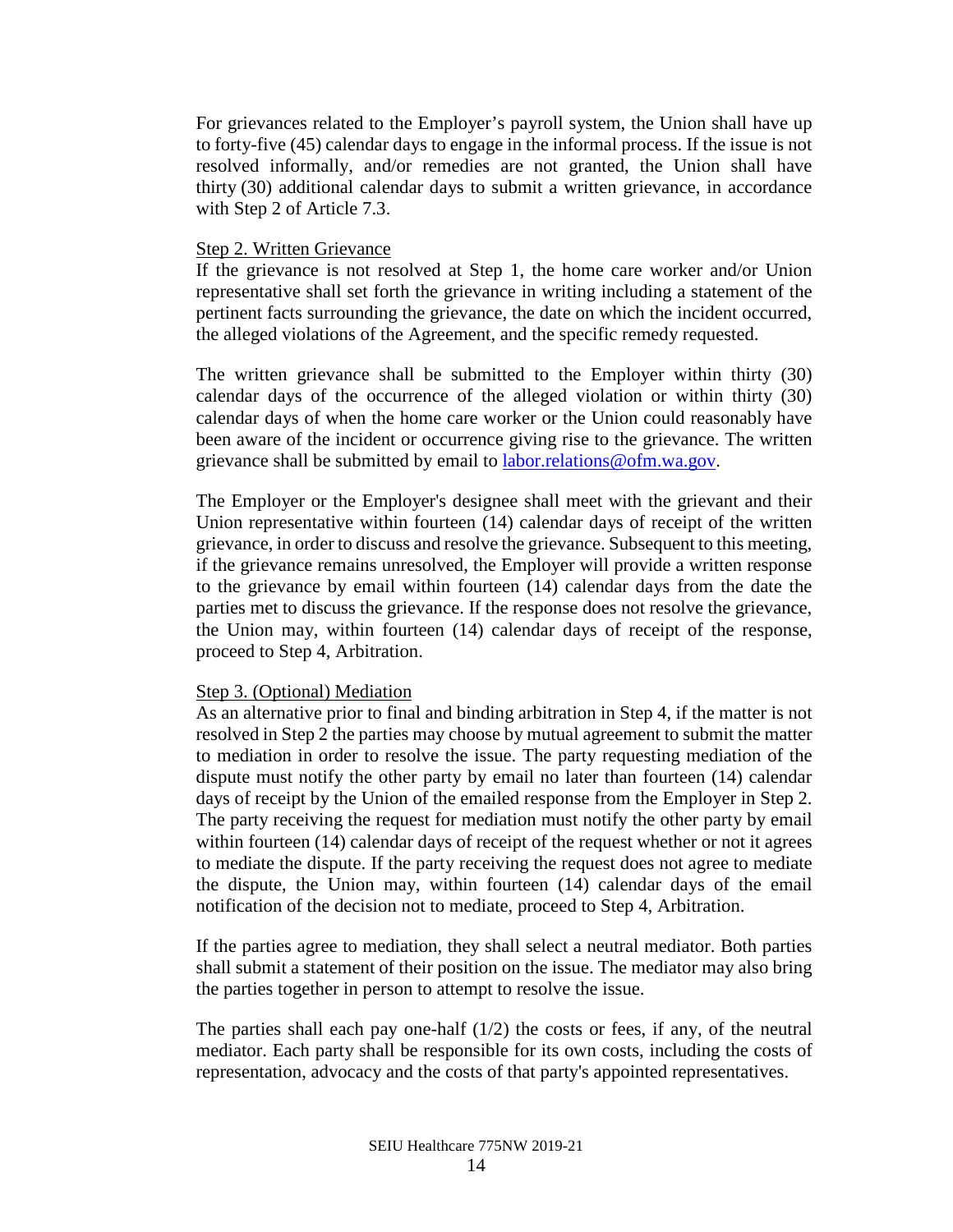If the issue is successfully resolved by mediation, the decision shall be binding on all parties, and shall, unless specifically agreed otherwise, form a precedent for similar issues. If the issue is not successfully resolved through mediation, the Union may, within fourteen (14) calendar days of receipt of a written declaration of impasse or rejection of a settlement offer from either party, proceed to Step 4, Arbitration.

#### Step 4. Arbitration

If the grievance is not settled at Step 2 or 3, it may, within the time frames noted above, be referred by the Union to final and binding arbitration. The arbitrator shall be mutually agreed upon by the parties, within thirty (30) calendar days of the request for arbitration, or, upon failure to agree upon an arbitrator, the Union shall, within forty-five (45) calendar days of the original request for arbitration, request a list of seven (7) arbitrators from the American Arbitration Association (AAA) or the Federal Mediation and Conciliation Service (FMCS). The parties shall select an arbitrator within fourteen (14) calendar days of receiving the list by alternately striking names from the list of seven (7) arbitrators. A coin toss shall determine which party shall first strike.

The award of the arbitrator shall be final and binding upon both parties. The parties shall each pay one-half  $(1/2)$  the costs of the arbitration, including the fees of the arbitrator and the proceeding itself, but not including the costs of representation, advocacy, or witnesses for either party. The arbitrator shall have no power to add to, subtract from, or change any of the terms or provisions of this Agreement.

#### <span id="page-22-0"></span>**7.4 Time Limitations**

The parties agree that the time limitations provided in this Article are essential to the prompt and orderly resolution of any grievance, and that each will abide by the time limitations. To this end, grievances must be processed within the periods of time specified above. Days are calendar days, and will be counted by excluding the first day and including the last day of timelines. When the last day falls on a Saturday, Sunday or holiday, the last day will be the next day that is not a Saturday, Sunday or holiday. Any grievance not properly presented in writing and within the time limits specified, or any grievance not moved to the next step within the specified time limits shall be considered to have been withdrawn. If the Employer fails to meet the time limitations specified, the Union may move the grievance to the next step. Time limitations may be extended by mutual agreement of the parties.

# **ARTICLE 8 COMPENSATION**

#### <span id="page-22-2"></span><span id="page-22-1"></span>**8.1 Wages**

Effective July 1, 2019, current home care workers will be placed on a step commensurate with their IP hours of work retroactively calculated to July 1, 2005. Bargaining unit home care workers will be paid according to the wage scales found in Appendix A. During the life of this Agreement wages shall be adjusted upward for each home care worker based upon accumulation of hours not including time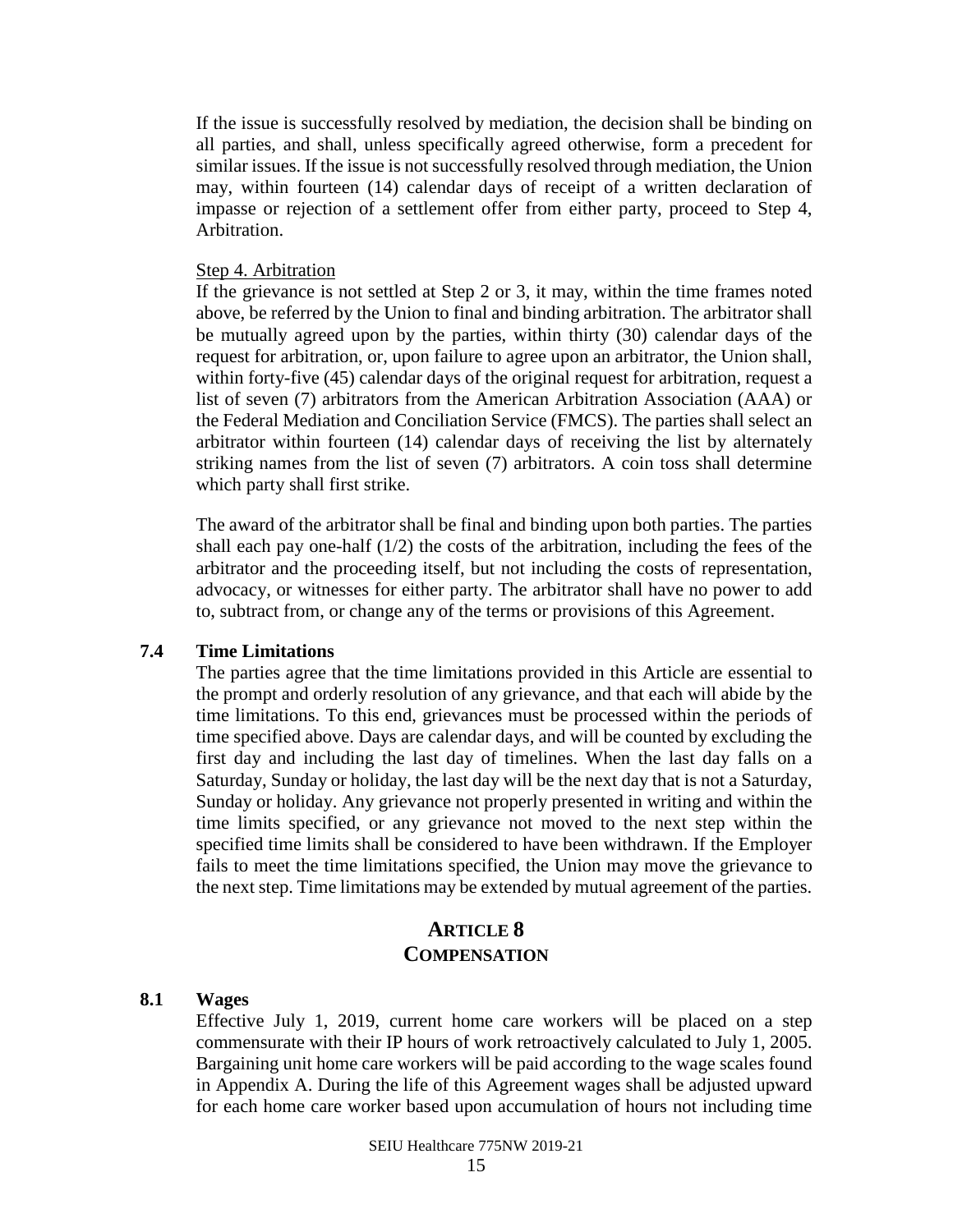spent as mentors pursuant to **Section 8.2**. All home care workers shall be paid strictly on an hourly basis. Except as modified by this Agreement, all home care workers shall be paid strictly according to the wage scales. Any non-hourly payment arrangements, or arrangements to pay any home care worker according to any other rate than the rates contained in Appendix A, are hereby void.

#### <span id="page-23-0"></span>**8.2 Certification Differentials and Mentor, Preceptor, and Trainer Pay**

Employees who hold a valid Home Care Aide certification or who are exempt from certification under RCW  $18.88B.041(1)(a)(i)(A)$  shall be paid an additional twentyfive cents (\$0.25) per hour differential to their regular hourly wage rate.

Employees with a valid Home Care Aide certification or who are exempt from certification under  $RCW$  18.88B.041(1)(a)(i)(A) or (B) who complete advanced training (as set forth in Training Partnership curriculum) shall be paid an additional twenty-five cents (\$0.25) per hour differential to their regular hourly wage rate. This advanced training differential stacks on top of the certification differential described above (e.g., an employee who has completed the home care certification and the advanced training requirements shall be paid fifty cents [\$0.50] above their regular hourly wage rate).

# <span id="page-23-1"></span>**8.3 Mileage Reimbursement**

Home care workers shall be compensated when the IP drives their personal vehicles to provide services to their consumers (such as essential shopping and travel to medical services) authorized under the care or service plans. Such compensation shall be paid on a per-mile-driven basis at the standard mileage rate recognized by the Internal Revenue Service up to a maximum of one-hundred (100) miles per month per consumer.

Home care workers providing transportation to services funded by the Home and Community Based Services (HCBS) waivers, the DDA Individual and Family Services Program, or the Veteran's Directed Home Services and identified in the consumer's Individual Support Plan, in excess of the above maximum per month, will be reimbursed up to an additional maximum authorized by the case manager.

# <span id="page-23-2"></span>**8.4 Advanced Home Care Aide Specialist (AHCAS) And Advanced Behavioral Home Care Aide Specialist (ABHCAS) Differential**

Individual providers with a valid Home Care Aide certification or who are exempt from certification under RCW  $18.88B.041(1)(a)(i)(A)$  or (B) or RCW  $18.88B.041$ (1)(c) and have completed seventy (70) hours of basic training, or advanced training provided by the Training Partnership and complete the advanced training described in the [Article 15.11](#page-33-2) or [Article 15.12](#page-34-0) shall be paid an additional seventy five cents (\$0.75) per hour differential added to their regular hourly wage rate. This AHCAS or ABHCAS differential stacks on top of the certification differential described in [Section 8.2,](#page-23-0) if applicable, and the advanced training differential in [Section 8.2.](#page-23-0)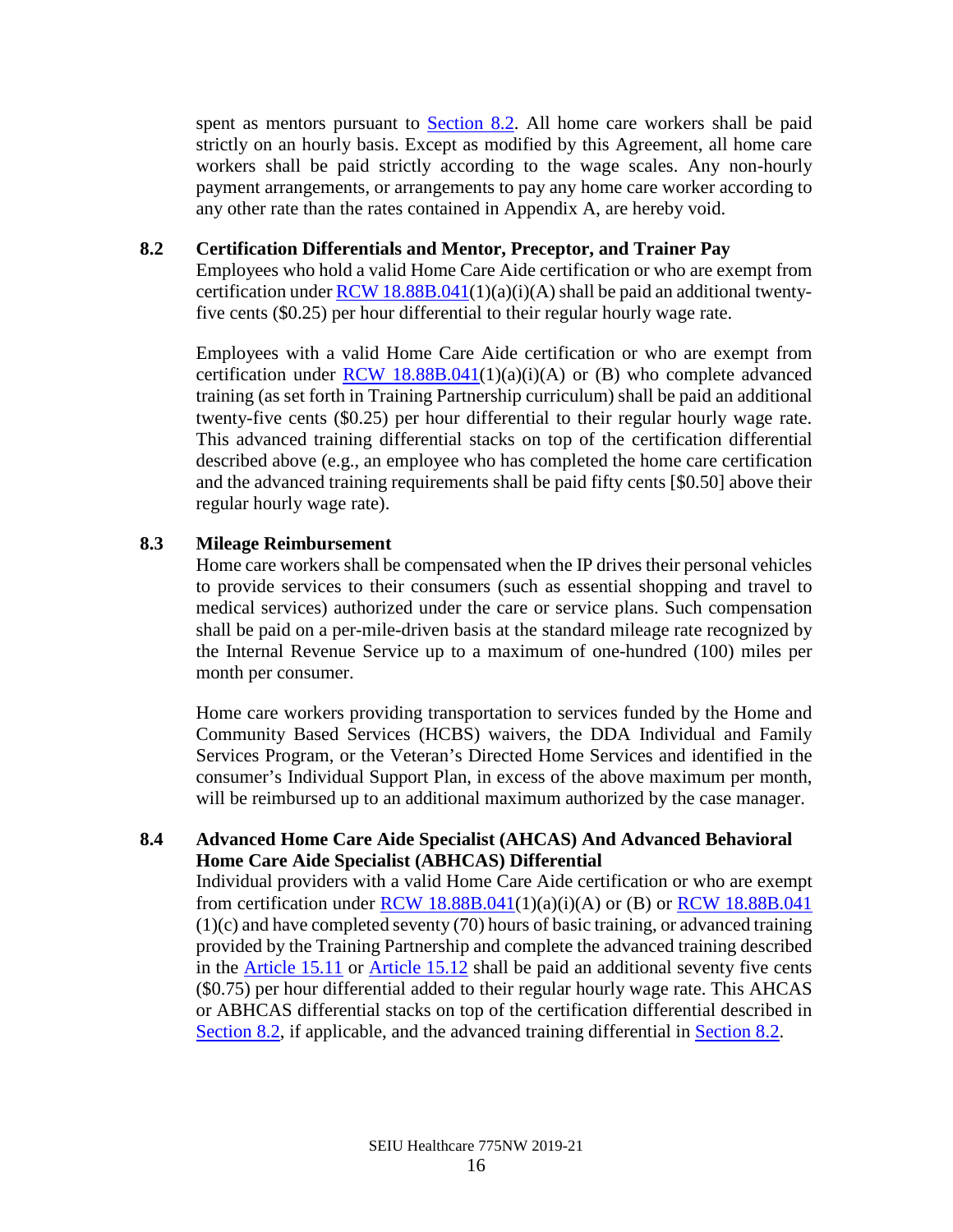## <span id="page-24-0"></span>**8.5 Administrative Time**

Individual providers shall be compensated an additional fifteen (15) minutes per pay period for the purposes of recording and submitting timesheets.

# **ARTICLE 9 COMPREHENSIVE HEALTH CARE BENEFITS**

#### <span id="page-24-2"></span><span id="page-24-1"></span>**9.1 Coverage**

The Employer agrees to make periodic contributions on behalf of all home care workers covered by this Agreement to the SEIU Healthcare NW Health Benefits Trust Fund ("Trust") in the amount specified in [Section 9.2](#page-24-3) below.

If required to contribute to the cost of health care benefits through a payroll deduction, eligible home care workers shall provide written authorization before receiving coverage.

# <span id="page-24-3"></span>**9.2 Contributions**

Effective July 1, 2019, the Employer shall contribute three dollars and fifty-four cents (\$3.54) per Department-paid hour worked by all home care workers covered by this Agreement to the Trust, two and one-half cents (\$.025) of which may be used in accordance with [Article 27.](#page-43-5) Effective July 1, 2020, the Employer shall contribute three dollars and sixty-one cents (\$3.61) per Department-paid hour worked by all home care workers covered by this Agreement to the Trust, two and one-half cents (\$.025) of which shall be used in accordance with Article 27. Department-paid hours shall not include administrative time in [Section 8.5,](#page-24-0) consumer participation hours, training hours, paid time off or vacations.

Contributions required by this provision shall be paid to the Trust on or before the twenty-fifth day of the month following the month in which service hours are paid. Contributions shall be transmitted together with a remittance report containing such information, in such manner, and on such form as may be required by the Trust or its designee.

Eligibility for health care benefits shall be determined solely by the Board of Trustees.

The Trust shall determine the appropriate level of contribution, if any, by eligible home care workers. Ongoing costs for deduction of home care worker premiums for health care shall be paid by the Employer. At least thirty (30) days' notice of changes in deduction amounts must be given to allow the Employer to implement requested changes.

# <span id="page-24-4"></span>**9.3 Payroll Deductions**

With adequate advance notice of no fewer than thirty (30) days, the Employer shall perform any such premium-share payroll deductions as directed by the Trust and as authorized by any home care worker. Initial and ongoing computer programming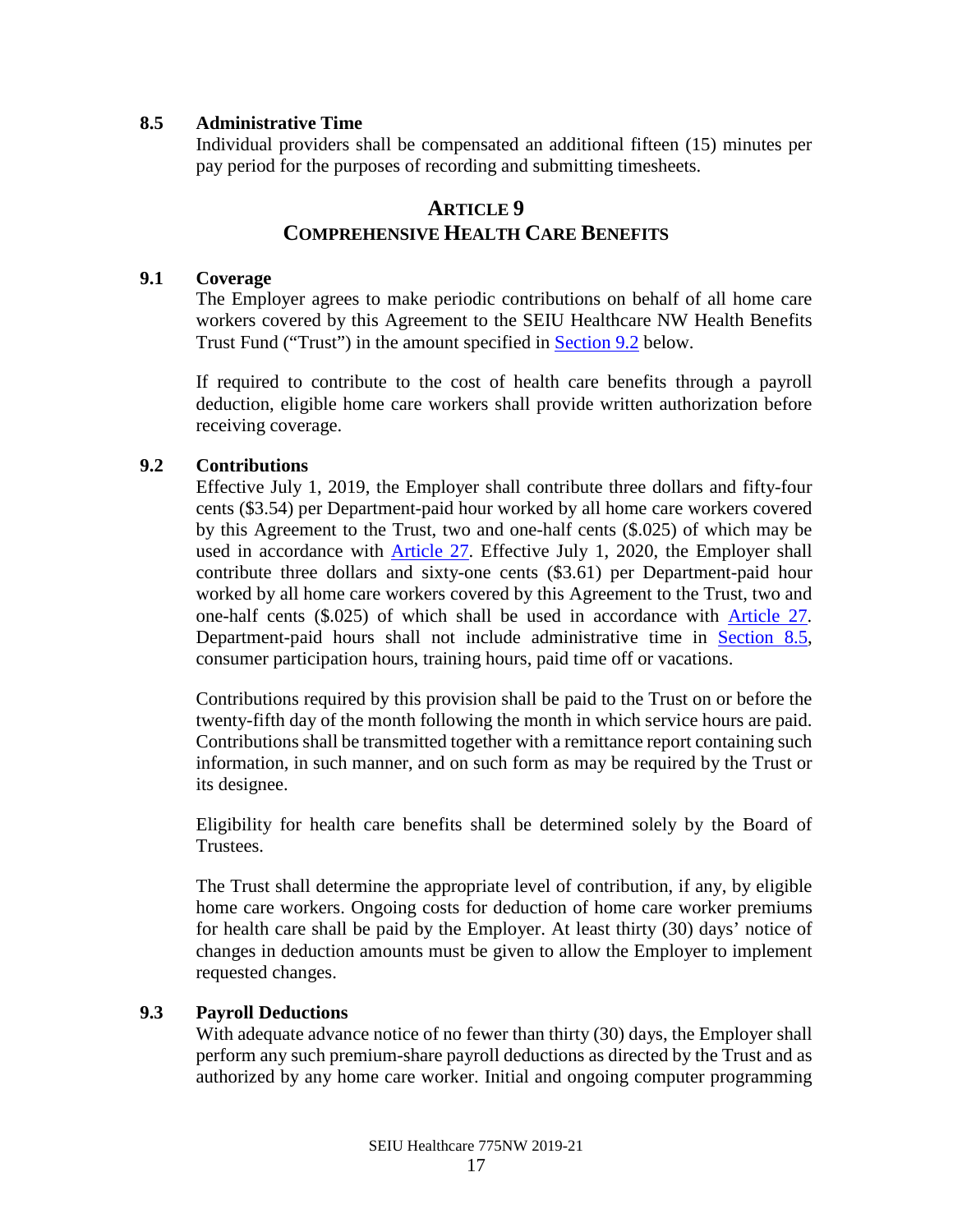and operation costs associated with the implementation of this Article shall be paid by the Employer in accordance with [Section 12.6.](#page-28-0)

## <span id="page-25-0"></span>**9.4 Purpose of Trust**

For the purposes of offering health care, dental vision care, and other benefits or programs authorized by the Board of Trustees to members of the bargaining unit, the Employer shall become and remain a participating employer in the Trust during the complete life of this Agreement, and any extension thereof.

## <span id="page-25-1"></span>**9.5 Trust Agreement**

The Employer and the Union hereby agree to be bound by the provisions of the Fund's Agreement and Declaration of Trust, and by all resolutions and rules adopted by the Trustees pursuant to the powers delegated. The Employer accepts the Employer Trustees of the Fund and their duly elected successors as its representatives on the Board. The Union accepts the Union Trustees of the Fund and their duly elected successors as its representatives on the Board. The Employer and the Union agree to cooperate with the Trustees of the designated Trust in distributing benefit plan information and in obtaining and providing such census and other data as may be required by the Trust.

## <span id="page-25-2"></span>**9.6 Indemnify and Hold Harmless**

The Trust shall be the policy holder of any insurance plan or health care coverage plan offered by and through the Trust. As the policy holder, the Trust shall indemnify and hold harmless from liability the Employer from any claims by beneficiaries, health care providers, vendors, insurance carriers or home care workers covered under this Agreement.

# **ARTICLE 10 WORKER'S COMPENSATION**

# <span id="page-25-4"></span><span id="page-25-3"></span>**10.1 Worker's Compensation Coverage**

The Employer shall provide worker's compensation coverage for all home care workers in the bargaining unit. All home care workers shall complete any required health and safety training.

# <span id="page-25-5"></span>**10.2 Worker's Compensation Premiums**

The home care worker premium share for worker's compensation insurance shall be paid by the Employer. If applicable laws or rules prevent the Employer from paying the premium share at any time during the life of this Agreement, the Employer shall adjust each step of the wage scale established under [Article 8,](#page-22-1) Compensation of this Agreement upward by an amount equivalent to the home care worker premium share for worker's compensation insurance.

#### <span id="page-25-6"></span>**10.3 Third-Party Administrator**

The Employer may contract with a third-party administrator in order to administer the worker's compensation coverage provided to home care workers in the bargaining unit. The third-party administrator shall be responsible for claims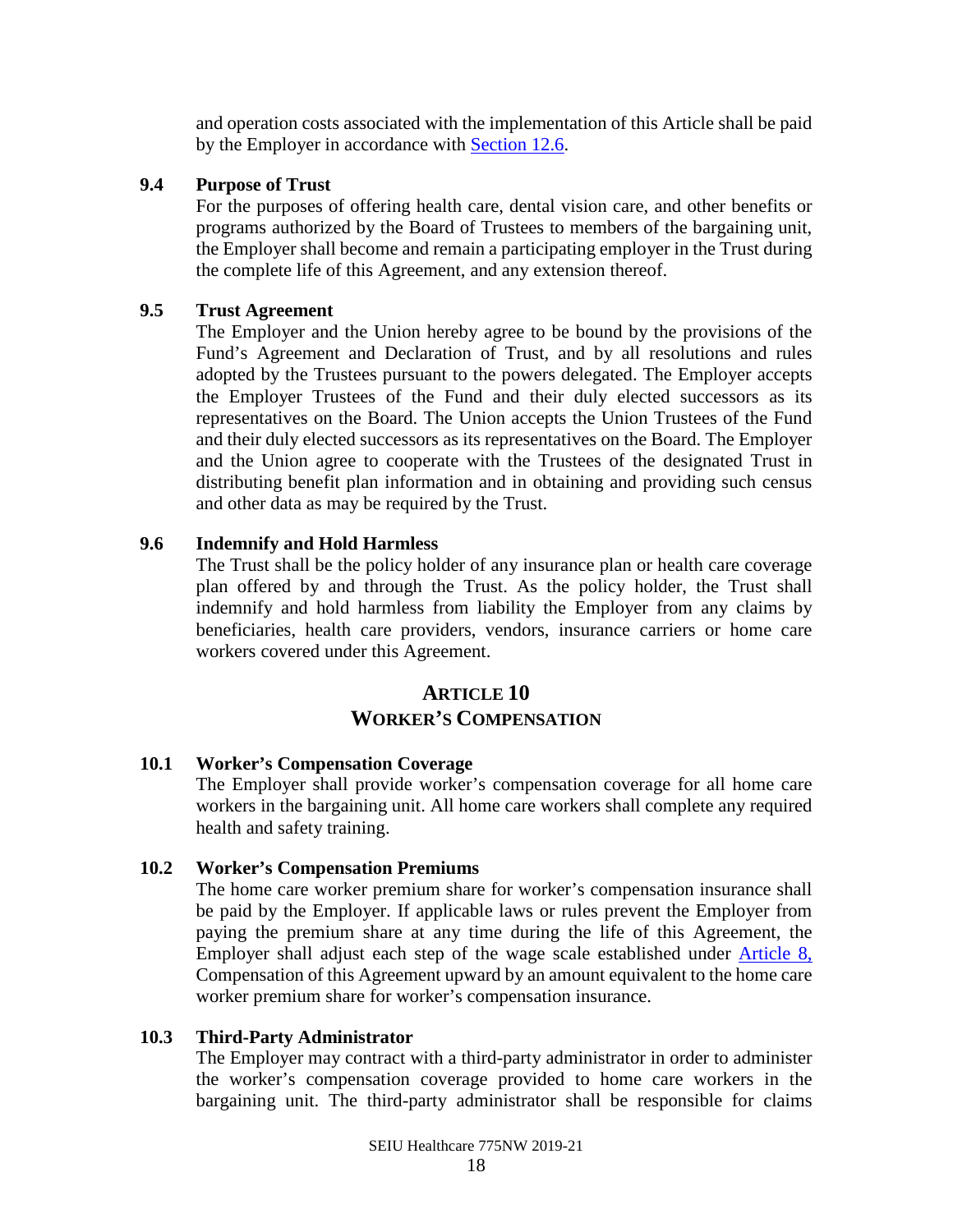management and verification, recommending and implementing risk management procedures, and preventing worker's compensation fraud.

# **ARTICLE 11 PAID TIME OFF**

#### <span id="page-26-1"></span><span id="page-26-0"></span>**11.1 Accrual**

Home care workers shall be eligible for paid time off (PTO). Effective July 1, 2019, accrual of PTO shall be one (1) hour of PTO for every twenty-five (25) hours worked and shall cap at one-hundred and twenty (120) hours.

# **ARTICLE 12 PAYROLL, ELECTRONIC DEPOSIT AND TAX WITHHOLDING**

#### <span id="page-26-3"></span><span id="page-26-2"></span>**12.1 Payroll System Implementation**

The Payroll System will, at a minimum, be capable of collecting and reporting demographic data, including, but not limited to, information outlined in [Article 5,](#page-15-0) Bargaining Unit Information: calculating and applying variable wage rates; combining several consumers' service hours in a single payment; adding and editing deductions at variable levels for health care premiums, Taft-Hartley fund contributions, taxes, union deductions, wage garnishments, and other purposes; providing for fax, web-based and mobile device application reporting of hours; providing for direct deposit into multiple bank or other financial institution accounts; and, upon reasonable notice, providing a reasonable level of ease and cost-control in making changes to fields and/or records for individual or systemwide payments and deductions with no significant additional cost to the Employer.

#### <span id="page-26-4"></span>**12.2 Payroll System Payment Timelines**

The Payroll System will pay individual provider home care workers on a twicemonthly basis. Individual providers will be paid on the first and sixteenth  $(16<sup>th</sup>)$  day of each month. If the first or sixteenth  $(16<sup>th</sup>)$  day of the month falls on a Saturday, individual providers shall be paid on the previous Friday. If the first or sixteenth  $(16<sup>th</sup>)$  day of the month falls on a Sunday or recognized federal holiday, payment shall be made on the subsequent business day which is not a recognized federal holiday. Hours reported by the individual provider on or before the fifteenth  $(15<sup>th</sup>)$ day of each month, shall be paid on the first of the following month. Hours reported by the individual provider on or after the sixteenth  $(16<sup>th</sup>)$  day of the month shall be paid on the sixteenth  $(16<sup>th</sup>)$  day of the following month. Unless prohibited by law, deductions may be divided between the bi-monthly payments.

The Employer will notify an individual provider, via the contact information provided, within forty-eight (48) hours of processing a timesheet if there is a problem with how the individual provider is reporting their hours. If the individual provider corrects the error prior to the payroll cutoff date for the pay period, they will be paid within that pay period. Individual provider initiated changes made to a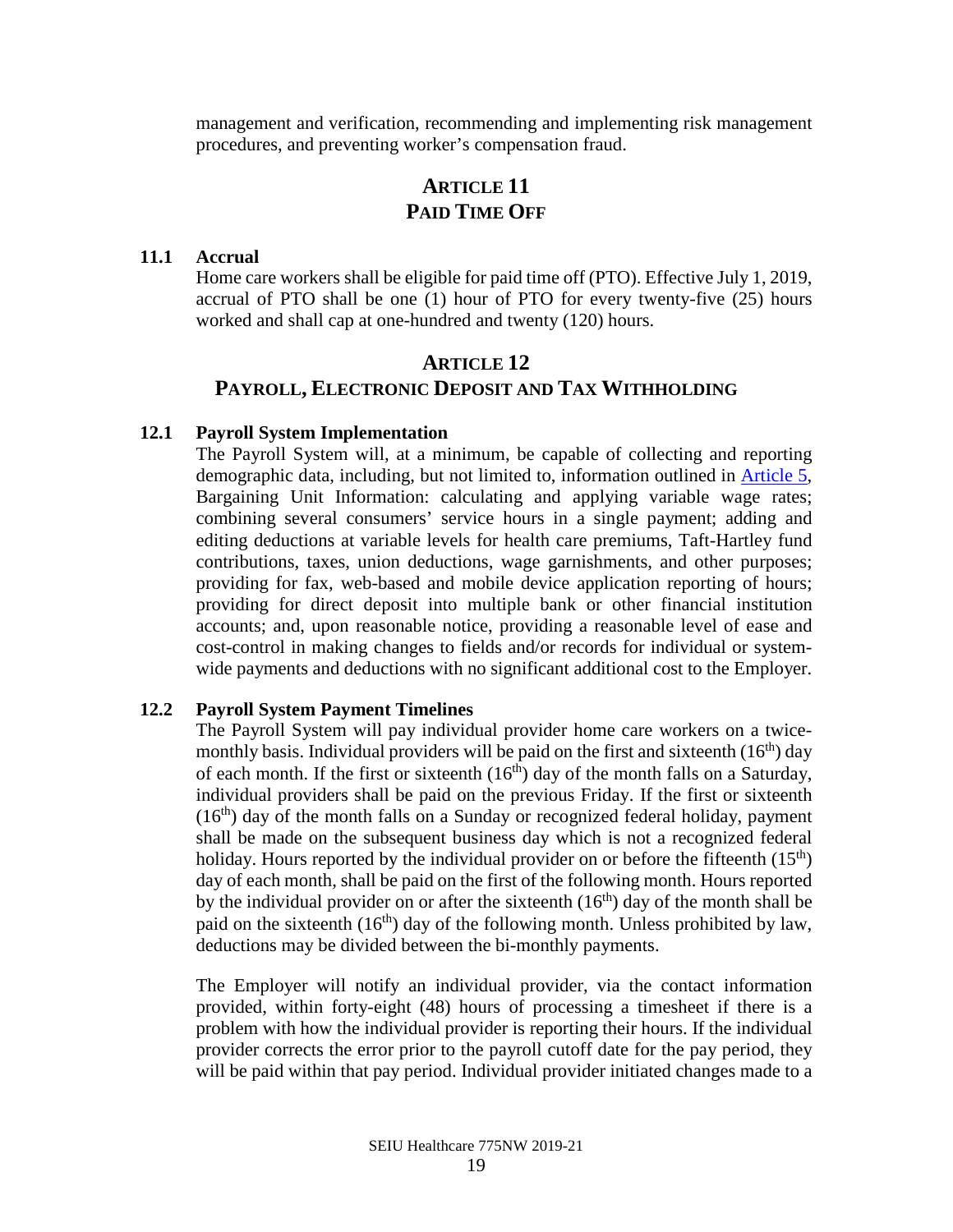timesheet after the published cutoff and changes to individual provider or client eligibility that impact payment are not subject to these timelines.

## **[NOTE: The language of Article 12.2 below will become effective upon implementation of the Consumer Directed Employer (CDE) for an IP.]**

#### <span id="page-27-0"></span>**12.2** *Payroll System Payment Timelines*

*The Payroll System will pay individual provider home care workers on a bi-weekly basis. Individual providers will be paid every other week for a total of twenty-six (26) paydays per calendar year. If a pay date falls on a recognized federal holiday, payment shall be made on the previous business day which is not a recognized federal holiday. The State and Union will jointly agree on the pay-date schedule.*

*The Employer will notify an individual provider, via the contact information provided, within forty-eight (48) hours of processing a timesheet if there is a problem with how the individual provider is reporting their hours. If the individual provider corrects the error prior to the payroll cutoff date for the pay period, they will be paid within that pay period. Individual provider initiated changes made to a timesheet after the published cutoff and changes to individual provider or client eligibility that impact payment are not subject to these timelines.*

## <span id="page-27-1"></span>**12.3 Timely and Accurate Payment**

Home care workers shall be entitled to receive timely and accurate payment for services authorized and rendered. To promote a timely and accurate payroll system, the Employer and the Union shall work together to identify causes and solutions to problems resulting in late, lost or inaccurate paychecks and similar issues. The parties acknowledge the time necessary to correct errors in payments depends on the underlying nature of the error. The Employer shall identify causes and solutions to problems within a reasonable period of time but in no event more than five (5) business days from when the problem was reported.

Once the cause of the error has been identified, payment will be made as soon as possible but no later than ten (10) business days. The Union and the Employer agree to utilize the current electronic process through which complaints can be escalated, documented and resolved.

#### <span id="page-27-2"></span>**12.4 Electronic Deposit or Debit Card**

Home care workers shall have the right to authorize electronic deposit into their designated account or debit care for any payment issued to them for services or other reimbursement. Debit cards will be sent to the providers within four (4) business days of the request and will be capable of being activated upon receipt.

#### <span id="page-27-3"></span>**12.5 Tax Withholding**

The Employer, at its expense, shall withhold from each home care worker's paycheck the appropriate amount of Federal Income Tax, Social Security, Federal and State Unemployment Insurance, Medicare contributions, and any other taxes or public insurance fees required to be deducted by federal or state law.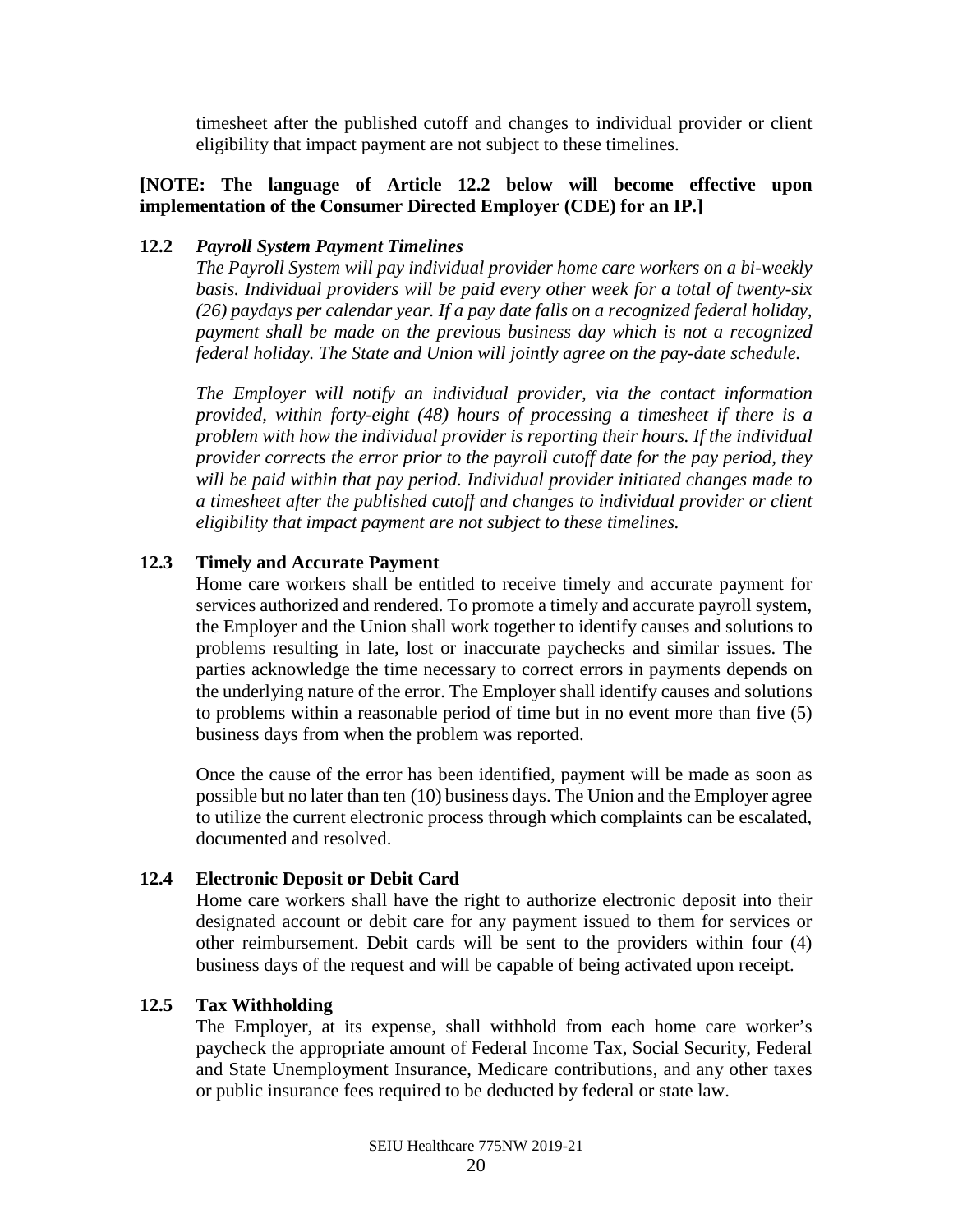The Employer will provide individual providers with a W-4 tax form and Federal Tax Income (FIT) notice. Any changes to the FIT notice will be provided to the union.

#### <span id="page-28-0"></span>**12.6 Changes to Payroll and Payment Systems**

The Employer shall determine the costs associated to implement the provisions of this agreement. The Employer shall bear the costs for any changes to payroll or payment systems and these costs shall be included in the cost of the overall Agreement. If the Union requests programming changes not otherwise covered or required by this Agreement, the parties will meet to discuss prioritization, capacity and funding.

#### <span id="page-28-1"></span>**12.7 Quality Assurance Metrics for IPOne**

The Labor Management Committee shall discuss and review the performance of the IPOne customer call center.

#### <span id="page-28-2"></span>**12.8 Payroll System Outreach and Education**

During the life of this agreement, the Employer will provide general communication to IPs including, but not limited to, claiming PTO and Continuing Education (CE) hours.

# **ARTICLE 13 NO DISCRIMINATION**

- <span id="page-28-3"></span>**13.1** The Union and the Employer are mutually committed to a policy of nondiscrimination. The Employer shall not discriminate with respect to wages, hours, or terms and conditions of employment as provided for in this Agreement on the basis of race, color, physical and/or mental disability, being a victim of domestic violence, sexual assault or stalking, marital status, national origin, ancestry, gender identity, gender expression, sex, sexual orientation, age, political belief, faith, veterans status, citizenship status, union membership and activities and in keeping with applicable federal, state or local law.
- **13.2** This Article shall not be construed as otherwise limiting or impeding the statutory right of consumers and prospective consumers to select, hire, supervise the work of, and terminate any home care worker providing services to them as provided pursuant to [RCW 74.39A.270\(4\).](http://apps.leg.wa.gov/rcw/default.aspx?cite=74.39A.270) Nor shall it be interpreted so as to prevent the referral registry from making referrals on the basis of bona fide job-related skills (e.g. language fluency or the physical ability to lift and transfer a consumer) or legitimate consumer preferences such as gender.

# **ARTICLE 14 REFERRAL REGISTRY**

#### <span id="page-28-5"></span><span id="page-28-4"></span>**14.1 Eligibility for State-Run Referral Registry**

Any member of the bargaining unit who is seeking new consumers or additional hours, and who has completed the legally required amount of training or other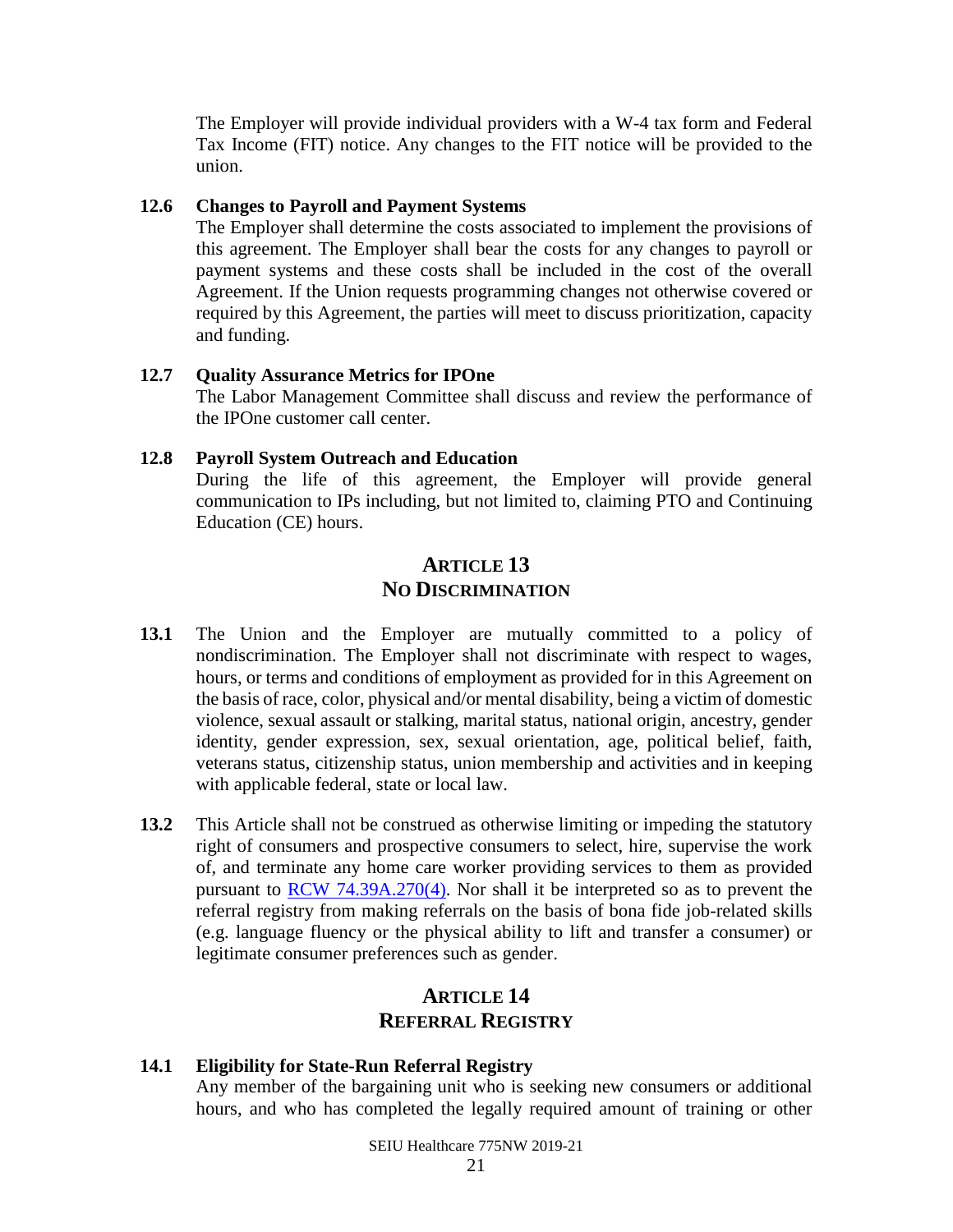training as may be determined by the Department of Social and Health Services, and who has successfully cleared a criminal background check, shall be eligible for listing on any referral registry operated by the Employer, its agencies, contractors and/or subcontractors. The Employer retains all rights not otherwise modified herein and shall be the sole determiner of eligibility requirements for all others who participate in the referral registry system.

# <span id="page-29-0"></span>**14.2 Seniority Preference for State-Run Referral Registry**

Where consumer choice factors are equal, seniority shall prevail in determining the order of referral on any referral registry operated by the Employer.

Due to language requirements and/or consumer preference factors, the registry may bypass a senior home care worker who, by virtue of seniority would be referred to a particular consumer. In such cases, the referral will be given to the most senior available home care worker who can satisfy language requirements and/or the consumer preference. Additionally, in such cases the Employer shall give the bypassed home care worker the next opportunity for referral for additional work, subject to the provisions of this Section.

This Section shall not prevent the Employer from making multiple worker referrals to the same consumer, so long as referrals are made in seniority order.

## <span id="page-29-1"></span>**14.3 Removal from the State-Run Referral Registry**

Once a worker is listed on the registry, they may only be removed from the registry for the following reasons:

- A. Upon request, a worker is removed from the referral registry because they are not seeking additional referrals from the registry; or
- B. Upon request, a worker is temporarily removed from active status on the registry because they are not seeking additional referrals or more consumer hours on a temporary basis; or
- C. A worker has worked no hours as an individual provider for twelve (12) or more consecutive months; or
- D. For just cause, including the failure of an individual provider to meet the requirements set forth in [RCW 74.39A.250\(](file://filedepot.eclient.wa.lcl/OFM/LRO/Bargaining/Home_Care/15-17/Track_Changes/RCW%2074.39A.250)1) or pursuant to RCW [74.39A.250\(](file://filedepot.eclient.wa.lcl/OFM/LRO/Bargaining/Home_Care/15-17/Track_Changes/RCW%2074.39A.250)2), after a worker commits misfeasance or malfeasance in the performance of duties as an individual provider; or
- E. When a worker does not respond to three (3) consecutive attempts by registry staff following a consumer referral request, they will be removed from active status after thirty (30) days. The worker shall be reinstated to active-status upon request.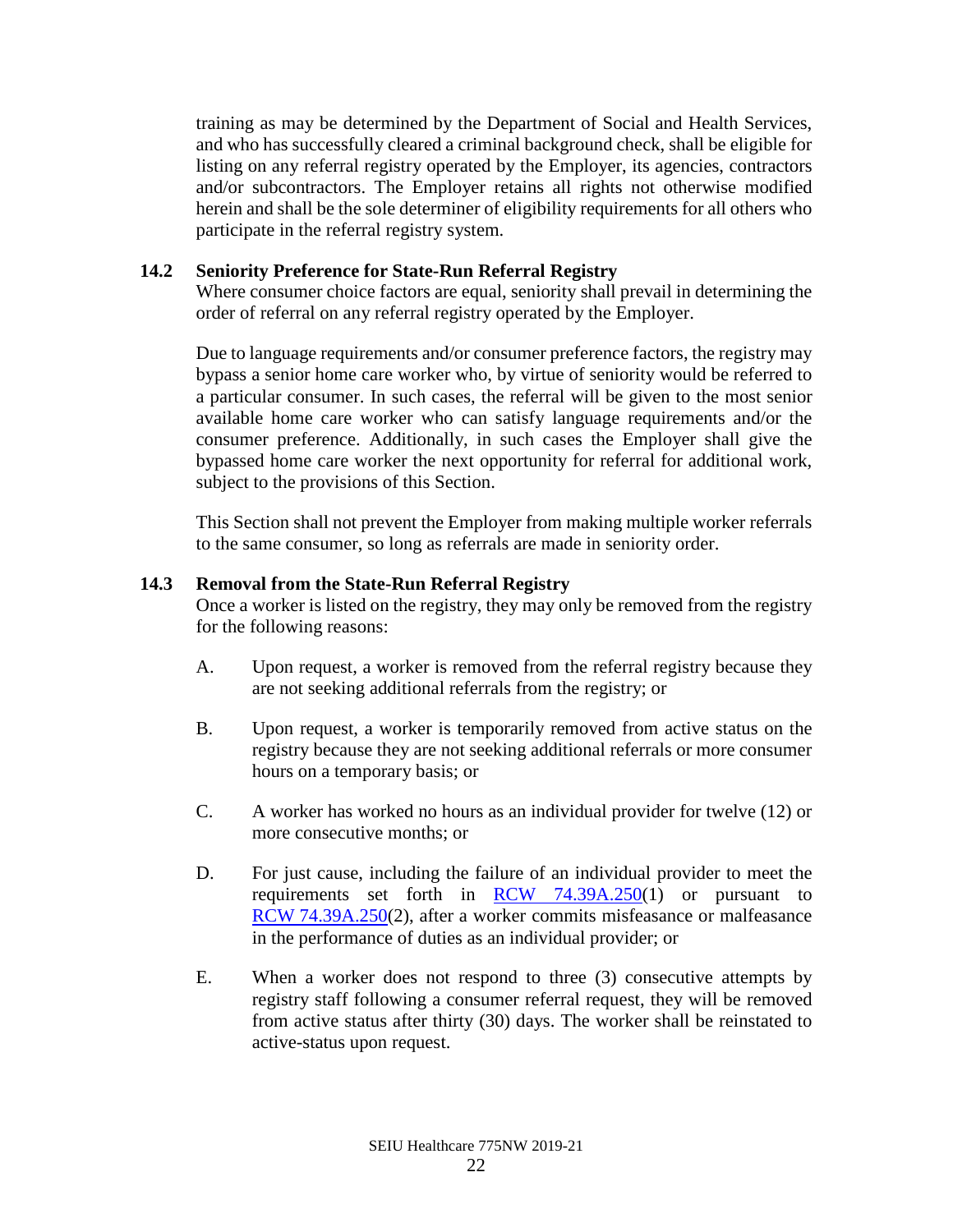#### <span id="page-30-0"></span>**14.4 Election of Remedies for State-Run Referral Registry**

Any request for a fair hearing to contest the removal from the referral registry by or on behalf of the individual provider or prospective individual provider as provided under [RCW 74.39A.250\(](file://filedepot.eclient.wa.lcl/OFM/LRO/Bargaining/Home_Care/15-17/Track_Changes/RCW%2074.39A.250)2), shall be considered a waiver by the affected individual provider or prospective individual provider of their right to file a grievance to contest the removal from the referral registry.

# <span id="page-30-1"></span>**14.5 Referral Registry Benefit Administered by a Third-Party Vendor Jointly Selected by the State and the Union**

## A. Referral Registry Benefit

The parties agree a referral registry benefit shall be established and administered by a third-party vendor jointly selected by the State and the Union ("Referral Registry Benefit Vendor") to provide, an online and telephone based registry referral service for individual providers and Medicaid consumers. The vendor will facilitate an advisory committee between the parties to jointly steer deliverables and priorities. The registry will be available to Medicaid consumers directly and also for use by inperson referral assisters.

## B. Referral Registry Benefit Contribution

Effective July 1, 2019, the Employer shall contribute to the Referral Registry Benefit Vendor three cents (\$0.03) per Department-paid hour worked by all home care workers covered by this Agreement.

Department-paid hours worked by all home care workers covered by this agreement shall not include administrative time in [Section 8.5,](#page-24-0) consumer participation hours, training hours or paid time off.

# <span id="page-30-2"></span>**14.6 Information Required**

The Employer and the Union agree to cooperate with the Referral Registry Vendor in distributing information related to the registry benefit and in obtaining and providing such data as may be required by the Vendor.

# **ARTICLE 15 TRAINING**

#### <span id="page-30-4"></span><span id="page-30-3"></span>**15.1 Training Partnership**

Pursuant to [RCW 74.39A.009](http://app.leg.wa.gov/rcw/default.aspx?cite=74.39A.009) and [74.39A.360,](http://apps.leg.wa.gov/rcw/default.aspx?cite=74.39A.360) there shall be established a Training Partnership (or "Partnership"). The Training Partnership will possess the capacity to provide training, peer mentoring, workforce development, and other services to individual providers. The Employer shall become and remain a participating employer in such a Partnership during the complete life of this Agreement, and any extension thereof.

#### <span id="page-30-5"></span>**15.2 Partnership Agreement**

By being a participating employer during the complete life of this Agreement and any extension thereof, the Employer and the Union hereby agree to be bound by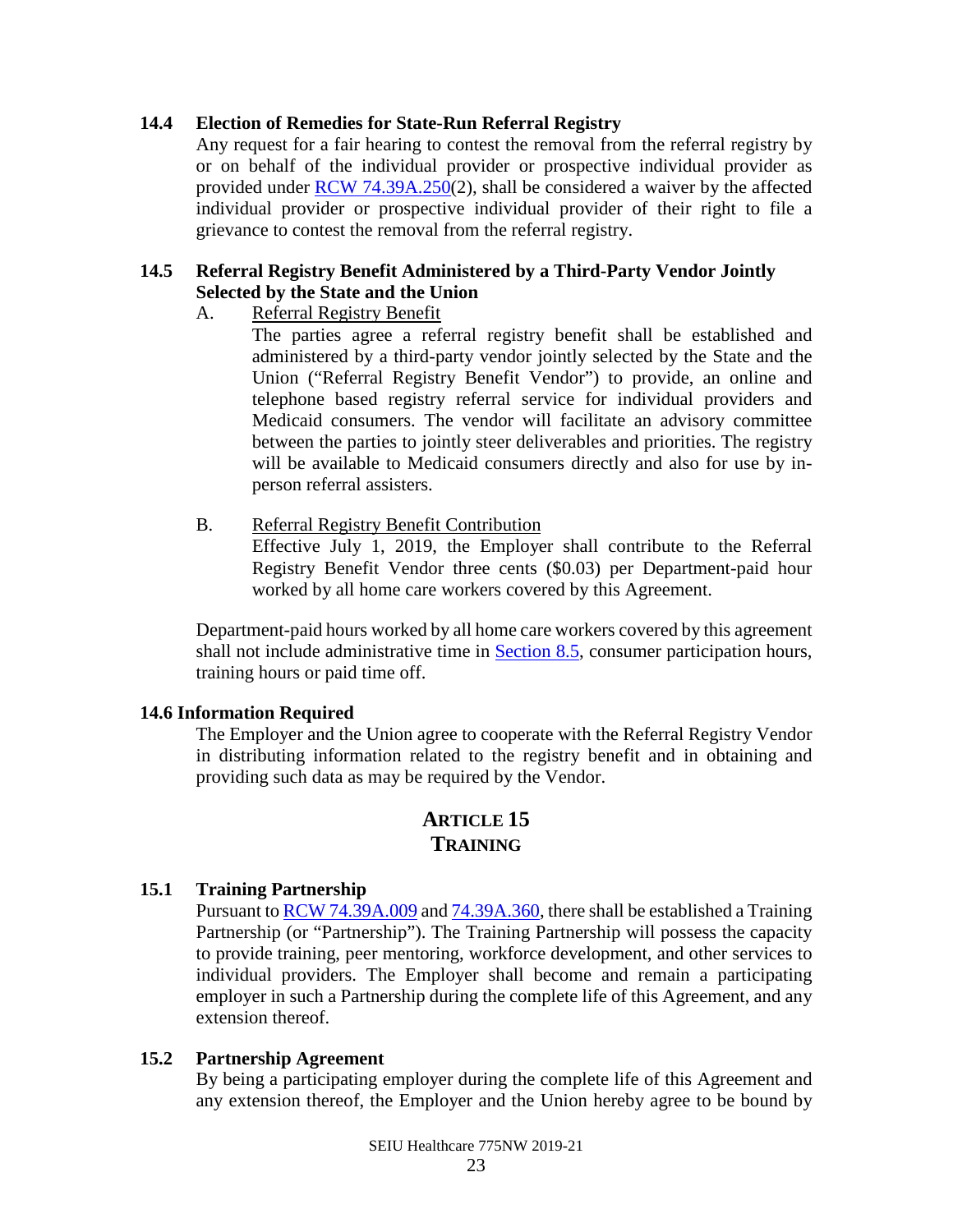the provisions of the Partnership's Operating Agreement, and by all resolutions and rules adopted by the Trustees of the Partnership pursuant to the powers delegated. The Employer accepts the Employer Trustees of the Partnership and their duly elected successors as its representatives on the Board. The Union accepts the Union Trustees of the Partnership and their duly elected successors as its representatives on the Board. The Employer and the Union agree to cooperate with the Trustees of the Partnership in distributing benefit plan information and in obtaining and providing such census and other data as may be required by the Partnership.

#### <span id="page-31-0"></span>**15.3 Coverage**

The Employer agrees to make periodic contributions to the Training Partnership identified in [Section 15.1,](#page-30-4) on behalf of all home care workers covered by this Agreement, in the amount specified in [Section 15.4](#page-31-1) below.

# <span id="page-31-1"></span>**15.4 Contributions**

Effective July 1, 2019, the Employer shall contribute to the Partnership (i) fortythree cents (\$0.43) per Department-paid hour worked by all home care workers covered by this Agreement; (ii) an additional one cent (\$0.01) per Department-paid hour worked for additional programs to reduce turnover and expand access, including expanding the peer mentoring program and expanding classes in rural areas; and (iii) an additional two cents (\$0.02) per Department paid hour worked which shall be used to fund the Advanced Home Care Aide Specialist program and the Advanced Behavioral Home Care Specialist Program.

Effective July 1, 2020, the Employer shall contribute to the Partnership; (i) forty cents (\$0.40) per Department-paid hour worked by all home care workers covered by this Agreement; (ii) an additional one cent (\$0.01) per Department-paid hour worked for for additional programs to reduce turnover and expand access, including expanding the peer mentoring program and expanding classes in rural areas; and (iii) an additional two cents (\$0.02) per Department-paid hour worked which shall be used to fund the Advanced Home Care Aide Specialist program and the Advanced Behavioral Home Care Aide Specialist Program.

Department-paid hours shall not include administrative time in [Section 8.5,](#page-24-0) consumer participation, training hours, paid time off or vacation. These contribution levels are sufficient to fully pay for training that is legally required of IPs to maintain qualifications. Any fees or tuition charged to bargaining unit members by the Partnership for attendance at such legally required training shall be reported to the Employer on a monthly basis. The State's contribution amount under this Section will be reduced by the total of any such fees or tuition charged to bargaining unit members.

The Training Partnership shall defray the initial costs of certification and testing fees required by the Department of Health (DOH) or their testing agent for the bargaining unit members to remain qualified as individual providers. The Training Partnership may also use funds to pay for individual provider re-testing and for a provider's first certification renewal.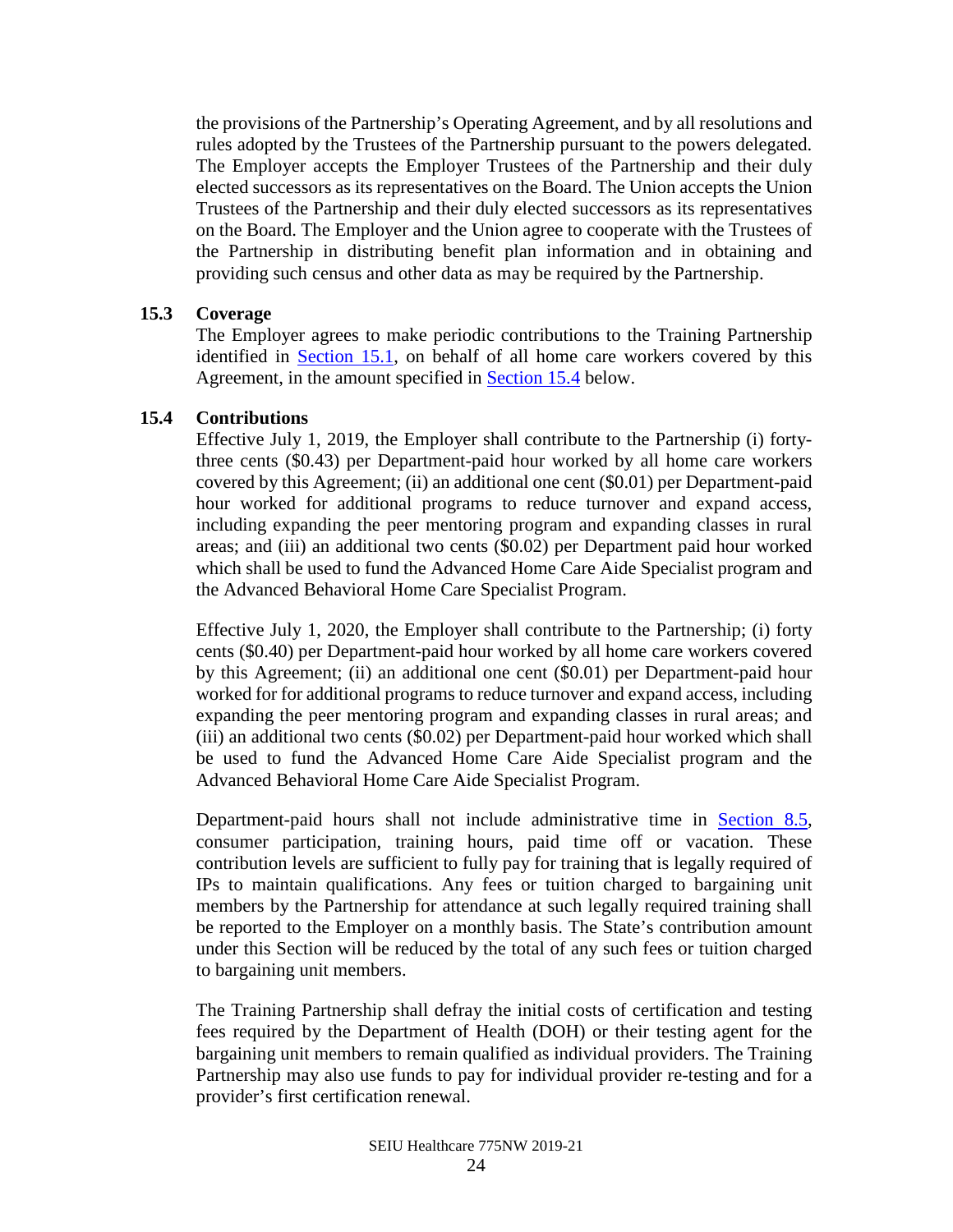If the State is unsuccessful in receiving approval from the Center for Medicare and Medicaid Services (CMS) for the above payment method, the parties shall meet to bargain over the amount and an alternative method of payment. Additionally, in the event any other significant change in legal training requirements occurs, the parties agree to bargain over the effects of changes.

Contributions required by this Section shall be paid to the Partnership on the pay dates(s) determined by the parties following the State's selection of a payroll vendor in accordance with [Article 12,](#page-26-2) Payroll, Electronic Deposit, and Tax Withholding, but in any case no later than the twenty-fifth (25th) day of the month following the month for which service hours are paid. Contributions shall be transmitted together with a remittance report containing such information, in such manner, and on such form as may be required by the Partnership or its designee.

#### <span id="page-32-0"></span>**15.5 Minimum Basic Training Requirements**

All legally required basic training for individual providers shall be provided through the Partnership. Upon completion of the required basic training requirements, or upon termination, individual providers, including individual providers who are exempt from the seventy (70) hours of basic training requirement because they provide only respite services shall be compensated at their regular rate of pay for all hours spent in legally-required basic training.

The parties intend that all orientation and safety training occur as soon as practically possible, so as to prevent the creation of any barriers to the timely provision of Medicaid benefits to consumers.

#### <span id="page-32-1"></span>**15.6 Minimum Continuing Education Training Requirements**

Each individual provider shall complete all legally required continuing education training through the Partnership as required by [RCW 74.39A.341.](http://app.leg.wa.gov/RCW/default.aspx?Cite=74.39A.341) The purpose of continuing education is to improve and enhance the knowledge and skills of individual providers relative to the care needs of their consumer(s). Completion of all continuing education hours is a prerequisite for maintaining eligibility to work as an individual provider. Upon completion of required continuing education training, or upon termination, individual providers shall be compensated at their regular rate of pay for all hours spent in legally-required continuing education training.

#### <span id="page-32-2"></span>**15.7 Exemptions from Minimum Training Requirements**

All existing exemptions from minimum training requirements under law shall continue to apply to training for individual providers. The Partnership shall recognize all exemptions from required basic training for individual providers required by law.

#### <span id="page-32-3"></span>**15.8 Minimum Training Requirements for Exempted Individual Providers**

All individual providers currently exempted from the existing full training requirements shall continue to be required to complete their current specified requirements under law.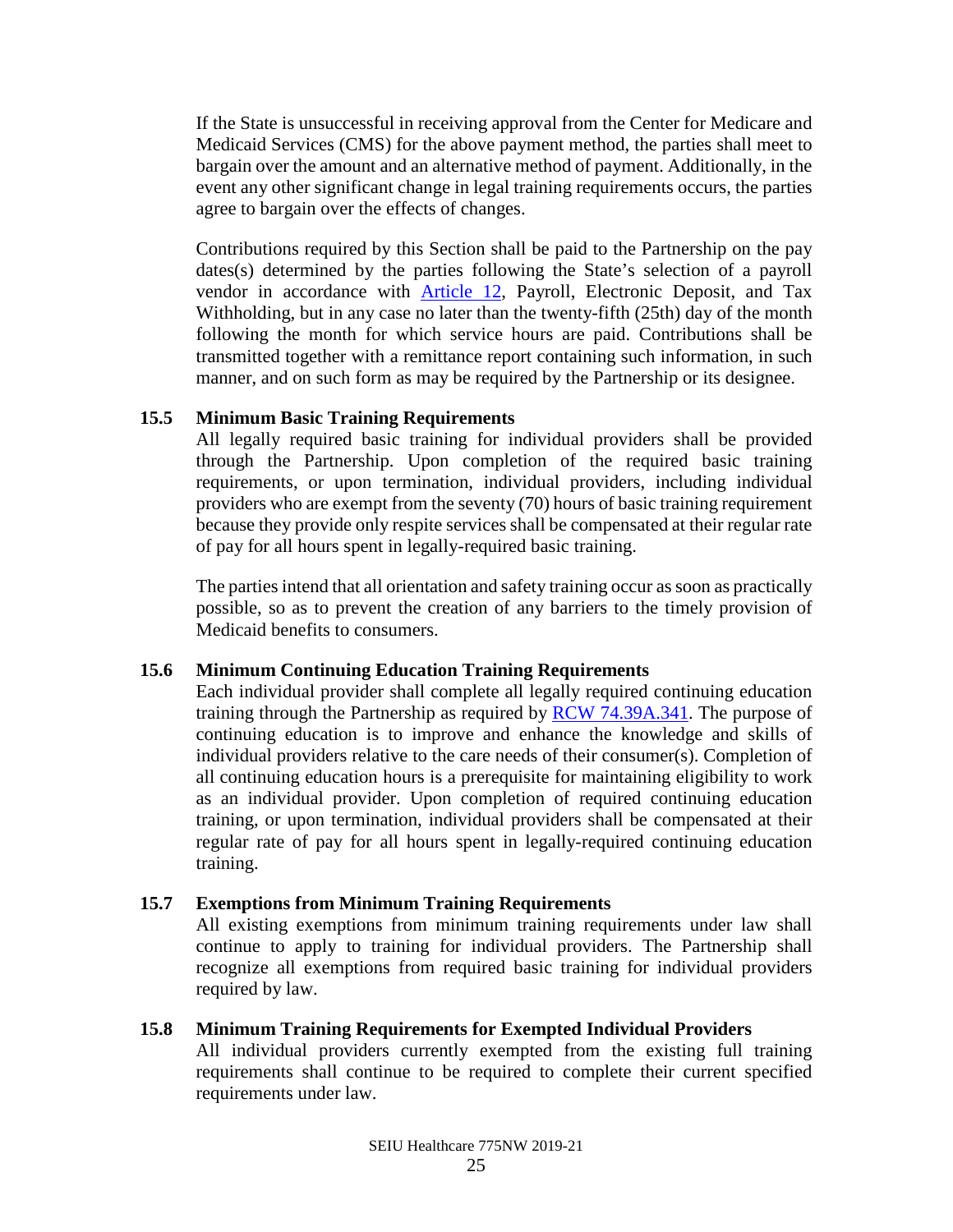The Partnership shall recognize all minimum training requirements for any individual providers exempted from required basic training required by law.

Individual providers who are exempt from the seventy (70) hours of basic training requirements because they provide only respite care services may elect to take the additional training required to become certified as a Home Care Aide. Any other individual provider who is exempted from basic training or continuing education requirements, or any portion thereof, may voluntarily enroll, subject to available funds, in any training offered by the Partnership for which that individual provider is otherwise eligible.

## <span id="page-33-0"></span>**15.9 Mentoring**

Pursuant to **RCW 74.39A.331**, the Training Partnership shall offer a peer mentoring program to all new individual providers. The purpose of the mentoring program is to provide general information about serving as an individual provider and to assist the mentee in problem solving around work related challenges faced by individual providers. Mentors will not infringe on the rights of the consumer to select, hire, fire or instruct the mentee in the performance of the individual provider's duties or with the case manager's exercise of their responsibilities. Mentors shall not discuss confidential information about the consumer who employs a mentee without a written release of information from that consumer. The Employer shall not be responsible for employing, paying, tracking or verifying hours of mentor work. Time worked as a mentor will not count toward cumulative care hours.

To be mentors, individual providers must have completed all applicable required training appropriate to their date of hire, plus peer mentorship training and must meet all other qualifications set forth by the Partnership.

# <span id="page-33-1"></span>**15.10 Advanced Training**

Pursuant to [RCW 74.39A.351,](http://app.leg.wa.gov/RCW/default.aspx?cite=74.39A.351) the Partnership shall offer advanced training for individual providers.

# <span id="page-33-2"></span>**15.11 Advanced Home Care Aide Specialist**

The parties agree to continue developing and implementing a new advanced skills training track designed for individual providers who support clients who are in the high-risk/high medical cost category and/or experience behaviors of significant frequency and intensity based on the criteria set by the department.

- 1. AHCAS Individual Providers:
	- a. Must be an individual provider with (i) a valid Home Care Aide certification or (ii) exempt from certification under RCW [18.88B.041](http://app.leg.wa.gov/RCW/default.aspx?cite=18.88B.041) (1)(a)(i)(A) or (iii) [RCW 18.88B.041](http://app.leg.wa.gov/RCW/default.aspx?cite=18.88B.041) (1)(a)(i)(B) and has completed seventy (70) hours of basic training, or advanced training provided by the Training Partnership; and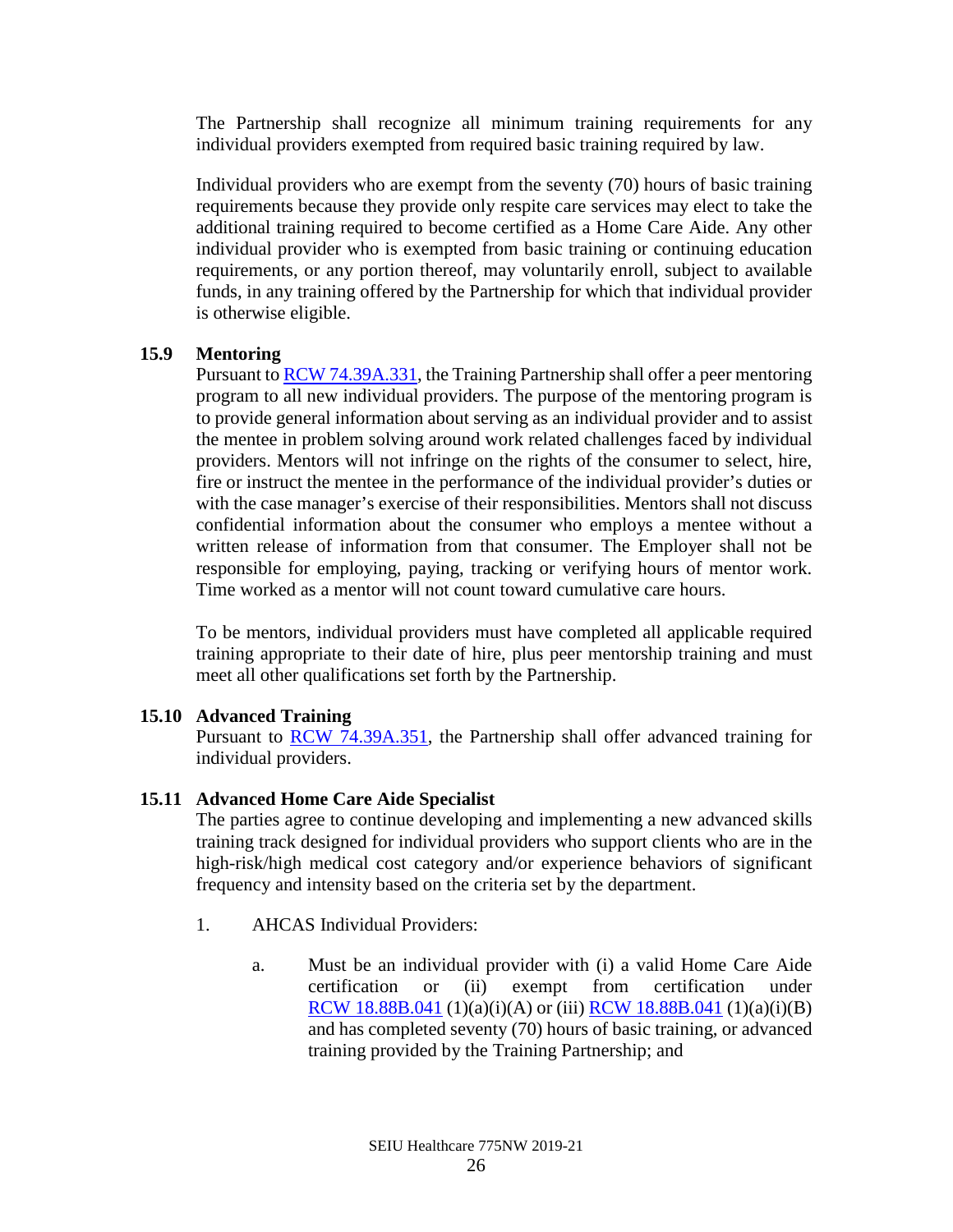- b. Must be working for a client who meets department's criteria for whose care plan identified need for AHCAS skills training; and
- c. Must successfully complete the AHCAS training and pass the proficiency test.
- 2. The Department and the Training Partnership will jointly develop curriculum that supports the role of the AHCAS for the individual providers participating in the program. The curriculum must advance the individual provider's knowledge and skills beyond basic training using clearly identified learning objectives, competencies and methods to measure integration of specific skill sets.
- 3. Individual providers participating in this project will be compensated by the Employer at their regular rate of pay for up to seventy (70) hours per individual provider for the duration of the project.

# <span id="page-34-0"></span>**15.12 Advanced Behavioral Home Care Aide Specialist**

The parties agree to develop and implement a new behavioral health focused advanced skills training track designed for individual providers who support clients who are in the high-risk/high medical cost category and/or experience behaviors of significant frequency and intensity based on the criteria set by the department.

- 1. ABHCAS Individual Providers:
	- a. Must be an individual provider with (i) a valid Home Care Aide certification or (ii) exempt from certification under RCW [18.88B.041](http://app.leg.wa.gov/RCW/default.aspx?cite=18.88B.041) (1)(a)(i)(A) or (iii) [RCW 18.88B.041](http://app.leg.wa.gov/RCW/default.aspx?cite=18.88B.041) (1)(a)(i)(B) and has completed seventy (70) hours of basic training, or advanced training provided by the Training Partnership; and
	- b. Must be working for a client who meets department's criteria for whose care plan identified need for ABHCAS skills training; and
	- c. Must successfully complete the ABHCAS training and pass the proficiency test.
- 2. The Department and the Training Partnership will jointly develop curriculum that supports the role of the ABHCAS for the individual providers participating in the program. The curriculum must advance the individual provider's knowledge and skills beyond basic training using clearly identified learning objectives, competencies and methods to measure integration of specific skill sets.
- 3. Individual providers participating in this project will be compensated by the Employer at their regular rate of pay for up to seventy (70) hours per individual provider for the duration of the project.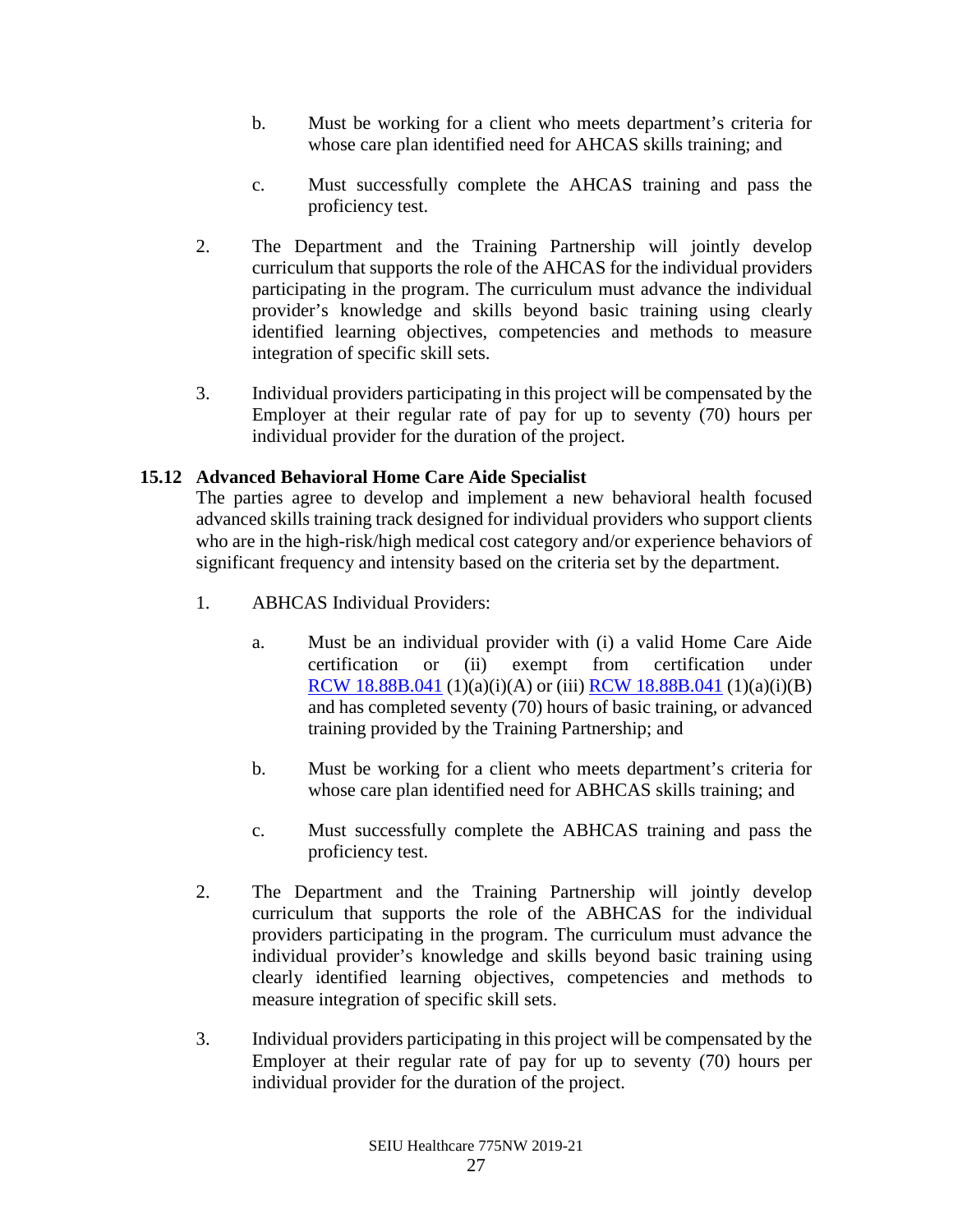# <span id="page-35-0"></span>**15.13 Training Curriculum and Instructors**

The Employer shall be responsible for setting standards for training instructors and approving curriculum to the extent required by law.

# <span id="page-35-1"></span>**15.14 Training Provisions, Tracking and Reporting**

The parties agree that it is their intention that the Partnership will be capable of the following:

- 1. Providing all types of training required by law and that meets training standards set in administrative rule.
- 2. Providing all types of curricula and methods of delivery authorized in rule by the Employer.
- 3. Registering all individual providers eligible for training.
- 4. Alerting individual providers and the Employer within a reasonable timeframe of impending training completion deadlines.
- 5. Maintaining evidence of appropriate current professional licenses for all training instructors, when applicable.
- 6. Providing fully supplied clinical settings and ADA compliant facilities for training.
- 7. Evaluating knowledge and skills competency prior to the administration of the certification examination.
- 8. Issuing state-provided Certifications of Completion to those individual providers that successfully complete their course work.
- 9. Obtaining student course evaluations and providing a summary of the evaluations to the Employer upon request.
- 10. Maintaining training records for a reasonable amount of time and making such records available to individual providers upon request.
- 11. Tracking the training status of all individual providers and providing the Employer with all such reasonable training-related data as may be necessary for administration and enforcement.
- 12. The Training Partnership will obtain and make available to the Employer student credentialing information received from Department of Health as necessary for administration and enforcement. The Training Partnership will provide this information as a matter of convenience only and cannot guarantee the accuracy of the data it receives regarding DOH credentials. The Employers should refer to the DOH for the most accurate source of DOH credentialing.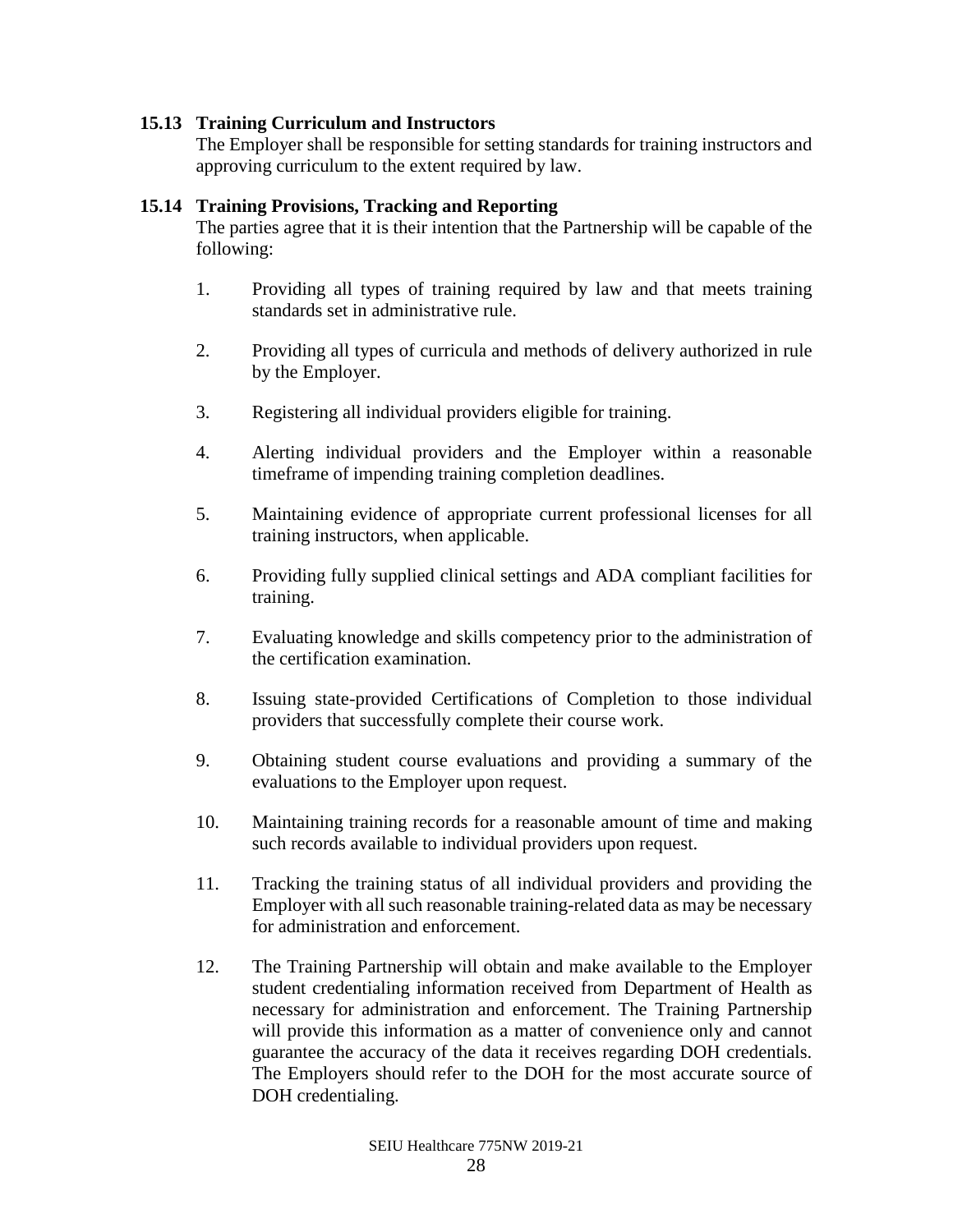# <span id="page-36-0"></span>**15.15 Access to Training**

## A. Union Presentation Compensation

The parties agree that the Training Partnership shall provide the Union with reasonable access to its training classes, including providing the Union with technical support for online learning, in order for the Union to make presentation on Union issues. The Employer agrees to compensate up to thirty (30) minutes of time for a presentation on Union issues to all individual providers receiving the Union portion of required basic training. The Employer agrees to compensate up to fifteen (15) minutes of time annually for a presentation on Union issues to all individual providers receiving the Union portion of required continuing education. Any additional time for a presentation on Union issues agreed upon between the Union and the Partnership shall not be paid by the Employer.

#### B. Employer Access to Training

The Partnership shall provide all statewide training schedules for all basic training, advanced training and continuing education courses, including dates, locations, times, seating capacity and the primary language in which the class will be taught, to facilitate the Employer's observation of training courses. The schedules shall be available to the Employer through the Training Partnership's intranet portal. The Training Partnership will allow access to those employees designated by the Employer.

## <span id="page-36-1"></span>**15.16 Indemnify and Hold Harmless**

The Partnership shall indemnify and hold harmless from liability the Employer from any claims by beneficiaries, training providers, vendors, or home care workers covered under this Agreement.

# **ARTICLE 16 LABOR MANAGEMENT COMMITTEE**

#### <span id="page-36-3"></span><span id="page-36-2"></span>**16.1 Purpose**

The Employer and the Union agree to engage in discussions on topics of mutual interest, including but not limited to: implementation of this Agreement; new initiatives, rules or policies proposed by the Union, by the Employer, or by the Department; and implementation of the provisions of [Section](#page-39-0) 19.6 of this Agreement.

#### <span id="page-36-4"></span>**16.2 Meetings**

The parties shall meet monthly unless otherwise mutually agreed. Meetings should be held at mutually convenient times and ADA accessible locations. The parties are encouraged to select participants for these discussions who are representative of the issues to be discussed and who bring to the discussion the authority to make decisions on behalf of the parties. The Labor Management Committee (LMC) shall consist of up to five (5) representatives of the Union and up to five (5) representatives of the Employer. The Labor Management Committee shall be cochaired by a representative designated by the Union and a representative designated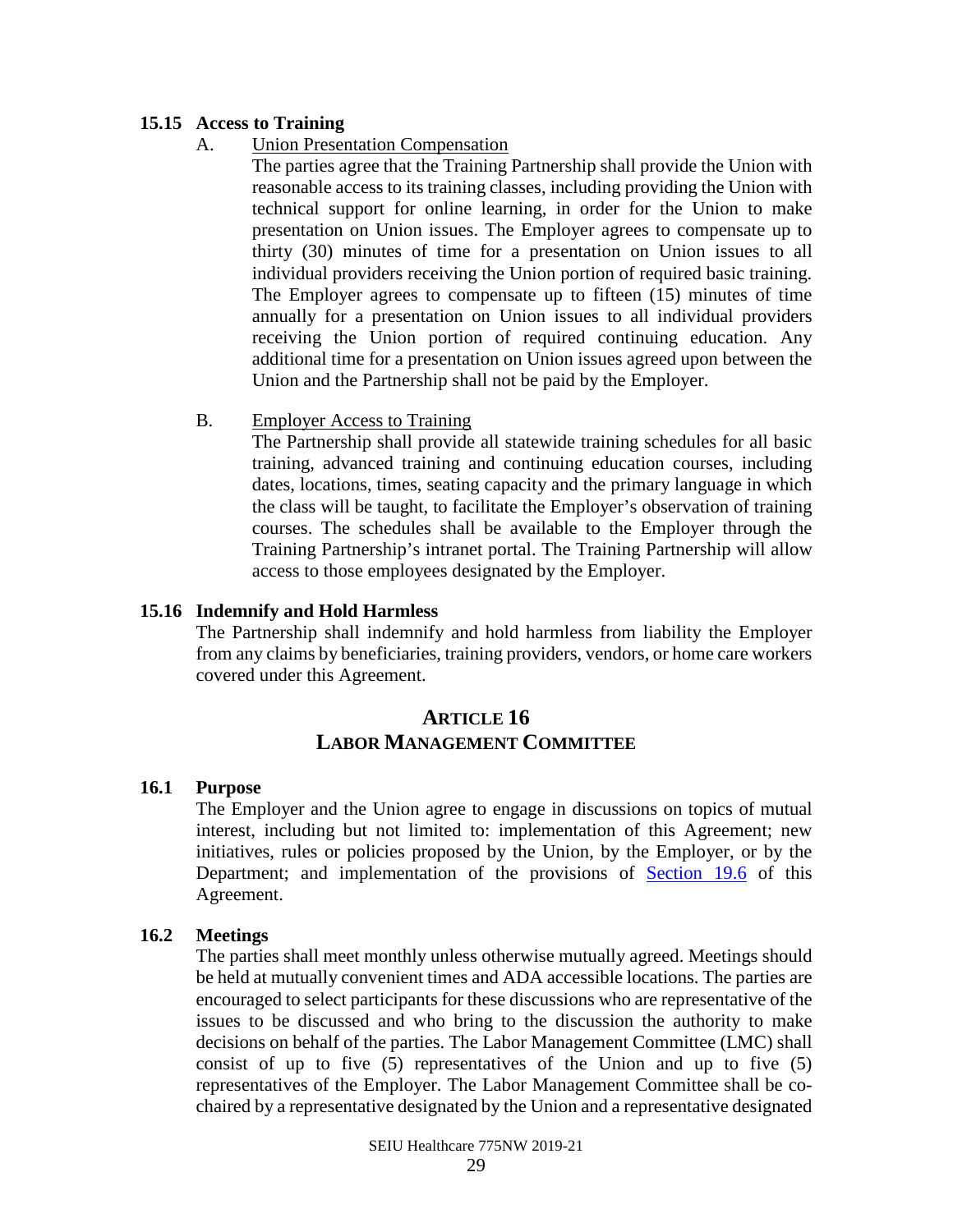by the Employer. Home care workers serving as representatives of the Union as described above shall receive a stipend from the appropriate agency for their time spent in LMC meetings. The parties will be solely responsible for determining dispensations, if any, of other expenses of their respective representatives and/or resource persons as attendees.

# **ARTICLE 17 DUTY TO BARGAIN**

<span id="page-37-0"></span>Nothing contained in this Agreement shall be construed as to diminish the obligation of the parties to discuss and/or negotiate over those subjects appropriate under the law and to the extent that the Employer and/or its agencies, contractors or subcontractors, has lawful control over those subjects. This specifically includes the wages, benefits, hours and terms and conditions of employment of members of the bargaining unit.

# **ARTICLE 18 CONSUMER RIGHTS**

#### <span id="page-37-2"></span><span id="page-37-1"></span>**18.1 Information Regarding Consumers**

This Agreement shall not be interpreted as to require the Employer to release confidential personal information regarding any consumer of in-home care services to the Union without the written permission of any such consumer. Personal information includes, but is not limited to: names, dates of birth, addresses, telephone numbers, email addresses, any identification numbers including social security numbers or any other personal information regarding consumers.

#### <span id="page-37-3"></span>**18.2 Consumer Confidentiality**

Union representatives and individual providers shall maintain strict standards of confidentiality regarding consumers and shall not disclose personal information pertaining to consumers obtained from any source unless the disclosure is with the express written consent of the consumer or compelled by legal processes or otherwise required by law.

#### <span id="page-37-4"></span>**18.3 Non-Waiver**

The above enumerations of consumers' rights are not inclusive and do not exclude other rights not specified, including those rights and authority provided under the law. The exercise or non-exercise of rights retained by the consumer shall not be construed to mean that any right of the consumer is waived; including, but not limited to the statutory right of consumers and prospective consumers to select, hire, supervise the work of, and terminate any home care worker.

#### <span id="page-37-5"></span>**18.4 Consumers Not Subject to Grievance Procedure**

No action taken by the consumer with respect to this Article or any consumer rights shall be subject to the grievance and arbitration procedures provided for in this Agreement.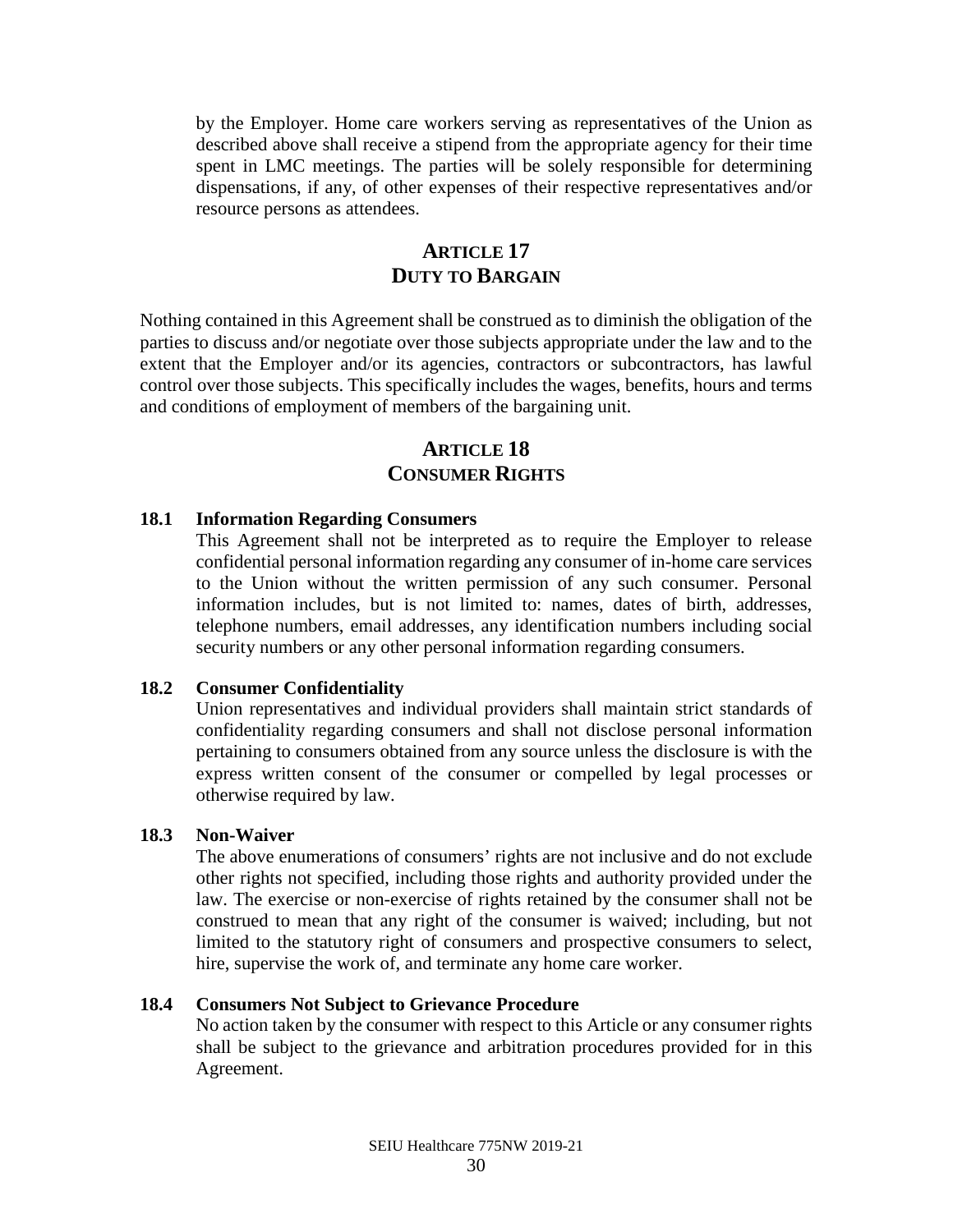# **ARTICLE 19 POLICIES, PROGRAMS AND PRACTICES**

#### <span id="page-38-1"></span><span id="page-38-0"></span>**19.1 Medicaid Integration Projects**

Workers performing services as individual provider home care workers under Washington Medicaid Integration Projects (WMIP), Medicare Integrated Care Projects (MICP), state programs to integrate care for dually eligible individuals, HealthPathWashington, or similar programs and entities shall be members of the bargaining unit and this Agreement shall be in full force and effect with respect to such home care workers for all covered hours of work for such workers for the services described in [RCW 74.39A.240.](http://apps.leg.wa.gov/rcw/default.aspx?cite=74.39A.240)

#### <span id="page-38-2"></span>**19.2 Consumer Assessments**

Individual providers are part of the consumer assessment process. However, in some situations the caseworker conducting the consumer interview may make the determination that the consumer interview will be conducted without the presence of the individual provider. If the individual provider does not participate in the consumer interview, the caseworker will talk to the individual provider prior to completing the consumer assessment. Whenever the consumer suffers a reduction in hours or seeks an increase in hours, the Employer will make a reasonable effort to consult with the consumer's individual provider prior to making a final determination.

#### <span id="page-38-3"></span>**19.3 Cash and Counseling**

In the event that the Employer implements or expands any "Cash and Counseling," New Freedom or similar program, or self-directed or individual budget home care options or similar program, workers employed by consumers under such program(s) shall be members of the bargaining unit and this Agreement shall be in full force and effect with respect to all covered hours of work for such workers described in [RCW 74.39A.240.](http://apps.leg.wa.gov/rcw/default.aspx?cite=74.39A.240)

#### <span id="page-38-4"></span>**19.4 Provider Reclassification**

The Employer shall not reclassify or cause to be reclassified any individual provider home care worker unless requested by the individual provider with notice to the Union.

# <span id="page-38-5"></span>**19.5 Exclusion**

In no event shall any task, type of work or hours of work that are not typically authorized as personal care under the Employer's Medicaid personal care, community options program entry system, chore services program, or respite care program, or respite care or residential services and support to persons with developmental disabilities under **RCW** 71A.12 or respite care as defined in RCW [74.13.270,](http://apps.leg.wa.gov/rcw/default.aspx?cite=74.13.270) or that would otherwise constitute covered services under [Section](#page-38-1) 19.1 above, be considered covered work or covered hours of work under this Agreement, and this Agreement shall not be in force and effect with respect to such work or hours of work. Nothing in this Article prevents the Employer or a contractor for the Employer from contracting with other provider types, including,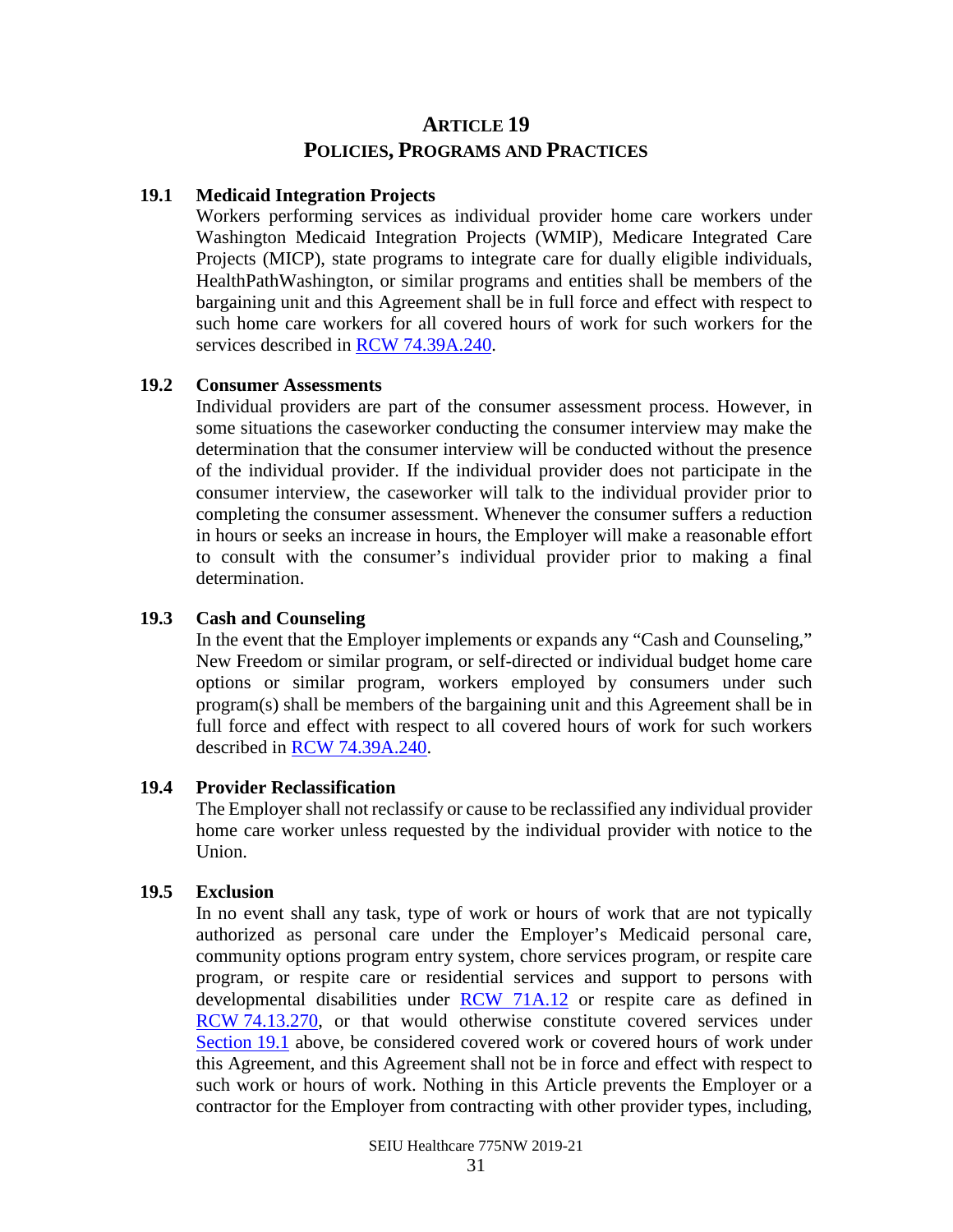but not limited to home care agencies, adult family homes, or nutritionists for services outlined in [Sections](#page-38-1) 19.1, [19.8](#page-39-2) and [19.9](#page-39-3) where a client has chosen to have services delivered by such a provider instead of an individual provider.

#### <span id="page-39-0"></span>**19.6 Delivery of Quality Home Care Services**

The Employer and the Union agree that they have a mutual interest in promoting and ensuring quality in the home care sector. Changes to the existing system needed to realize this quality may include, but are not limited to care integration across programs and settings, the provision of holistic care, the improvement of services for consumers with complex needs, and the development of metrics needed to measure improvements in health and other defined outcomes. The parties agree to communicate openly with each other about ideas that would improve the quality of services to consumers. The Labor Management Committee may be a forum for these discussions.

# <span id="page-39-1"></span>**19.7 Changes to the Health Care Delivery System**

The parties recognize that during the life of this Agreement important changes may occur in the delivery of long term care services and supports. The Employer agrees to provide timely, written notice to the Union of any State Medicaid Plan and Medicaid Home and Community Based Care Waiver Amendments impacting services covered by this Agreement as well as any changes to the delivery of services covered by this Agreement, and to fulfill its collective bargaining obligation regarding mandatory subjects of bargaining.

# <span id="page-39-2"></span>**19.8 Community First Choice Option (CFCO)**

Workers performing services as individual provider home care workers under Agency Model of Community First Choice Option, authorized in 42 CFR 441.545 and [RCW 74.39A.400,](http://app.leg.wa.gov/RCW/default.aspx?cite=74.39A.400) shall be members of the bargaining unit and this Agreement shall be in full force and effect with respect to such home care workers for all covered hours of work for such workers when providing in home care services as defined in [RCW 74.39A.240,](http://app.leg.wa.gov/RCW/default.aspx?cite=74.39A.240) relief care, and allowed skills acquisition training tasks.

# <span id="page-39-3"></span>**19.9 Targeted Supports for Older Adults (TSOA) and Medicaid Alternative Care (MAC)**

Workers performing services as individual provider home care workers under the Medicaid 1115 waiver programs Medicaid Alternative Care and Targeted Supports for Older Adults shall be members of the bargaining unit and this Agreement shall be in full force and effect with respect to such home care workers for all covered hours of work for such workers when providing in-home care services as defined in [RCW 74.39A.240](http://app.leg.wa.gov/RCW/default.aspx?cite=74.39A.240) and housework and errands services.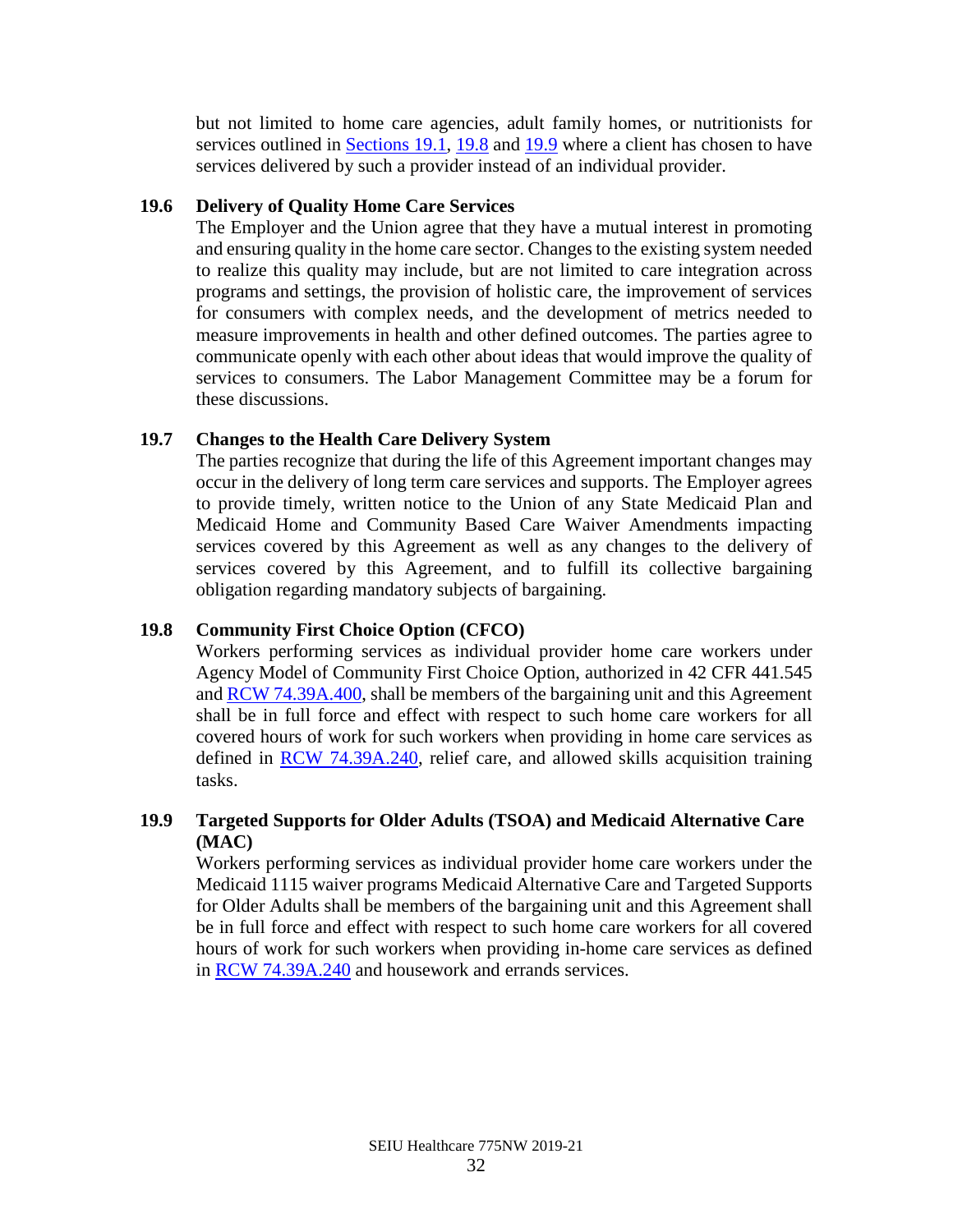# **ARTICLE 20 HOURS OF WORK**

## <span id="page-40-1"></span><span id="page-40-0"></span>**20.1 Hours of Work when Consumers have Complex Behavioral and Cognitive Issues**

Effective September 1, 2007, the Employer shall increase the hours of work for individual providers working for consumers with complex behavioral and cognitive issues by:

- A. Introducing a "behavior score" to the Comprehensive Assessment Reporting Evaluation (CARE) that will add authorized hours based upon the frequency and severity of problem behaviors. Each of the behaviors measured in CARE will be weighted based on severity and frequency of occurrence and the result will be a "behavior score" between one (1) and four (4) that will be added to the considerations that determine the authorization of hours by the CARE tool.
- B. Establishing two (2) new classification categories in CARE for extremely high Activities of Daily Living CARE tool scores. These new classifications would involve clinically complex care giving and/or care giving involving moderate to severe cognitive impairments. When consumers qualify for more than one (1) classification category they will be placed in the category with the highest base hours.

# **ARTICLE 21 RETIREMENT BENEFITS**

# <span id="page-40-3"></span><span id="page-40-2"></span>**21.1 Establishment of a Defined Contribution Retirement Benefit Trust**

The Union and the Employer hereby agree to sponsor and create a joint labor and management (Taft-Hartley) defined contribution plan and trust fund, effective July 1, 2015. The Employer shall become and remain a participating employer in the SEIU 775 Secure Retirement Trust ("Secure Retirement Trust") during the complete life of this Agreement, and any extension thereof.

#### <span id="page-40-4"></span>**21.2 Contributions to Retirement Trust**

Effective July 1, 2019, the Employer shall contribute to the Secure Retirement Trust: (i) sixty-five cents (\$0.65) per department-paid hour worked by all home care workers covered by this Agreement with seven-hundred one (701) or more cumulative career hours and (ii) fifty cents (\$0.50) per department paid hour worked by all home care workers covered by this Agreement with less than seven-hundred one (701) cumulative career hours. Effective July 1, 2020, the Employer shall contribute to the Secure Retirement Trust; (i) eighty cents (\$0.80) per department-paid hour worked by all home care workers covered by the Agreement with seven-hundred one (701) or more cumulative career hours and (ii) fifty cents (\$0.50) per department-paid hour worked by all home care workers with less than seven-hundred one (701) cumulative career hours. Department-paid hours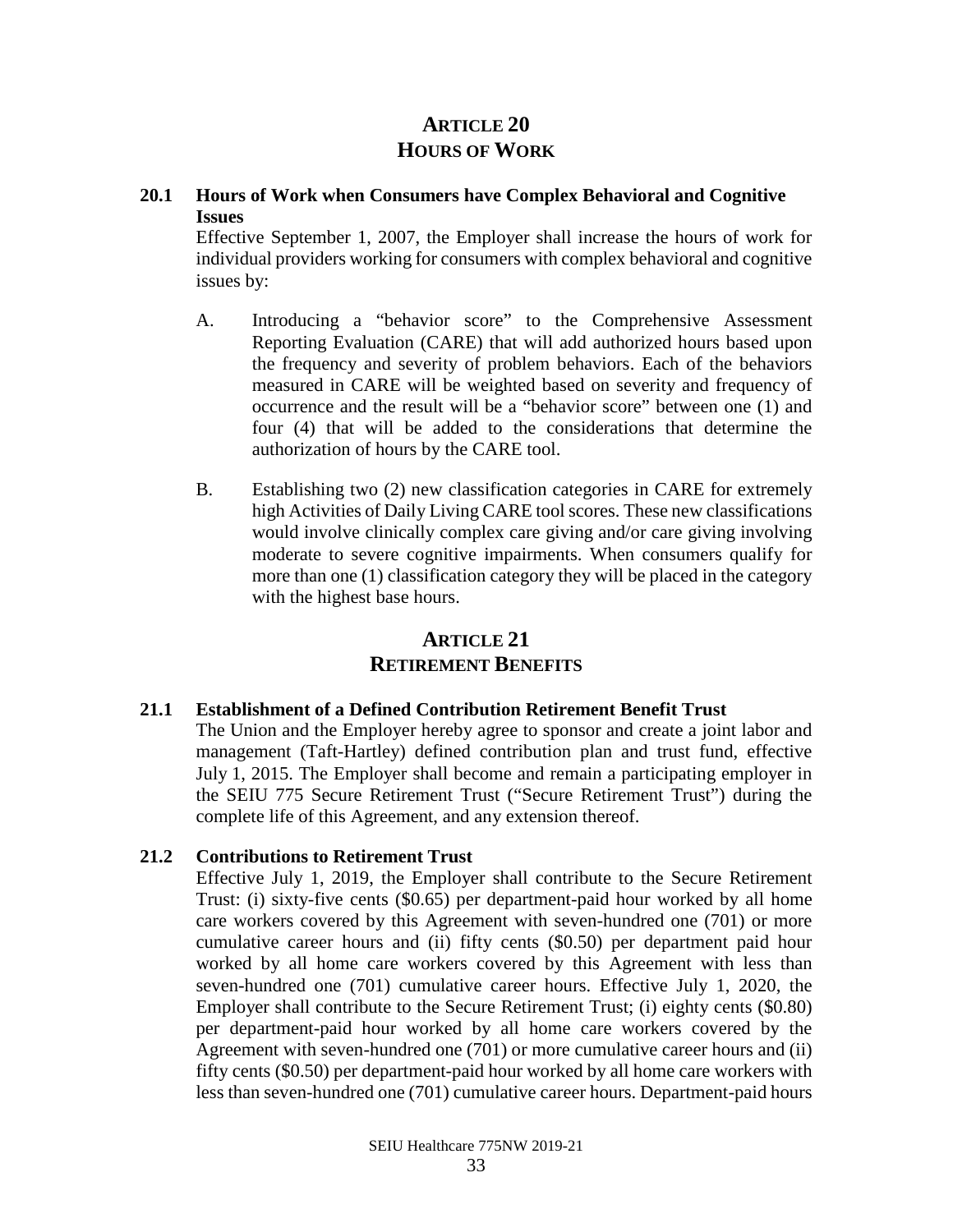shall not include administrative time in [Section 8.5,](#page-24-0) consumer participation hours, training hours or paid time off.

#### <span id="page-41-0"></span>**21.3 Indemnify and Hold Harmless**

The Trust shall indemnify and hold harmless from liability the Employer from any claims by beneficiaries, vendors or home care workers under this Agreement.

# <span id="page-41-1"></span>**21.4 Trust Agreement**

The Employer and the Union hereby agree to be bound by the provisions of the Trust Agreement and Declaration of Trust, and by all resolutions and rules adopted by the Trustees pursuant to the powers delegated. The Employer accepts the Employer Trustees of the Trust and their duly elected successors as its representatives on the Board. The Union accepts the Union Trustees of the Trust and their duly elected successors as its representatives on the Board. The Employer and the Union agree to cooperate with the Trustees of the designated Trust in distributing benefit plan information and in obtaining and providing census and other data.

# **ARTICLE 22 UNINTERRUPTED CLIENT SERVICES**

- <span id="page-41-2"></span>**22.1** Neither the Union, the individual provider home care workers or their agents shall directly or indirectly, authorize, assist, encourage and/or participate in any way in any illegal strike activity, walkouts, slowdowns, sickouts or other similar interference with services to consumers provided by individual providers. The Union, individual provider home care workers and their agents shall not, for purposes of enforcing this Agreement, conduct picketing against the Employer and any or all branches and departments of Washington State government, the State of Washington, its agents and/or its representatives. The Union, individual provider home care workers and their agents shall not picket for any reason against consumers in locations where individual providers perform services. In the event that the Employer believes that any such activity is imminent or is occurring, the Employer's representative shall contact the President or Secretary-Treasurer of the Union prior to taking any personnel or legal action in order to afford the Union the opportunity to inform its members of this contract provision and the law.
- **22.2** In recognition of consumers' right to select, hire, supervise the work of, and terminate any individual provider providing services to them, the parties agree that the Employer does not have the authority to lock out the Union or the individual providers.

# **ARTICLE 23 SAVINGS OR SEPARABILITY CLAUSE**

<span id="page-41-3"></span>**23.1** This Agreement shall be subject to all present and future applicable federal, state and local laws and rules and regulations of governmental authority. Should any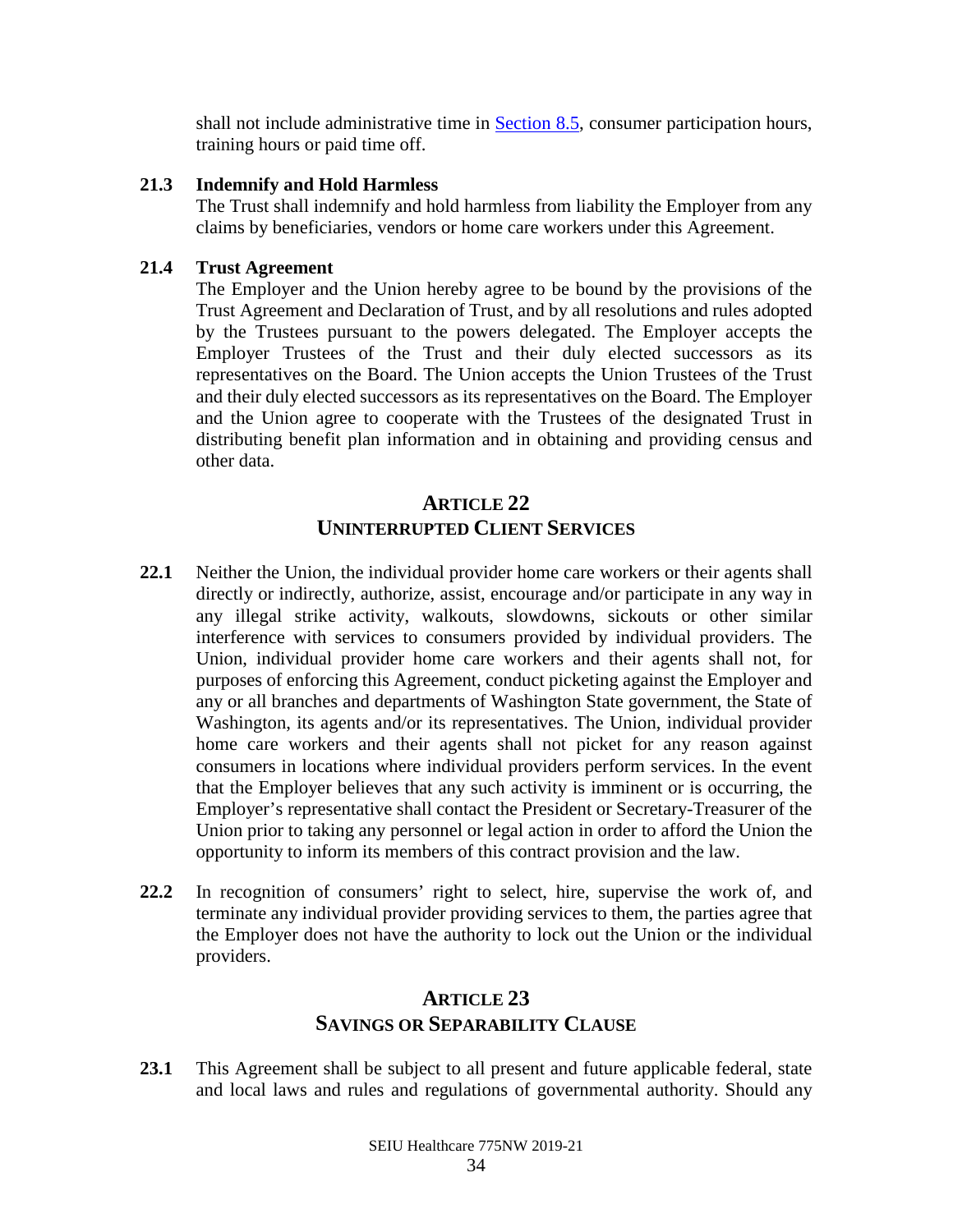<span id="page-42-4"></span>provision of this Agreement, or the application of such provision to any person or circumstance be invalidated or ruled contrary to law by Federal or State court, or duly authorized agency, the remainder of this Agreement or the application of such provision to other persons or circumstances shall not be affected thereby.

**23.2** In the event of such invalidation, the parties shall promptly meet to negotiate a substitute provision. Any changes or amendments to this Agreement shall be in writing and duly executed by the parties and their representatives.

# **ARTICLE 24 COMPLETE AGREEMENT**

- <span id="page-42-0"></span>**24.1** The parties hereto acknowledge that during the negotiations which resulted in this Agreement, each party had the unlimited right and opportunity to make demands and proposals with respect to any subject or matter not removed by law and that the understandings and agreements arrived at by the parties after the exercise of that right and opportunity are fully set forth in this Agreement. It is further understood that this Agreement fully and completely sets forth all understandings and obligations between the parties, constitutes the entire Agreement between the parties, and both parties in their own behalf and on behalf of their respective members waive any and all claims or demands they have made or could have made for any acts or omissions by either party or their respective members, agents, employees or assigns.
- **24.2** The Agreement expressed herein in writing constitutes the entire Agreement between the parties and no oral or written statement shall add to or supersede any of its provisions unless mutually agreed to by the parties and as otherwise provided for in this Agreement.

# **ARTICLE 25 TERM OF THE AGREEMENT**

#### <span id="page-42-2"></span><span id="page-42-1"></span>**25.1 Effective Dates**

Except for those provisions requiring a legislative appropriation of funds, this Agreement shall go into full effect July 1, 2019, and shall continue in full effect, unless amended by mutual written agreement of the parties, through June 30, 2021. Those provisions requiring a legislative appropriation shall go into full effect on July 1, 2019 or as otherwise provided for in this Agreement, if approved.

## <span id="page-42-3"></span>**25.2 Successor Negotiations**

The parties shall begin negotiations for a successor agreement no later than April 1, 2020. If no successor agreement has been reached, or if the legislature has not approved appropriations required to fund the economic provisions of a successor agreement as of June 30, 2021, all the terms of this Agreement shall remain in effect until the effective date of a subsequent agreement, not to exceed one (1) year from the expiration date of this Agreement.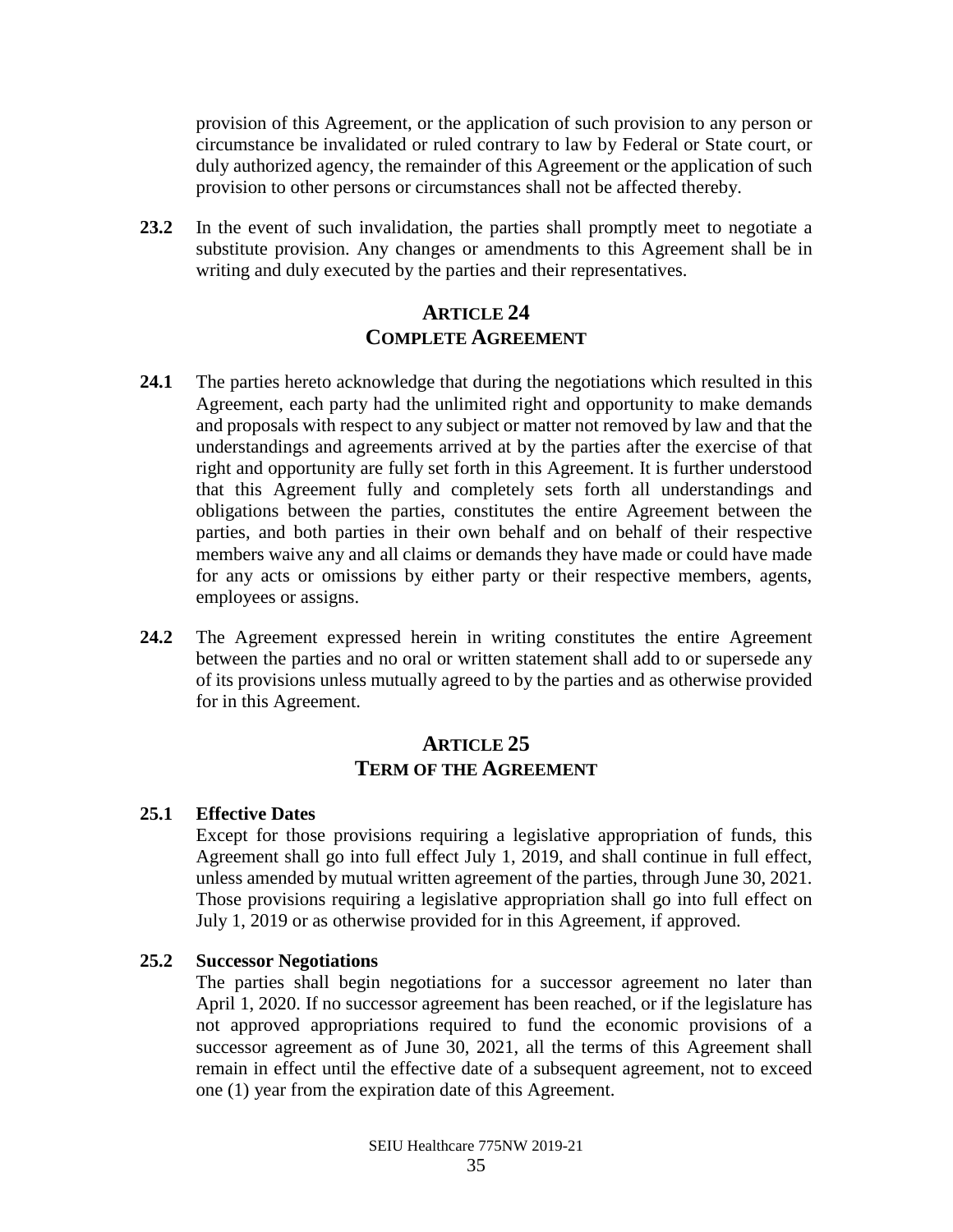# <span id="page-43-0"></span>**ARTICLE 26 CONTRACTS, OVERPAYMENTS AND BACKGROUND CHECKS**

#### <span id="page-43-1"></span>**26.1 Contract Renewal Process**

An individual provider whose client service contract is not renewed before the expiration date and is not sent a written notification by the department or its agents informing them that they are no longer permitted to work, will be allowed to work and be paid for the hours they work that are within the Individual Provider's work week limit and the client's authorized hours as verified by the individual provider's timesheet. Individual providers will be allowed to work and be paid until the contract renewal process is finished or until such time as the individual provider is sent written notification that they are no longer permitted to work.

#### <span id="page-43-2"></span>**26.2. Criminal Background Checks**

An individual provider whose criminal background check is not completed within two (2) years of the previous criminal background check and is not sent a written notification by the department or its agents informing them that they are no longer permitted to work, will be allowed to work and be paid for the hours they work that are within the Individual Provider's work week limit and the client's authorized hours as verified by the individual provider's timesheet. Individual providers will be allowed to work and be paid until the criminal background check process is finished or until such time as the individual provider is sent written notification that they are no longer permitted to work.

#### <span id="page-43-3"></span>**26.3 Training**

An individual provider who has not completed their required training or certification by the appropriate deadline and is not sent a written notification by the department or its agents informing them that they are no longer permitted to work, will be allowed to work and be paid for the hours they work that are within the Individual Provider's work week limit and the client's authorized hours as verified by the individual provider's timesheet. Individual providers will be allowed to work and be paid until they complete their training and/or certification or until such time as the individual provider is sent written notification that they are no longer permitted to work.

#### <span id="page-43-4"></span>**26.4. Payment Plan**

Individual providers may be offered a payment plan for any overpayment collection.

# **ARTICLE 27 HEALTH AND SAFETY**

#### <span id="page-43-6"></span><span id="page-43-5"></span>**27.1 Safe and Healthy Working Environment**

The Employer recognizes the importance of providing a safe and healthy working environment for Individual Providers. Individual providers have a right to decline working for a client who lives in a situation which could threaten their health and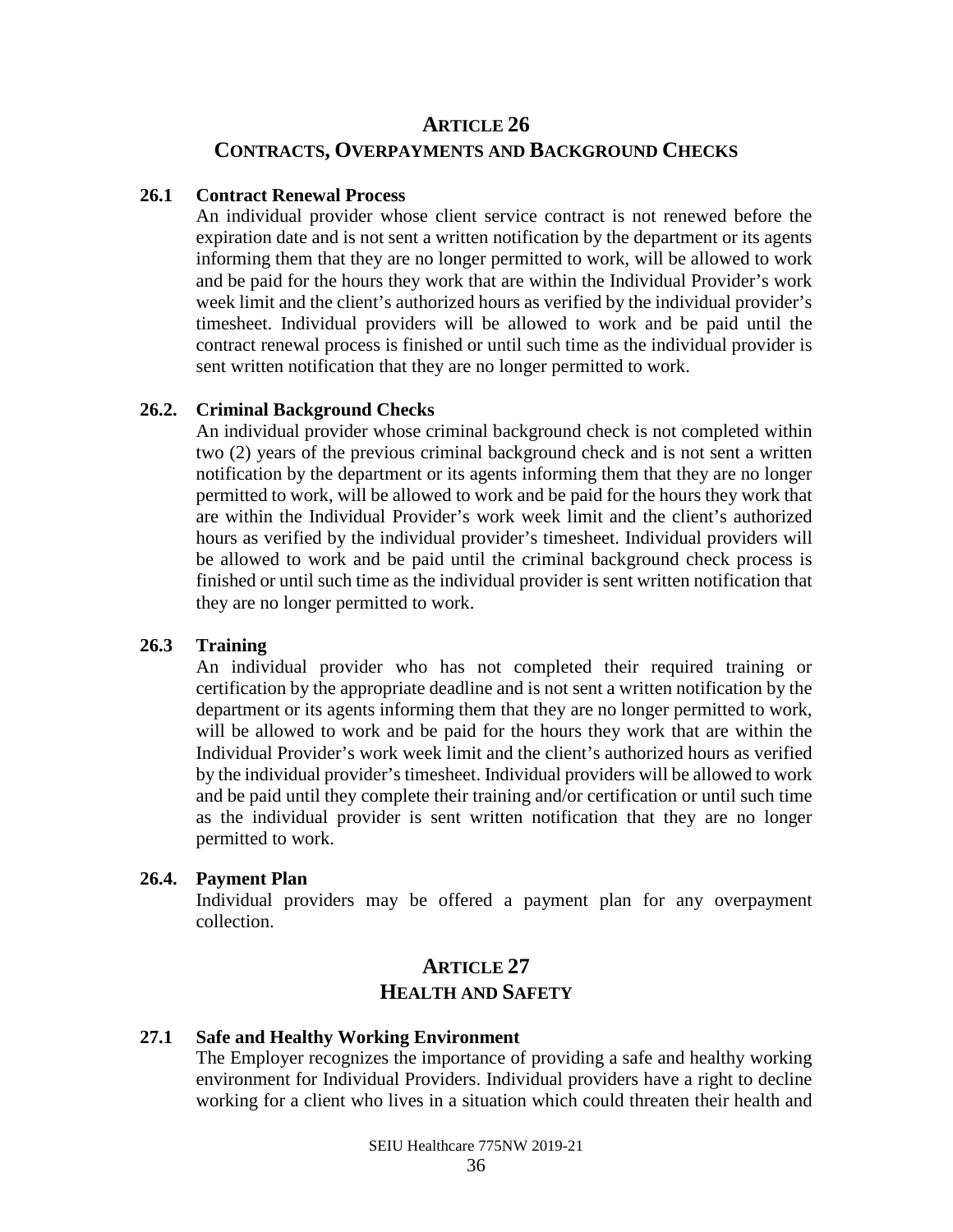<span id="page-44-0"></span>safety. The Individual Provider shall report any unsafe or hazardous conditions to the Employer immediately.

# **ARTICLE 28 SUCCESSORSHIP**

- A. The Employer agrees that its operations covered by the Collective Bargaining Agreement (CBA) shall not be contracted out, conveyed, or otherwise transferred or assigned to any third-party (hereafter, "assigned") without first taking the following steps:
	- 1. No less than fifteen (15) days prior to issuing the Request for Proposals (RFP) for selection of a third-party to be assigned any operations covered by the CBA, the Employer will provide to the Union a copy of the RFP that reflects the requirements outlined in Section 2 of this Article. Prior to receipt of the RFP, the Union will sign a non-disclosure agreement and agree that they will not bid on the RFP. The Employer will notify the Union of the award of the RFP with the name of and contact information for that third-party within twenty-four (24) hours of notifying the successful bidder(s).
	- 2. No less than fifteen (15) days after executing an agreement with any third-party to be assigned any operations covered by the CBA, the Employer will provide the Union with written proof that it has secured a contractually binding commitment ("contract") from said third-party to (a) offer employment to all IPs, or to as many IPs as are needed to perform the operations covered by the CBA that the third-party is being assigned, within a discretely managed bargaining unit or group consisting of nothing but such newly hired IPs, at terms and conditions no worse than the terms and conditions in existence under the CBA in effect at the time the third-party becomes the new employer of the Individual Providers and (b) agree, to the extent permissible by law, to assume all of the Employer's obligations under that CBA (relieving the State of Washington of these obligations) for the remainder of the CBA. The contract must specifically recite that it is governed by Washington State law and is enforceable in Thurston County Superior Court and that the Union is an intended third-party beneficiary of the commitments made by the third-party to the Employer contained therein. Once the third-party becomes the new Employer of Individual Providers the Union will enforce the terms of the current CBA through the grievance and arbitration provisions with the new Employer, consistent with applicable law.
	- 3. The Union will receive notice from the Employer no less than ninety (90) days prior to any third-party being assigned any of the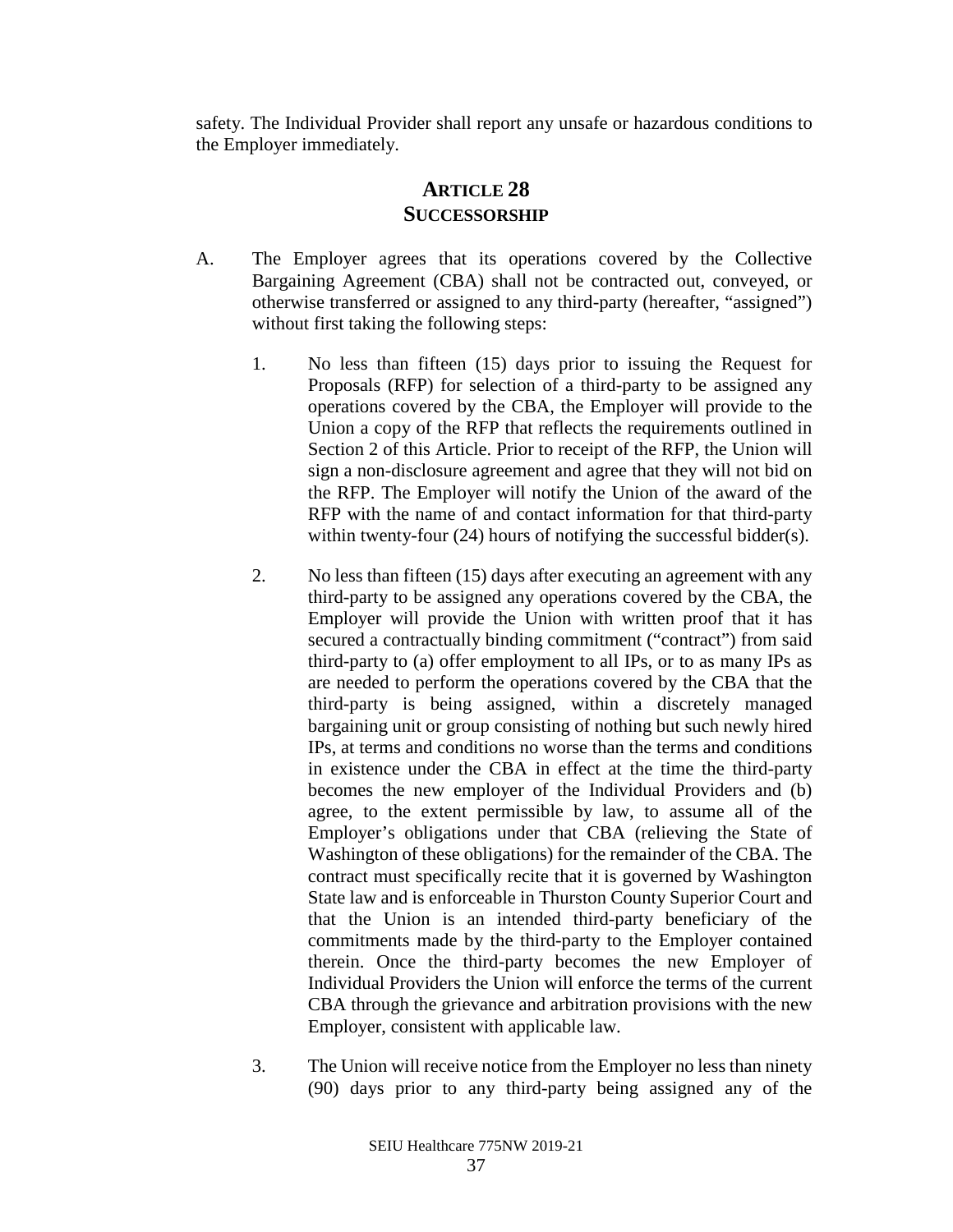operations covered by the current CBA. The Employer will keep the Union informed of any changes to this timeline.

- 4. The Employer agrees that failure by it to strictly comply in a timely fashion with Sections 1, 2 or 3 will allow the Union to seek immediate injunctive relief in Thurston County Superior Court restraining the Employer from moving forward with assigning any of the operations covered by the CBA to any third-party until and unless these requirements are met.
- B. The parties agree that after a third-party is assigned any of the operations covered by the current CBA, the Union may request bargaining over the effects of the assignment of work to the third-party within fifteen (15) days of receipt of such notice and, if such a request is made, the Employer will engage in such bargaining prior to the transfer of work. The parties agree that neither party will be able to seek arbitration upon impasse.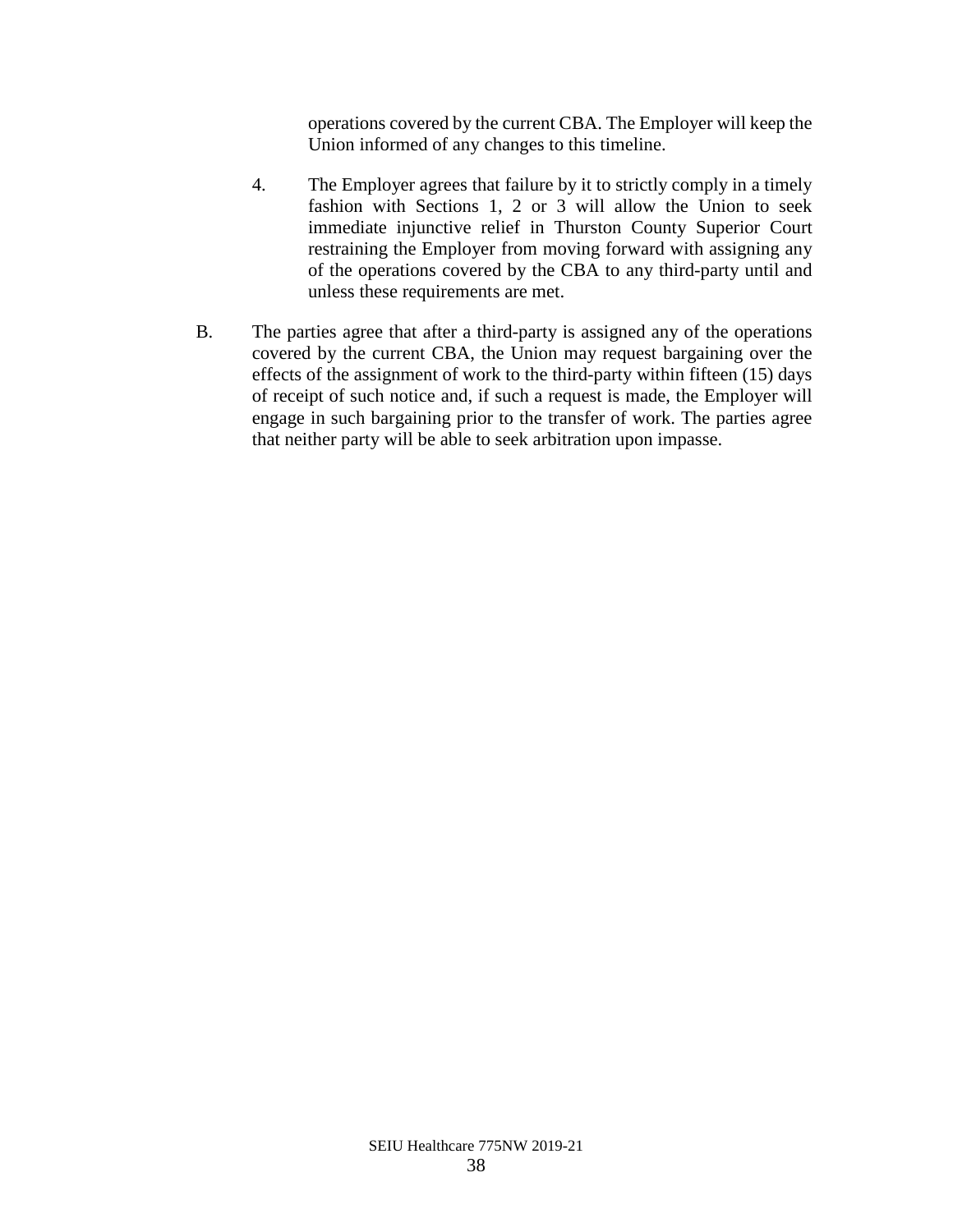| <b>CCH</b>         | 1 <sup>st</sup> Half FY20 | 2 <sup>nd</sup> Half FY20 | 1 <sup>st</sup> Half FY21 | 2 <sup>nd</sup> Half FY21 |
|--------------------|---------------------------|---------------------------|---------------------------|---------------------------|
|                    |                           |                           |                           |                           |
| $0-2,000$          | \$15.50                   | \$16.00                   | \$16.40                   | \$16.72                   |
|                    |                           |                           |                           |                           |
| 2,001-4,000        | \$15.75                   | \$16.25                   | \$16.60                   | \$16.87                   |
|                    |                           |                           |                           |                           |
| 4,001-6,000        | \$16.00                   | \$16.50                   | \$16.80                   | \$17.02                   |
|                    |                           |                           |                           |                           |
| $6,001-8,000$      | \$16.20                   | \$16.75                   | \$17.00                   | \$17.20                   |
| 8,001-10,000       | \$16.40                   | \$17.00                   | \$17.20                   | \$17.40                   |
|                    |                           |                           |                           |                           |
| 10,001-12,000      | \$16.60                   | \$17.20                   | \$17.40                   | \$17.65                   |
|                    |                           |                           |                           |                           |
| 12,001-14,000      | \$16.80                   | \$17.45                   | \$17.70                   | \$17.90                   |
|                    |                           |                           |                           |                           |
| 14,001-16,000      | \$17.40                   | \$17.75                   | \$18.00                   | \$18.55                   |
|                    |                           |                           |                           |                           |
| 16,001-20,000      | \$17.65                   | \$18.00                   | \$18.25                   | \$18.80                   |
|                    |                           |                           |                           |                           |
| $20,001$ and above | \$17.90                   | \$18.25                   | \$18.50                   | \$19.07                   |

# **APPENDIX A WAGE SCALES**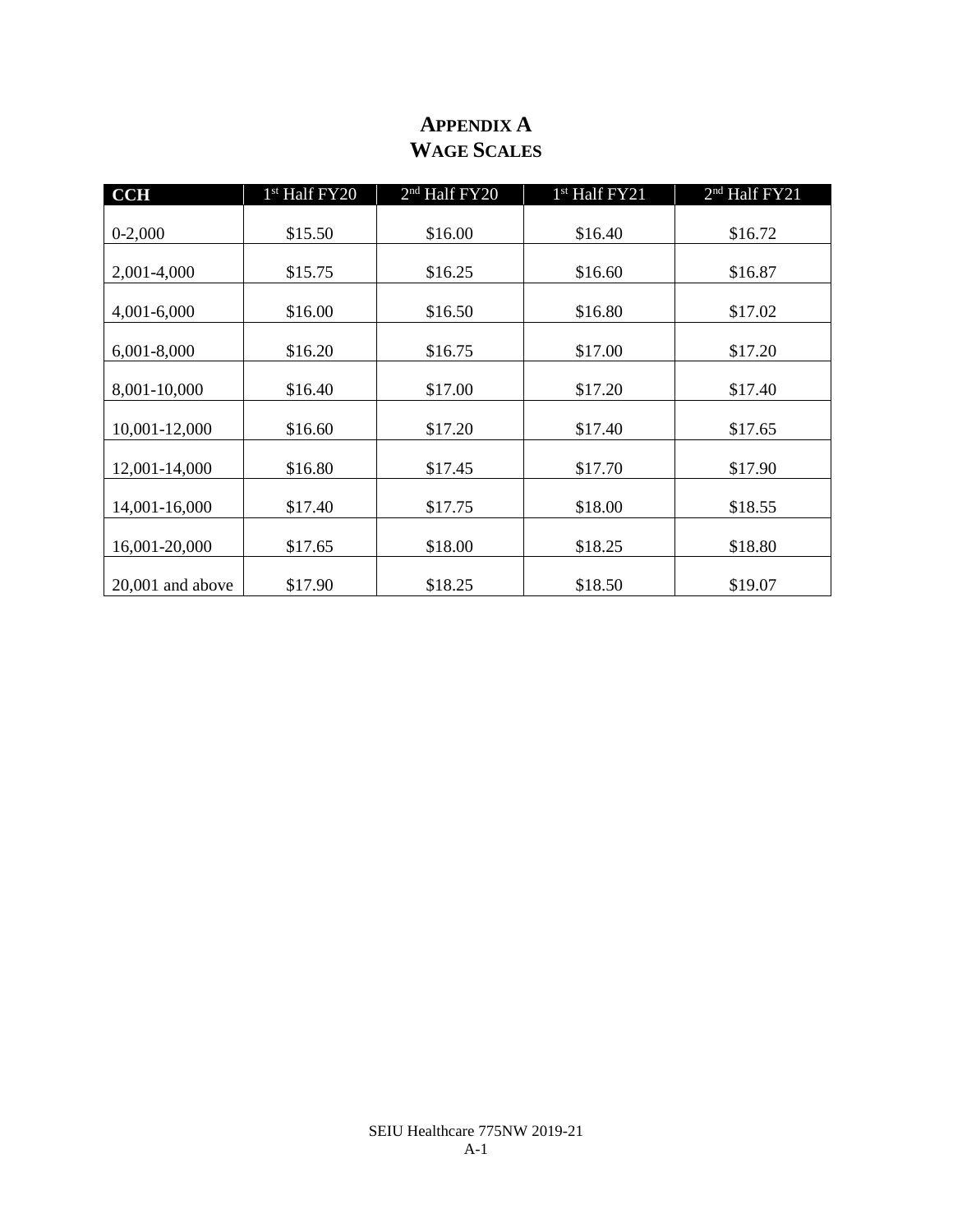# **APPENDIX B DEFINITIONS**

For purposes of this Agreement, the following definitions shall apply. This is not a complete list of all terms found in this Agreement.

Individual provider (also referred to as home care worker, employee or caregiver): a person, including a personal aide, who, under an individual provider contract with the department or as an employee of a consumer directed employer, provides personal care or respite care services to persons who are functionally disables or otherwise eligible under programs authorized and funded by the Medicaid state plan, Medicaid waiver programs chapter [71A.12 RCW,](http://app.leg.wa.gov/RCW/default.aspx?cite=71A.12) RCW [74.13.270,](http://app.leg.wa.gov/RCW/default.aspx?cite=74.13.270) or similar state-funded in-home care programs.

Consumer: a person to whom an individual provider provides any such services.

SEIU 775 (also referred to as Union): sole and exclusive bargaining representative for the statewide bargaining unit of individual providers as defined in [RCW 74.39A.270.](http://app.leg.wa.gov/RCW/default.aspx?cite=74.39A.270) [www.seiu775.org.](http://www.seiu775.org/)

Department (also referred to as Payor): the Washington State Department of Social and Health Services (DSHS). [www.dshs.wa.gov.](http://www.dshs.wa.gov/)

Advocate: an individual provider covered by the Collective Bargaining Agreement authorized in writing by SEIU 775 to engage in representational activities.

Worker Representative: an individual provider covered by the Collective Bargaining Agreement who may perform a variety of duties as defined by the Union.

Union Representative: an authorized bargaining representative employed by SEIU 775.

Registry: a referral registry of individual providers and prospective individual providers established in order to provide assistance to consumers and prospective consumers in finding individual providers and prospective individual providers.

ADA: the Americans with Disabilities Act. Used in this Agreement, it means buildings or locations that are accessible to persons with disabilities or compliant with local laws which define accessibility.

PERC: the Public Employment Relations Commission. A neutral state agency that is charged with the administration of state collective bargaining laws to ensure the public of quality public services. [www.perc.wa.gov](file://filedepot.eclient.wa.lcl/OFM/LRO/Bargaining/Home_Care/09-11/Work/Proposals/Employer_Initial_Proposals_4-14-08/www.perc.wa.gov)**.**

RCW: the Revised Code of Washington. All of the state laws have numbers which start with RCW. You can find the RCWs referred to in this Agreement at the legislature's web site, [www.leg.wa.gov/legislature.](file://filedepot.eclient.wa.lcl/OFM/LRO/Bargaining/Home_Care/09-11/Work/Proposals/Employer_Initial_Proposals_4-14-08/www.leg.wa.gov/legislature)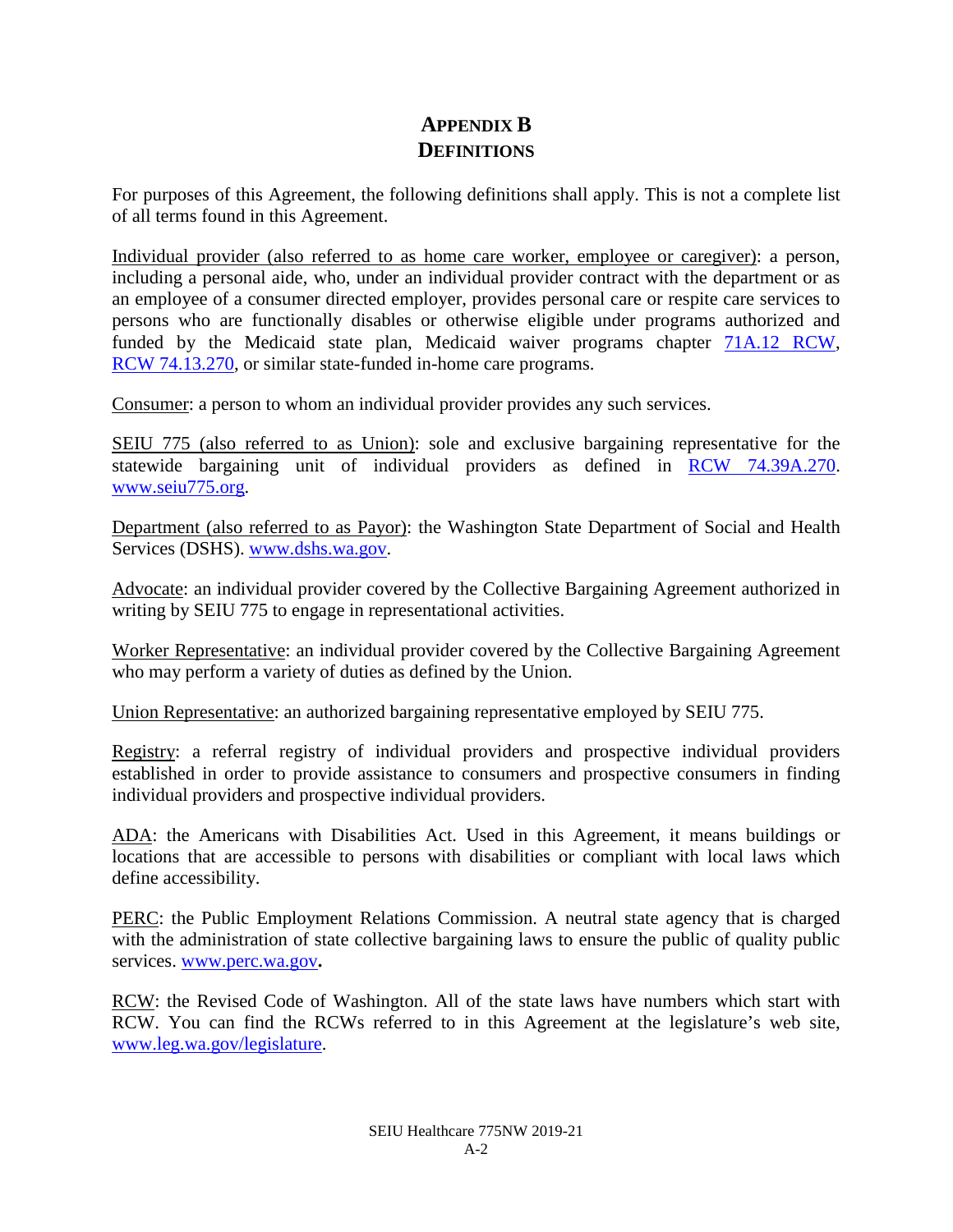# **MEMORANDUM OF UNDERSTANDING BETWEEN THE STATE OF WASHINGTON AND SERVICE EMPLOYEES INTERNATIONAL UNION 775**

The parties agree that collective bargaining establishes orderly and consistent channels for communication and decision-making, ensures efficient and uninterrupted service and minimizes discord between labor and management. The parties also agree that collective bargaining within the Individual Provider bargaining unit has resulted in higher quality care and a more stable workforce to the benefit of caregivers, clients and the public.

In the event circumstances change such that the Union is significantly hampered in carrying out its duty to fairly and adequately advocate for the interests of all of the members of the bargaining unit, the parties agree that the Union shall have the right to re-open [Article 4.1](#page-14-3) for the purpose of discussing potential changes to mitigate the situation, consistent with applicable law.

The parties also recognize that there is ongoing litigation regarding the process for collecting union dues as currently set forth in [Article 4](#page-13-3) of the agreement between the State and Union. In the event that, during the 2019-2021 Collective Bargaining Agreement between the parties, a ruling by a court of competent jurisdiction invalidates any or all of [Article 4.1](#page-14-3), pursuant to [Article 23.2,](#page-42-4) the parties shall promptly meet to negotiate a substitute provision.

| For the Employer               |        | For the Union                      |        |  |
|--------------------------------|--------|------------------------------------|--------|--|
| /s/                            | 8/8/18 | /s/                                | 8/8/18 |  |
| Ann Mitchell, Labor Negotiator | Date   | Adam Glickman, Secretary Treasurer | Date   |  |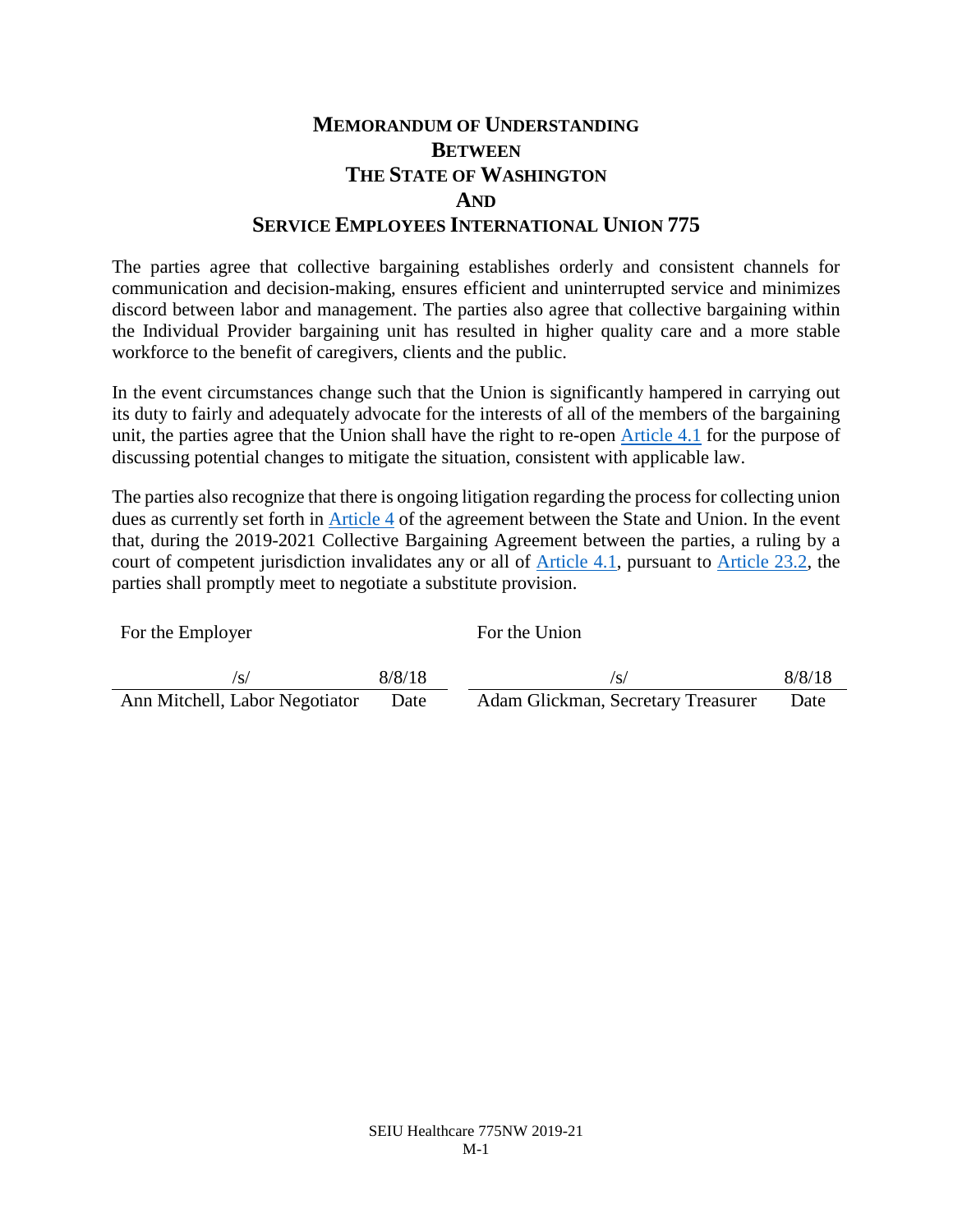# **MEMORANDUM OF UNDERSTANDING BETWEEN THE STATE OF WASHINGTON AND SERVICE EMPLOYEES INTERNATIONAL UNION 775**

The parties agree that wherever binary gender terms are used in the CBA (i.e. she/he, him/her, his/her) these will be replaced under gender neutral terms such as they, them, their or the employee. OFM will replace these words during contract roll-up and share any changes with the Union.

For the Employer For the Union

|                                | 7/31/18 | /s/                                | 7/31/18 |
|--------------------------------|---------|------------------------------------|---------|
| Ann Mitchell, Labor Negotiator | Date    | Adam Glickman, Secretary Treasurer | Date    |